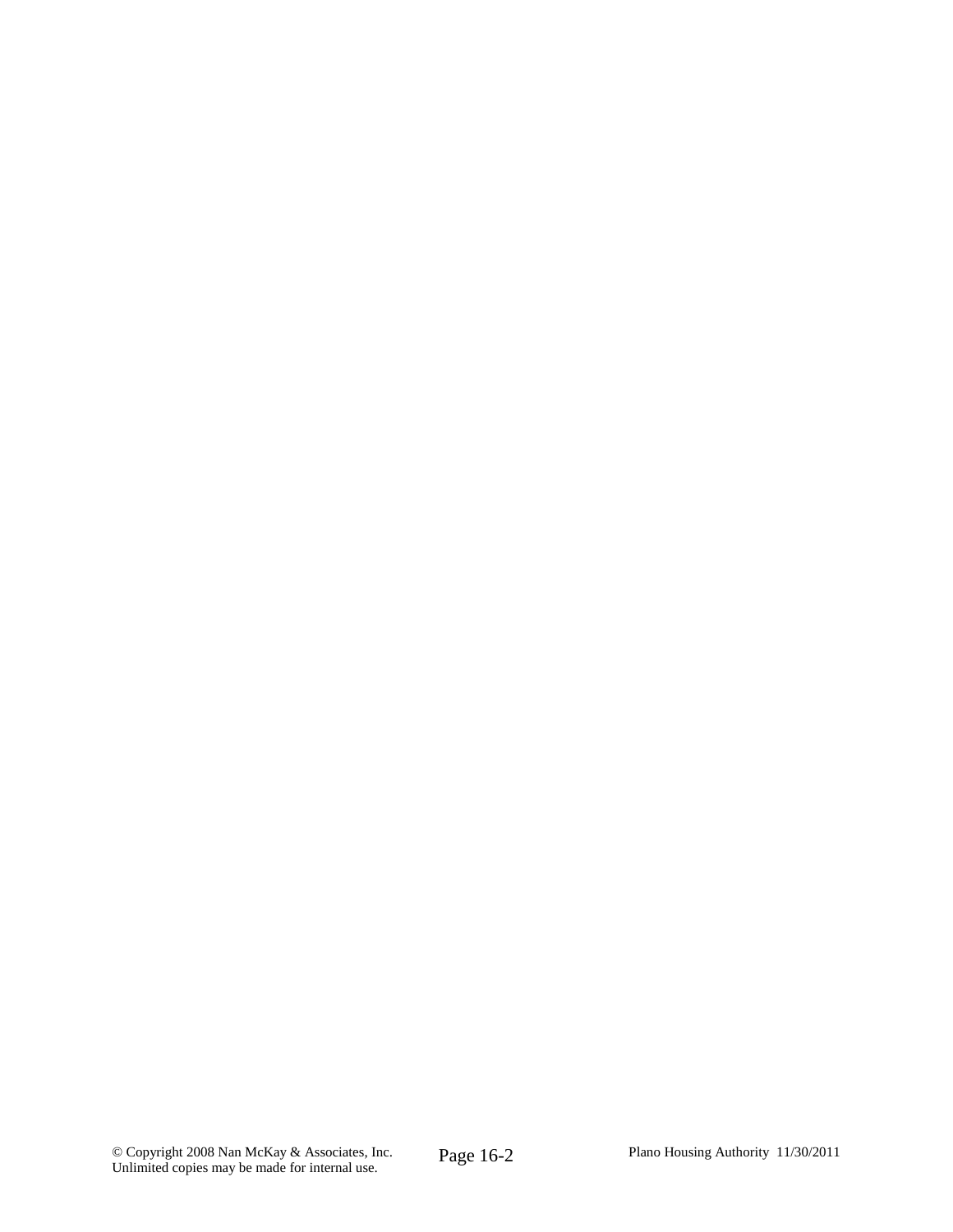# **PART I: ADMINISTRATIVE FEE RESERVE [24 CFR 982.155]**

The PHA must maintain an administrative fee reserve for the program to pay program administrative expenses in excess of administrative fees paid by HUD for a PHA fiscal year. If funds in the administrative fee reserve are not needed to cover PHA administrative expenses, the PHA may use these funds for other housing purposes permitted by Federal, State and local law.

If the PHA has not adequately administered any Section 8 program, HUD may prohibit use of funds in the administrative fee reserve, and may direct the PHA to use funds in the reserve to improve administration of the program or to reimburse ineligible expenses. HUD also may prohibit use of the funds for certain purposes.

HUD requires the PHA Board of Commissioners or other authorized officials to establish the maximum amount that may be charged against the administrative fee reserve without specific approval.

### PHA Policy

Expenditures from the administrative fee reserve will be made in accordance with all applicable Federal requirements. Expenditures will not exceed \$10,000 per occurrence without the prior approval of the PHA's Board of Commissioners.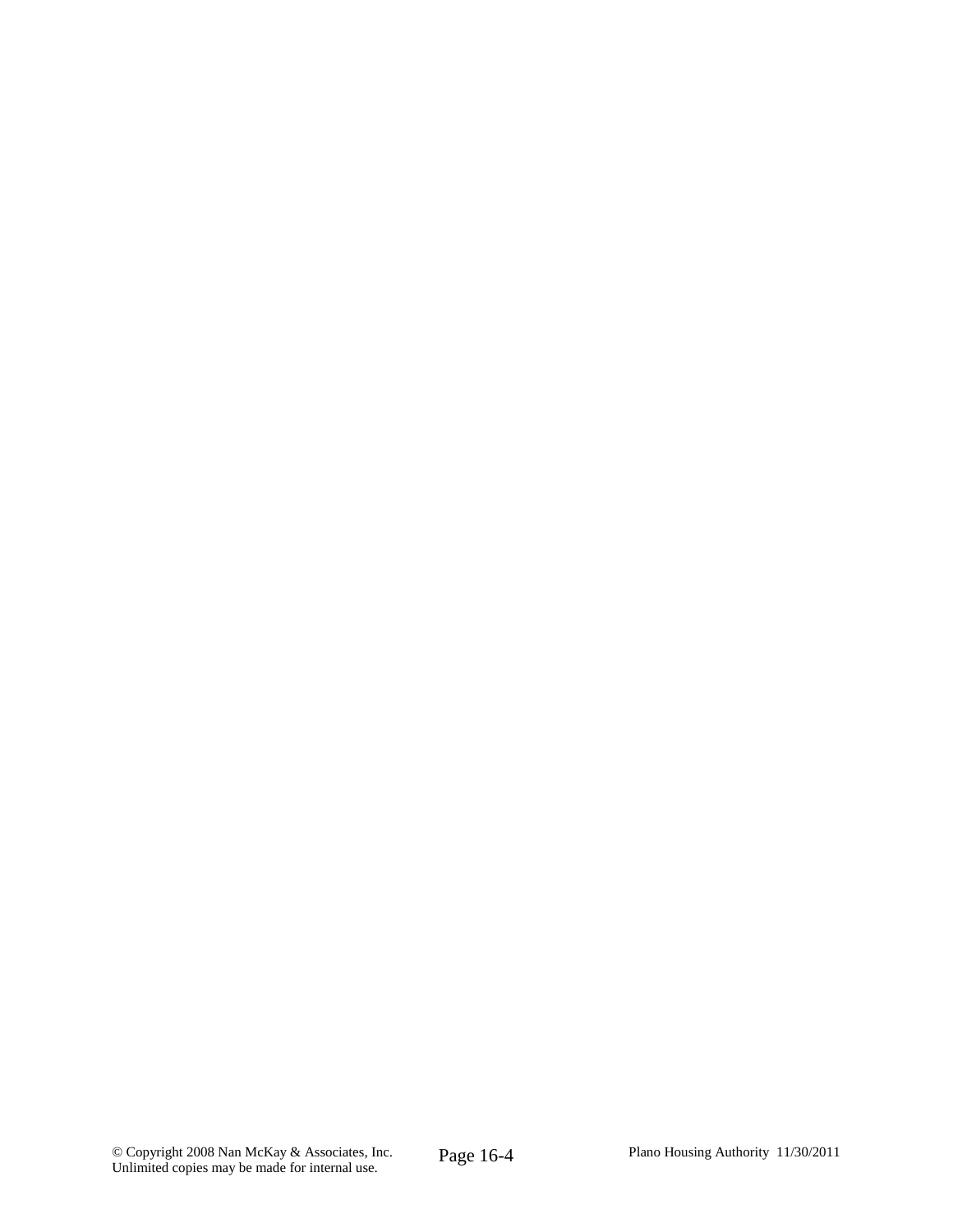# **PART II: SETTING PROGRAM STANDARDS AND SCHEDULES**

## **16-II.A. OVERVIEW**

Although many of the program's requirements are established centrally by HUD, the HCV program's regulations recognize that some flexibility is required to allow the PHA to adapt the program to local conditions. This part discusses how the PHA establishes and updates certain schedules and standards that are used to administer the program locally. Details about how these schedules are applied to individual families are provided in other chapters. The schedules and standards discussed here include:

- *Payment Standards*, which dictate the maximum subsidy a family can receive (application of the payment standards is discussed in Chapter 6); and
- *Utility Allowances*, which specify how a family's payment should be adjusted to account for tenant-paid utilities (application of utility allowances is discussed in Chapter 6).

## PHA Policy

Copies of the payment standard and utility allowance schedules are available for review in the PHA's offices during normal business hours.

Families, owners, and members of the public may submit written comments on the schedules discussed in this part, at any time, for consideration during the next revision cycle.

The PHA will maintain documentation to support its annual review of payment standards and utility allowance schedules. This documentation will be retained for at least 3 years.

# **16-II.B. PAYMENT STANDARDS [24 CFR 982.503; HCV GB, Chapter 7]**

The payment standard sets the maximum subsidy payment a family can receive from the PHA each month [24 CFR 982.505(a)]. Payment standards are based on fair market rents (FMRs) published annually by HUD. FMRs are set at a percentile within the rent distribution of standard quality rental housing units in each FMR area. For most jurisdictions FMRs are set at the 40th percentile of rents in the market area.

The PHA must establish a payment standard schedule that establishes payment standard amounts for each FMR area within the PHA's jurisdiction, and for each unit size within each of the FMR areas. For each unit size, the PHA may establish a single payment standard amount for the whole FMR area, or may set different payment standards for different parts of the FMR area. Unless HUD grants an exception, the PHA is required to establish a payment standard within a "basic range" established by HUD – between 90 and 110 percent of the published FMR for each unit size.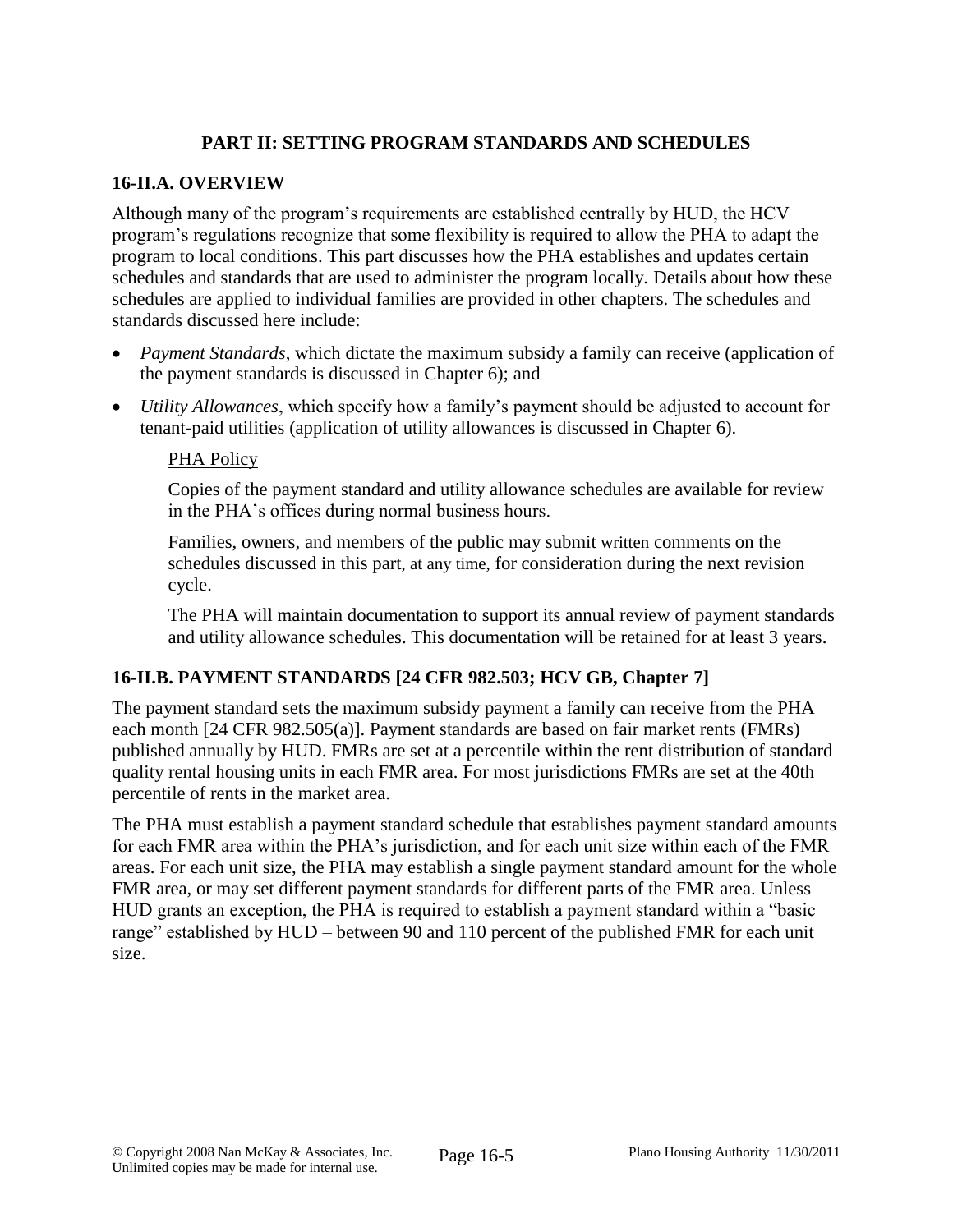## **Updating Payment Standards**

When HUD updates its FMRs, the PHA must update its payment standards if the standards are no longer within the basic range [24 CFR 982.503(b)]. HUD may require the PHA to make further adjustments if it determines that rent burdens for assisted families in the PHA's jurisdiction are unacceptably high 24 CFR  $982.503(g)$ ].

### PHA Policy

The PHA will review the appropriateness of the payment standards on an annual basis when the new FMR is published. In addition to ensuring the payment standards are always within the "basic range" the PHA will consider the following factors when determining whether an adjustment should be made to the payment standard schedule:

**Funding Availability**: The PHA will review the budget to determine the impact projected subsidy adjustments will have on funding available for the program and the number of families served. The PHA will compare the number of families who could be served under revised payment standard amounts with the number assisted under current payment standard amounts.

**Rent Burden of Participating Families:** Rent burden will be determined by identifying the percentage of families, for each unit size, that are paying more than 30 percent of their monthly adjusted income as the family share. When 40 percent or more of families, for any given unit size, are paying more than 30 percent of adjusted monthly income as the family share, the PHA will consider increasing the payment standard. In evaluating rent burdens, the PHA will not include families renting a larger unit than their family unit size.

**Quality of Units Selected**: The PHA will review the quality of units selected by participant families when making the determination of the percent of income families are paying for housing, to ensure that payment standard increases are only made when needed to reach the mid-range of the market.

**Changes in Rent to Owner**: The PHA may review a sample of the units to determine how often owners are increasing or decreasing rents and the average percent of increases/decreases by bedroom size.

**Unit Availability:** The PHA will review the availability of units for each unit size, particularly in areas with low concentrations of poor and minority families.

**Lease-up Time and Success Rate**: The PHA will consider the percentage of families that are unable to locate suitable housing before the voucher expires and whether families are leaving the jurisdiction to find affordable housing.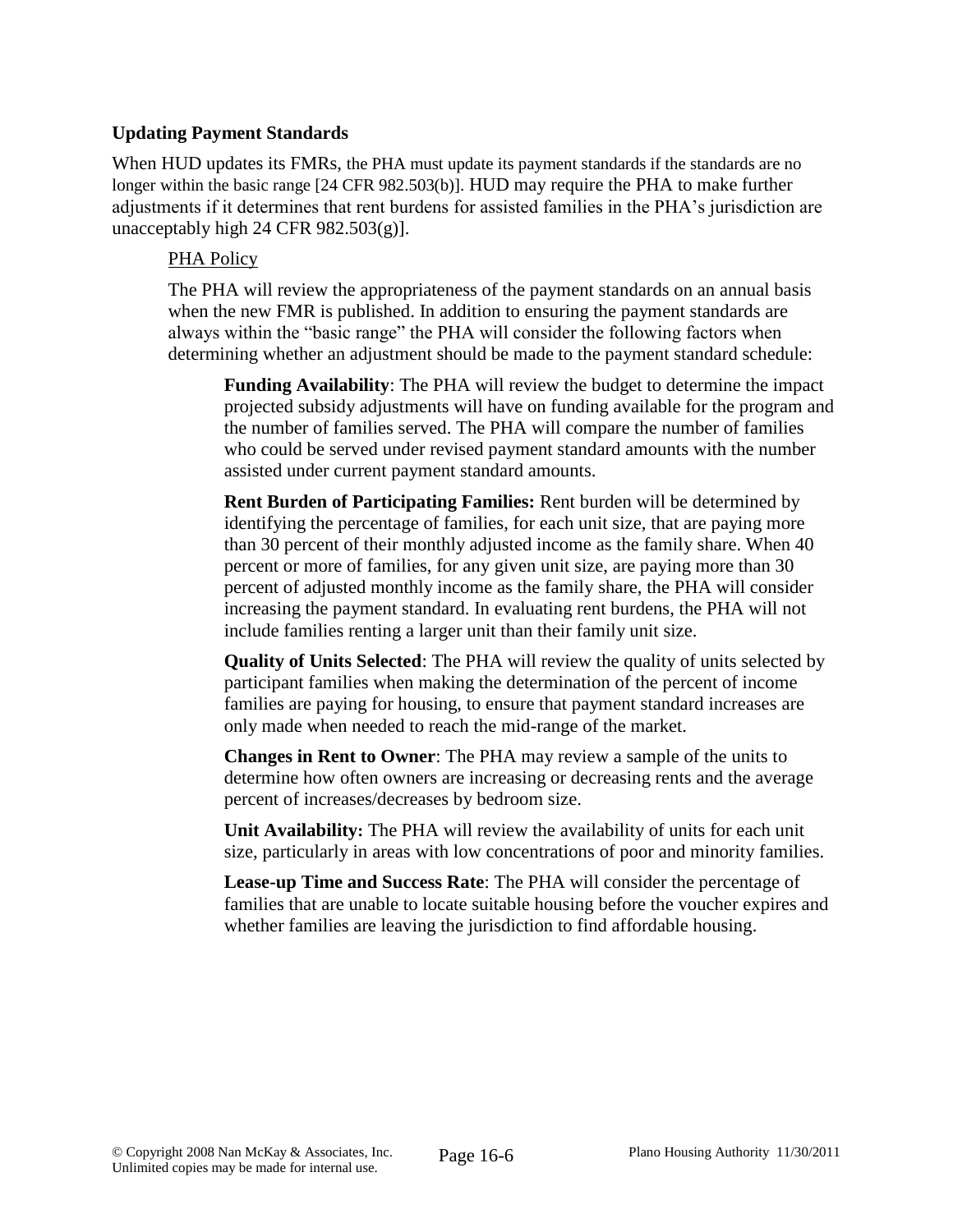Changes to payment standard amounts will be effective on December 1<sup>st</sup> of every year unless, based on the proposed FMRs, it appears that one or more of the PHA's current payment standard amounts will be outside the basic range when the final FMRs are published. In that case, the PHAs payment standards will be effective October  $1<sup>st</sup>$  instead of December  $1<sup>st</sup>$ .

If the PHA has already processed reexaminations that will be effective on or after October  $1<sup>st</sup>$ , and the effective date of the payment standards is October  $1<sup>st</sup>$ , the PHA will make retroactive adjustments to any such reexaminations if the new payment standard amount is higher than the one used by the PHA at the time the reexamination was originally processed.

Changes to the Payment Standards must be approved through resolution by the Board of Commissioners.

## **Exception Payment Standards [982.503(c)]**

The PHA must request HUD approval to establish payment standards that are higher than the basic range. At HUD's sole discretion, HUD may approve a payment standard amount that is higher than the basic range for a designated part of the FMR area. HUD may approve an exception payment standard amount (in accordance with program requirements) for all units, or for all units of a given size, leased by program families in the exception area. Any PHA with jurisdiction in the exception area may use the HUD-approved exception payment standard amount. The total population of all HUD-approved exception areas in an FMR area may not include more than 50 percent of the population of the FMR area.

# **Unit-by-Unit Exceptions [24 CFR 982.503(c)(2)(ii)]**

Unit-by-unit exceptions to the PHA's payment standards generally are not permitted. However, an exception may be made as a reasonable accommodation for a family that includes a person with disabilities. (See Chapter 2 for a discussion of reasonable accommodations.) This type of exception does not affect the PHA's payment standard schedule.

When needed as a reasonable accommodation, the PHA may make an exception to the payment standard without HUD approval if the exception amount does not exceed 110 percent of the applicable FMR for the unit size [HCV GB 7-9]. The PHA may request HUD approval for an exception to the payment standard for a particular family if the required amount falls between 110 and 120 percent of the FMR.

## PHA Policy

A family that requires a reasonable accommodation may request a higher payment standard at the time the Request for Tenancy Approval (RFTA) is submitted. The family must document the need for the exception. In order to approve an exception, or request an exception from HUD, the PHA must determine that:

There is a shortage of affordable units that would be appropriate for the family;

The family's TTP would otherwise exceed 40 percent of adjusted monthly income; and

The rent for the unit is reasonable.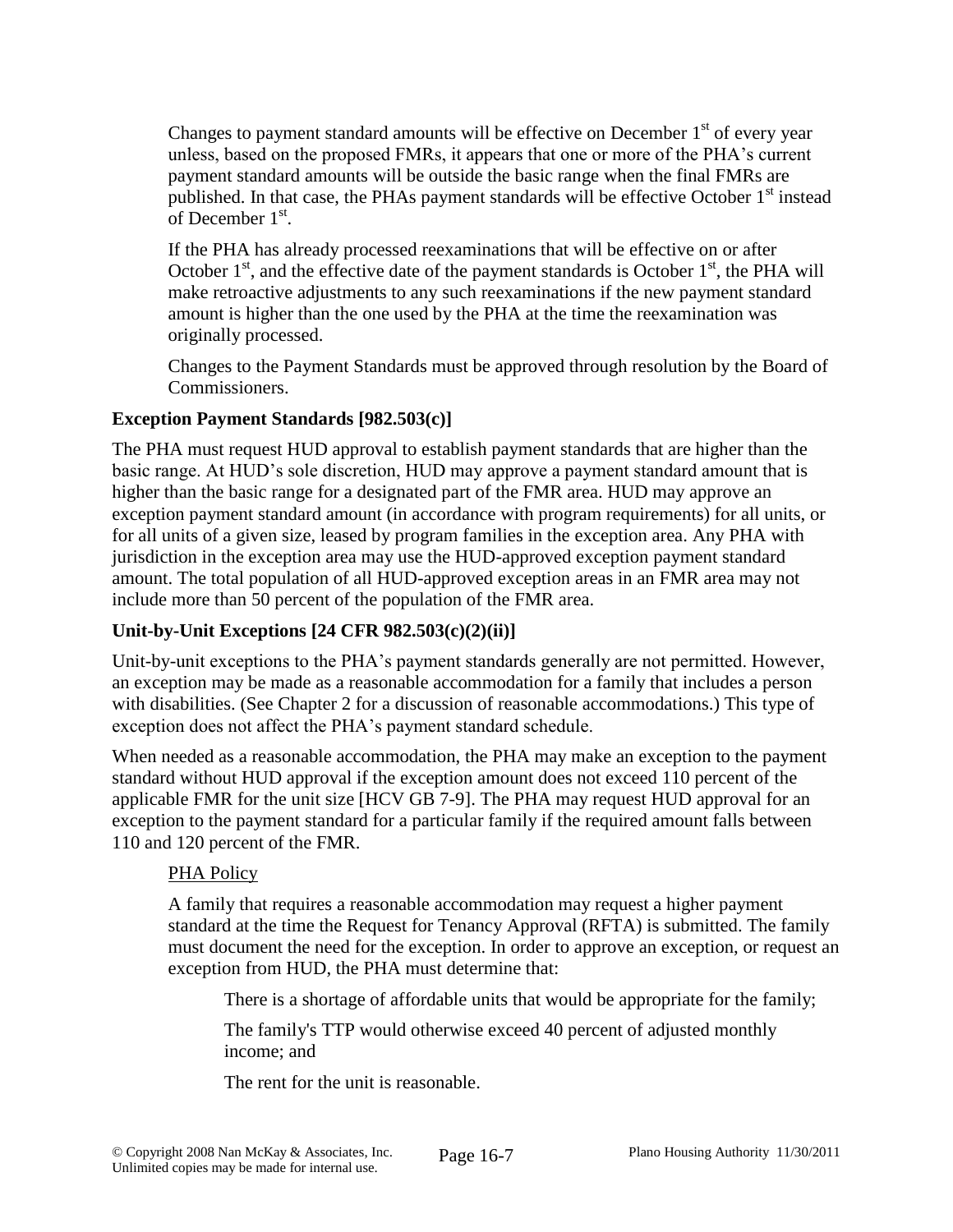# **"Success Rate" Payment Standard Amounts [24 CFR 982.503(e)]**

If a substantial percentage of families have difficulty finding a suitable unit, the PHA may request a "success rate payment standard" that applies to the entire jurisdiction. If approved by HUD, a success rate payment standard allows the PHA to set its payment standards at 90-110 percent of a higher FMR (the  $50<sup>th</sup>$ , rather than the  $40<sup>th</sup>$  percentile FMR). To support the request, the PHA must demonstrate that during the most recent 6-month period for which information is available:

- Fewer than 75 percent of families who were issued vouchers became participants;
- The PHA had established payment standards for all unit sizes, and for the entire jurisdiction, at 110 percent of the published FMR; and
- The PHA had a policy of allowing voucher holders who made sustained efforts to locate units at least 90 days to search for a unit.

Although HUD approves the success rate payment standard for all unit sizes in the FMR area, the PHA may choose to adjust the payment standard for only some unit sizes in all, or a designated part, of the PHA's jurisdiction within the FMR area.

## **Decreases in the Payment Standard Below the Basic Range [24 CFR 982.503(d)]**

The PHA must request HUD approval to establish a payment standard amount that is lower than the basic range. At HUD's sole discretion, HUD may approve establishment of a payment standard lower than the basic range. HUD will not approve a lower payment standard if the family share for more than 40 percent of program participants exceeds 30 percent of adjusted monthly income.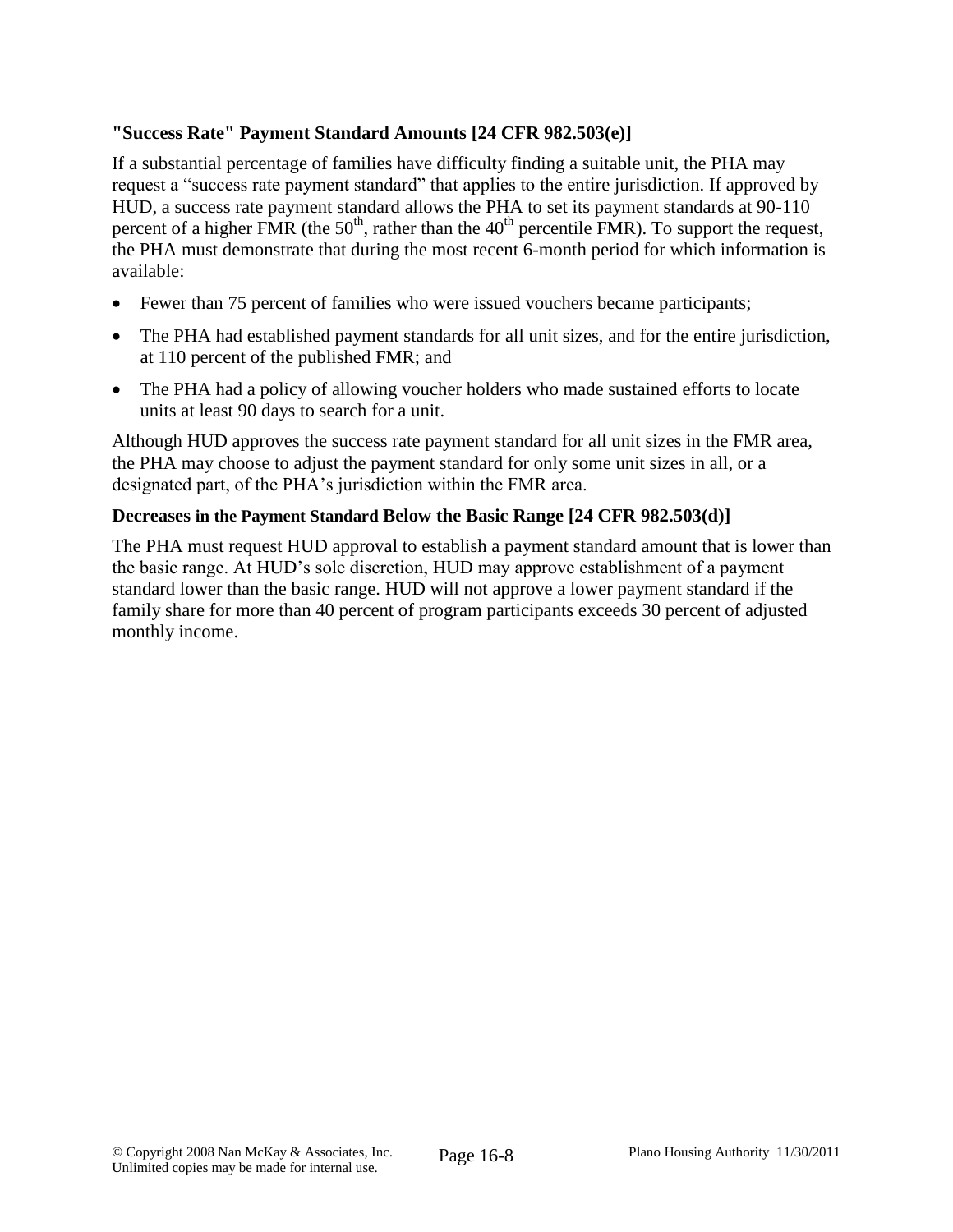# **16-II.C. UTILITY ALLOWANCES [24 CFR 982.517]**

A PHA-established utility allowance schedule is used in determining family share and PHA subsidy. The PHA must maintain a utility allowance schedule for (1) all tenant-paid utilities, (2) the cost of tenant-supplied refrigerators and ranges, and (3) other tenant-paid housing services such as trash collection.

The utility allowance schedule must be determined based on the typical cost of utilities and services paid by energy-conservative households that occupy housing of similar size and type in the same locality. In developing the schedule, the PHA must use normal patterns of consumption for the community as a whole, and current utility rates.

The utility allowance must include the utilities and services that are necessary in the locality to provide housing that complies with housing quality standards. Costs for telephone, cable/satellite television, and internet services are not included in the utility allowance schedule.

In the utility allowance schedule, the PHA must classify utilities and other housing services according to the following general categories: space heating; air conditioning; cooking; water heating; water; sewer; trash collection; other electric; cost of tenant-supplied refrigerator; cost of tenant-supplied range; and other specified housing services.

The cost of each utility and housing service must be stated separately by unit size and type. Chapter 18 of the *HCV Guidebook* provides detailed guidance to the PHA about establishing utility allowance schedules.

# **Air Conditioning**

An allowance for air-conditioning must be provided when the majority of housing units in the market have central air-conditioning or are wired for tenant-installed air conditioners.

## PHA Policy

The PHA has included an allowance for air-conditioning in its schedule. Central airconditioning or a portable air conditioner must be present in a unit before the PHA will apply this allowance to a family's rent and subsidy calculations.

## **Reasonable Accommodation**

HCV program regulations require a PHA to approve a utility allowance amount higher than shown on the PHA's schedule if a higher allowance is needed as a reasonable accommodation for a family member with a disability. For example, if a family member with a disability requires such an accommodation, the PHA will approve an allowance for air-conditioning, even if the PHA has determined that an allowance for air-conditioning generally is not needed (See Chapter 2 for policies regarding the request and approval of reasonable accommodations).

## **Utility Allowance Revisions**

The PHA must review its schedule of utility allowances each year, and must revise the schedule if there has been a change of 10 percent or more in any utility rate since the last time the allowance for that utility was revised.

The PHA must maintain information supporting its annual review of utility allowance and any revisions made in its utility allowance schedule.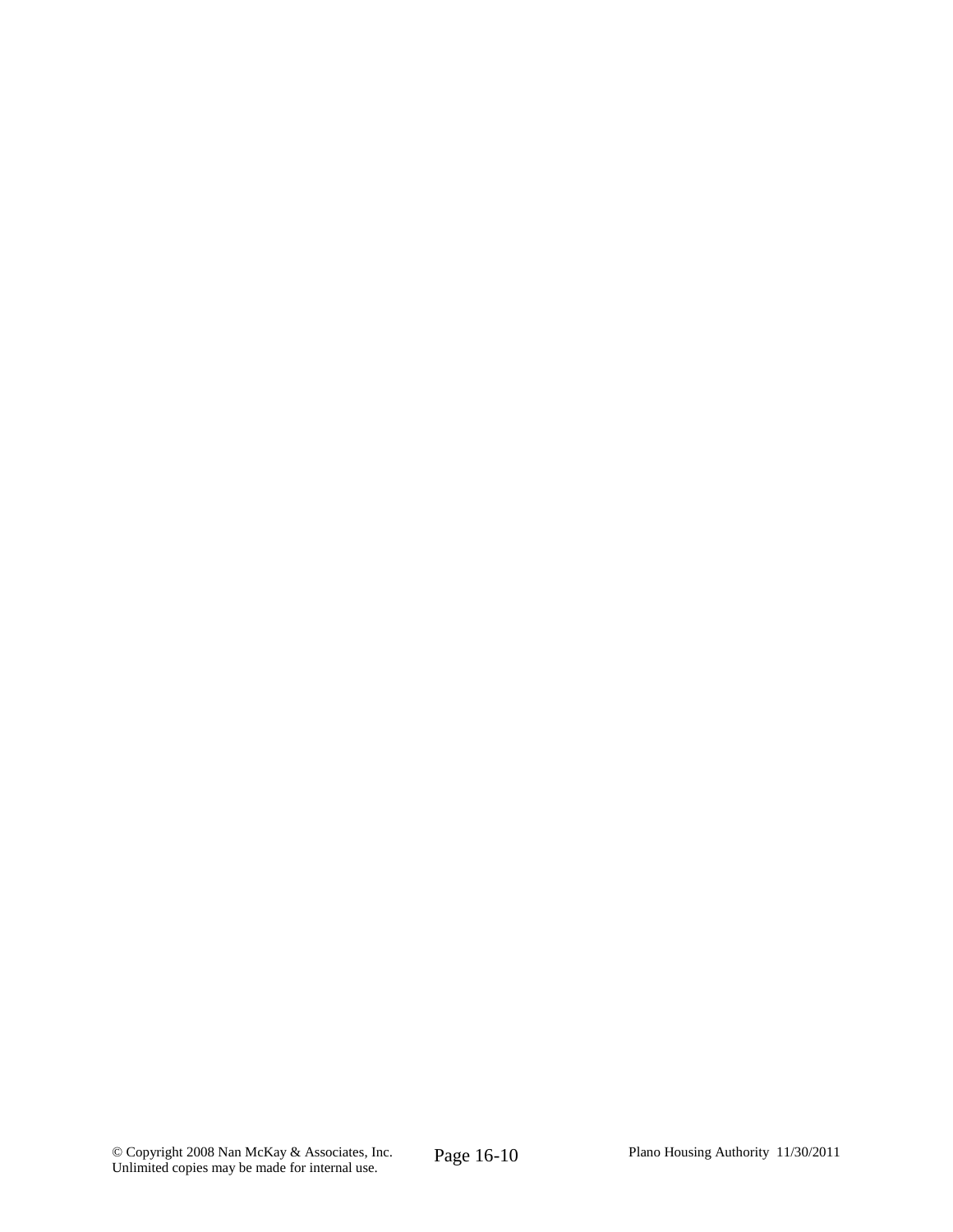# **PART III: INFORMAL REVIEWS AND HEARINGS**

### **16-III.A. OVERVIEW**

When the PHA makes a decision that has a negative impact on a family, the family is often entitled to appeal the decision. For applicants, the appeal takes the form of an informal review; for participants, or for applicants denied admission because of citizenship issues, the appeal takes the form of an informal hearing.

PHAs are required to include in their administrative plans, informal review procedures for applicants, and informal hearing procedures for participants [24 CFR 982.54(d)(12) and (13)].

## **16-III.B. INFORMAL REVIEWS**

Informal reviews are provided for program applicants. An applicant is someone who has applied for admission to the program, but is not yet a participant in the program. Informal reviews are intended to provide a "minimum hearing requirement" [24 CFR 982.554], and need not be as elaborate as the informal hearing requirements. (Federal Register Volume 60, No. 127, p 36490).

### **Decisions Subject to Informal Review**

The PHA must give an applicant the opportunity for an informal review of a decision denying assistance [24 CFR 982.554(a)]. Denial of assistance may include any or all of the following [24 CFR 982.552(a)(2)]:

- Denying listing on the PHA waiting list
- Denying or withdrawing a voucher
- Refusing to enter into a HAP contract or approve a lease
- Refusing to process or provide assistance under portability procedures
- Denial of assistance based on an unfavorable history that may be the result of domestic violence, dating violence or stalking. (See Section 3-III.G.)

Informal reviews are *not* required for the following reasons [24 CFR 982.554(c)]:

- Discretionary administrative determinations by the PHA
- General policy issues or class grievances
- A determination of the family unit size under the PHA subsidy standards
- A PHA determination not to grant approval of the tenancy
- A PHA determination that the unit is not in compliance with the HQS
- A PHA determination that the unit is not in accordance with the HQS due to family size or composition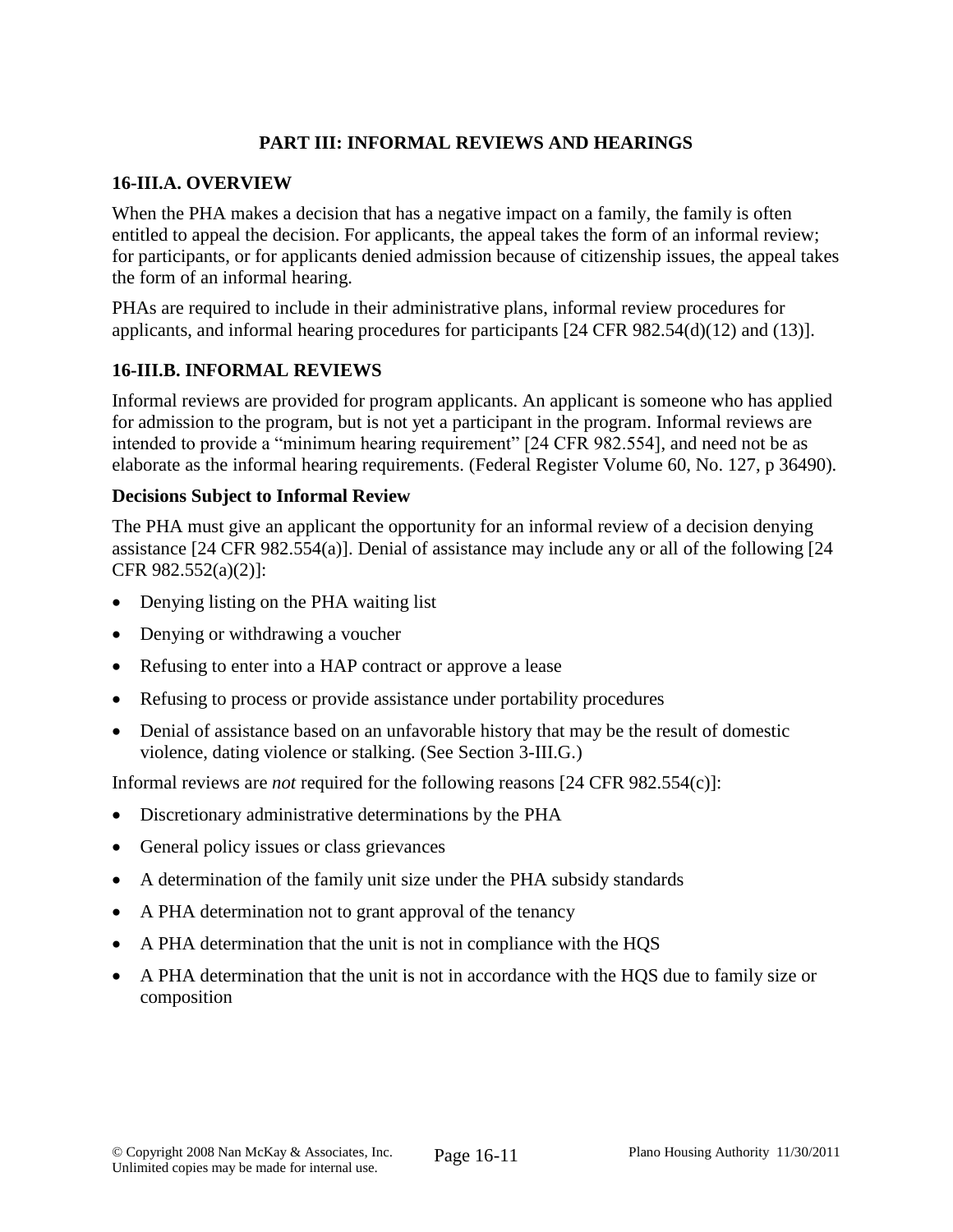## PHA Policy

The PHA will only offer an informal review to applicants for whom assistance is being denied. Denial of assistance includes: denying listing on the PHA waiting list; denying or withdrawing a voucher; refusing to enter into a HAP contract or approve a lease; refusing to process or provide assistance under portability procedures.

### **Notice to the Applicant [24 CFR 982.554(a)]**

The PHA must give an applicant prompt notice of a decision denying assistance. The notice must contain a brief statement of the reasons for the PHA decision, and must also state that the applicant may request an informal review of the decision. The notice must describe how to obtain the informal review.

#### **Scheduling an Informal Review**

#### PHA Policy

A request for an informal review must be made in writing and delivered to the PHA either in person or by first class mail, by the close of the business day, no later than 10 calendar days from the date of the PHA's denial of assistance.

Except as provided in Section 3-III.G, the PHA must send written notice of the informal review within 10 business days of the family's request.

### **Informal Review Procedures [24 CFR 982.554(b)]**

#### PHA Policy

The informal review must be conducted by a person other than the one who made or approved the decision under review, or a subordinate of this person.

The applicant must be provided an opportunity to present written or oral objections to the decision of the PHA.

The person conducting the review will make a recommendation to the PHA, but the PHA is responsible for making the final decision as to whether assistance should be granted or denied.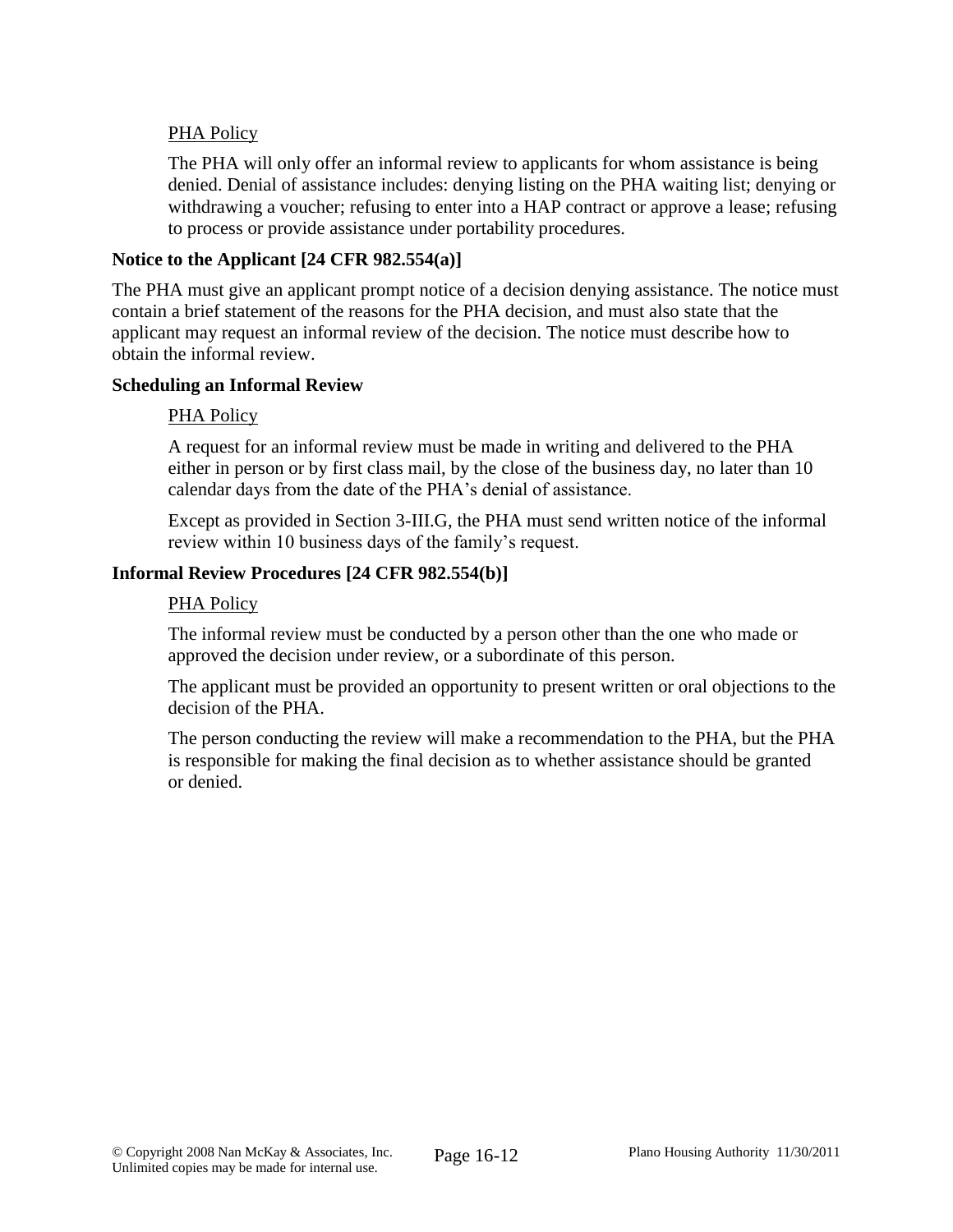### **Informal Review Decision [24 CFR 982.554(b)]**

The PHA must notify the applicant of the PHA's final decision, including a brief statement of the reasons for the final decision.

#### PHA Policy

In rendering a decision, the PHA will evaluate the following matters:

Whether or not the grounds for denial were stated factually in the Notice.

The validity of grounds for denial of assistance. If the grounds for denial are not specified in the regulations, then the decision to deny assistance will be overturned.

The validity of the evidence. The PHA will evaluate whether the facts presented prove the grounds for denial of assistance. If the facts prove that there are grounds for denial, and the denial is required by HUD, the PHA will uphold the decision to deny assistance.

If the facts prove the grounds for denial, and the denial is discretionary, the PHA will consider the recommendation of the person conducting the informal review in making the final decision whether to deny assistance.

The PHA will notify the applicant of the final decision, including a statement explaining the reason(s) for the decision. The notice will be mailed within 10 business days of the informal review, to the applicant and his or her representative, if any, along with proof of mailing.

If the decision to deny is overturned as a result of the informal review, processing for admission will resume.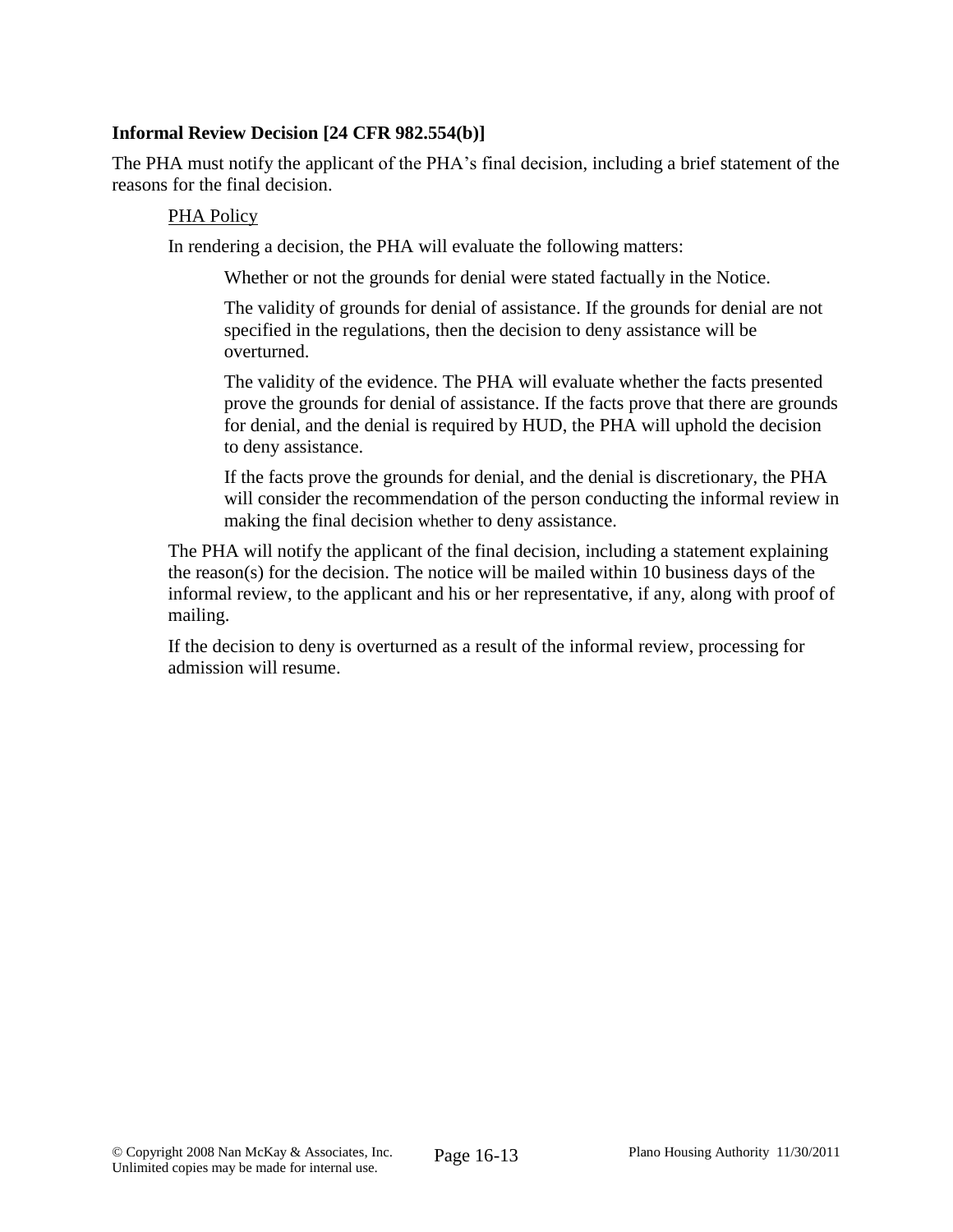# **16-III.C. INFORMAL HEARINGS FOR PARTICIPANTS [24 CFR 982.555, Pub.L. 109-162]**

PHAs must offer an informal hearing for certain PHA determinations relating to the individual circumstances of a participant family. A participant is defined as a family that has been admitted to the PHA's HCV program and is currently assisted in the program. The purpose of the informal hearing is to consider whether the PHA's decisions related to the family's circumstances are in accordance with the law, HUD regulations and PHA policies.

The PHA is not permitted to terminate a family's assistance until the time allowed for the family to request an informal hearing has elapsed, and any requested hearing has been completed. Termination of assistance for a participant may include any or all of the following:

- Refusing to enter into a HAP contract or approve a lease
- Terminating housing assistance payments under an outstanding HAP contract
- Refusing to process or provide assistance under portability procedures

### **Decisions Subject to Informal Hearing**

Circumstances for which the PHA must give a participant family an opportunity for an informal hearing are as follows:

- A determination of the family's annual or adjusted income, and the use of such income to compute the housing assistance payment
- A determination of the appropriate utility allowance (if any) for tenant-paid utilities from the PHA utility allowance schedule
- A determination of the family unit size under the PHA's subsidy standards
- A determination that a certificate program family is residing in a unit with a larger number of bedrooms than appropriate for the family unit size under the PHA's subsidy standards, or the PHA determination to deny the family's request for exception from the standards
- A determination to terminate assistance for a participant family because of the family's actions or failure to act
- A determination to terminate assistance because the participant has been absent from the assisted unit for longer than the maximum period permitted under PHA policy and HUD rules
- A determination to terminate a family's Family Self Sufficiency contract, withhold supportive services, or propose forfeiture of the family's escrow account [24 CFR 984.303(i)]
- A determination to deny admission based on an unfavorable history that may be the result of domestic violence, dating violence, or stalking.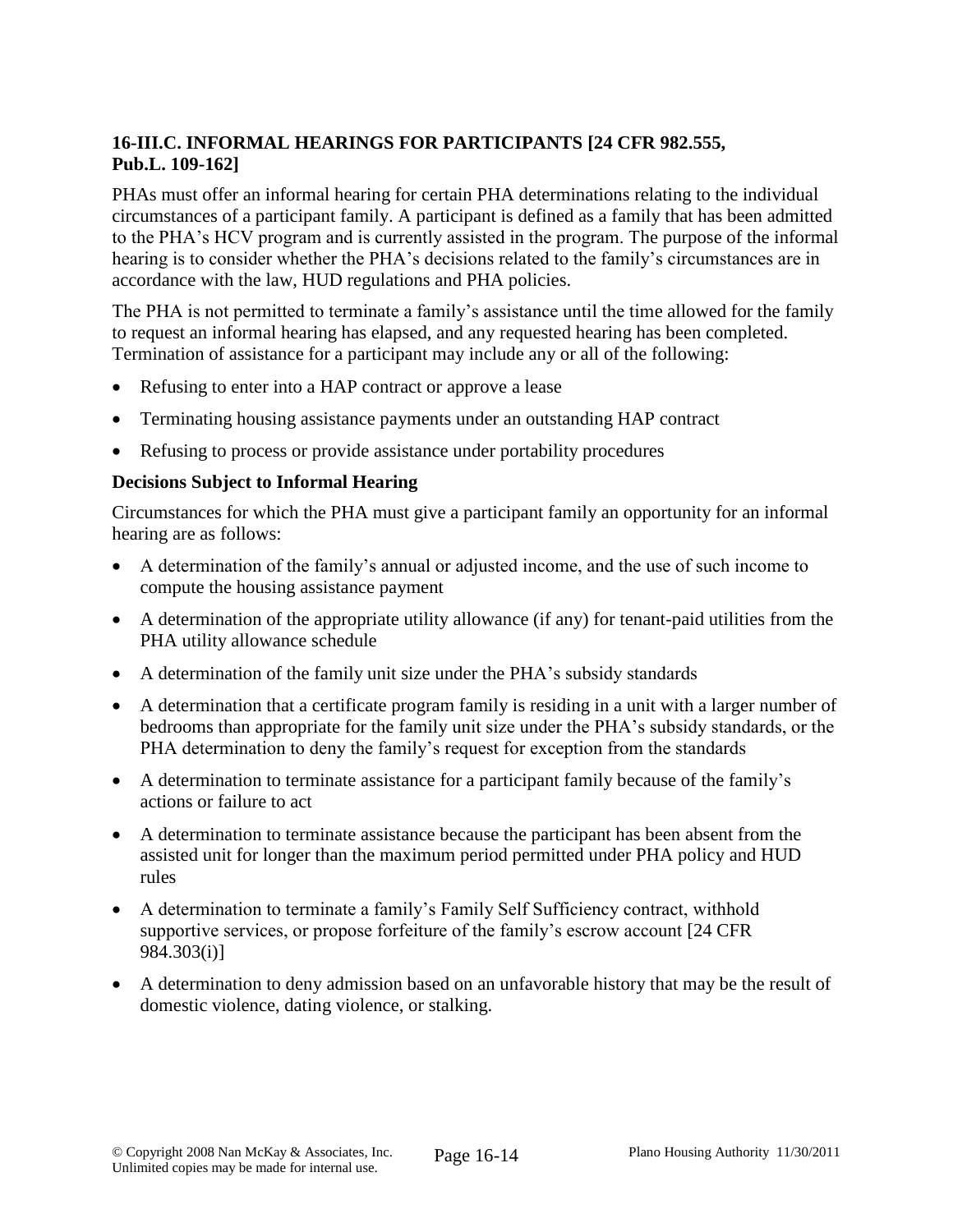Circumstances for which an informal hearing is not required are as follows:

- Discretionary administrative determinations by the PHA
- General policy issues or class grievances
- Establishment of the PHA schedule of utility allowances for families in the program
- A PHA determination not to approve an extension or suspension of a voucher term
- A PHA determination not to approve a unit or tenancy
- A PHA determination that a unit selected by the applicant is not in compliance with the HQS
- A PHA determination that the unit is not in accordance with HQS because of family size
- A determination by the PHA to exercise or not to exercise any right or remedy against an owner under a HAP contract

## PHA Policy

The PHA will only offer participants the opportunity for an informal hearing when required to by the regulations.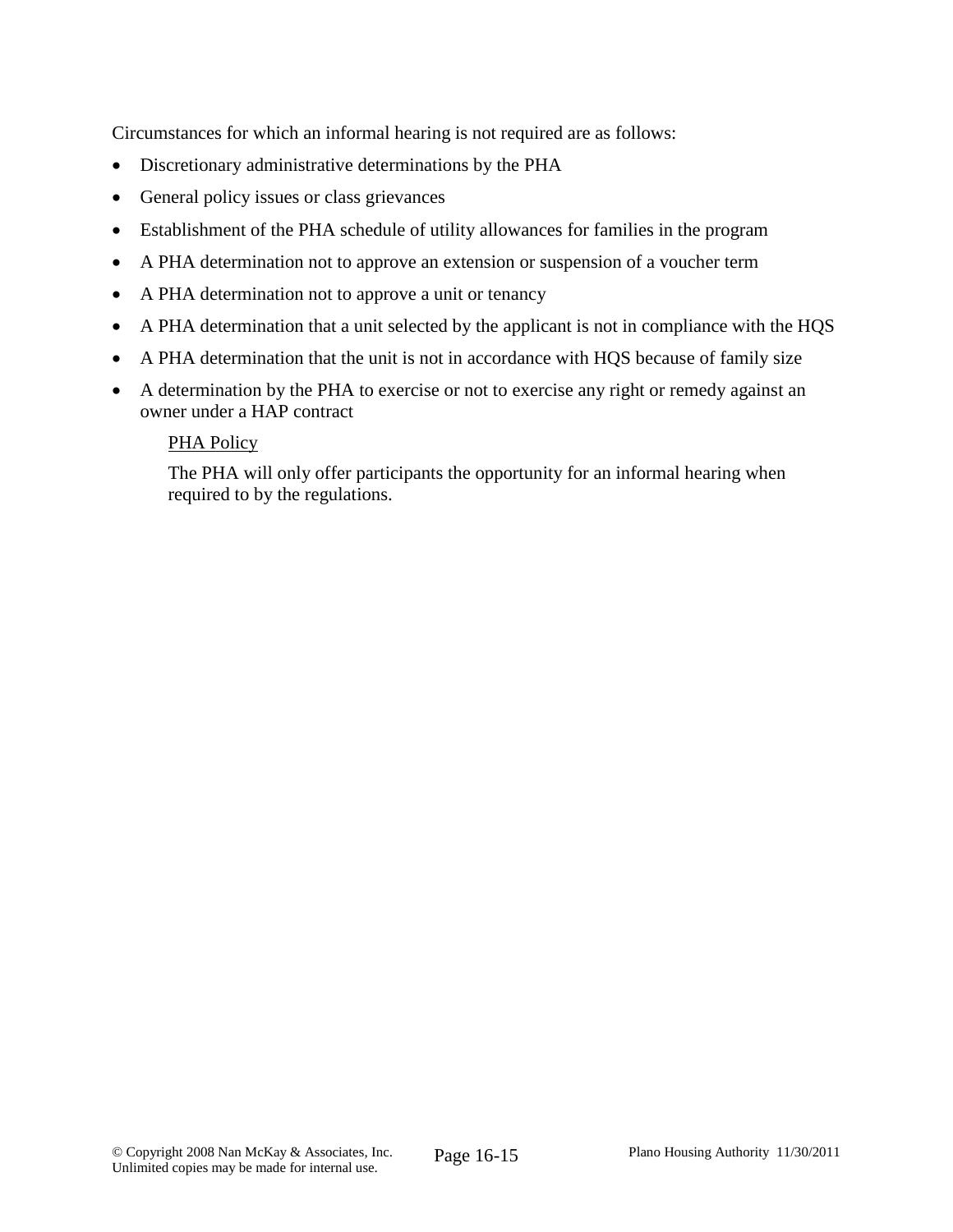## **Informal Hearing Procedures**

### *Notice to the Family* **[24 CFR 982.555(c)]**

When the PHA makes a decision that is subject to informal hearing procedures, the PHA must inform the family of its right to an informal hearing at the same time that it informs the family of the decision.

For decisions related to the family's annual or adjusted income, the determination of the appropriate utility allowance, and the determination of the family unit size, the PHA must notify the family that they may ask for an explanation of the basis of the determination, and that if they do not agree with the decision, they may request an informal hearing on the decision.

For decisions related to the termination of the family's assistance, or the denial of a family's request for an exception to the PHA's subsidy standards, the notice must contain a brief statement of the reasons for the decision, a statement that if the family does not agree with the decision, the family may request an informal hearing on the decision, and a statement of the deadline for the family to request an informal hearing.

#### PHA Policy

In cases where the PHA makes a decision for which an informal hearing must be offered, the notice to the family will include all of the following:

The proposed action or decision of the PHA.

A brief statement of the reasons for the decision including the regulatory reference.

The date the proposed action will take place.

A statement of the family's right to an explanation of the basis for the PHA's decision.

A statement that if the family does not agree with the decision the family may request an informal hearing of the decision.

A deadline for the family to request the informal hearing.

To whom the hearing request should be addressed.

A copy of the PHA's hearing procedures.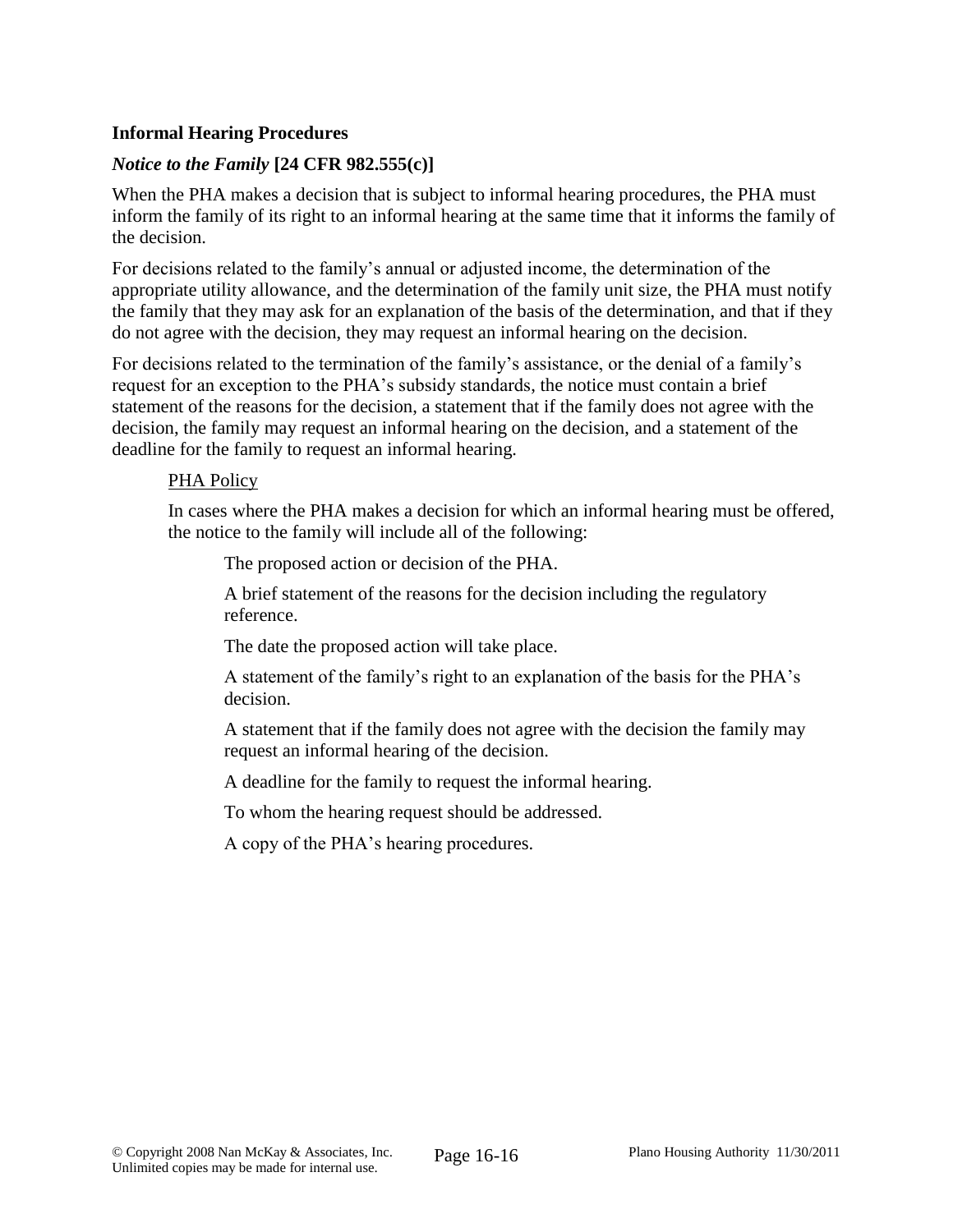### *Scheduling an Informal Hearing* **[24 CFR 982.555(d)]**

When an informal hearing is required, the PHA must proceed with the hearing in a reasonably expeditious manner upon the request of the family.

#### PHA Policy

A request for an informal hearing must be made in writing and delivered to the PHA either in person or by first class mail, by the close of the business day, no later than 10 calendar days from the date of the PHA's decision or notice to terminate assistance.

The PHA must schedule and send written notice of the informal hearing to the family within 10 business days of the family's request.

The family may request to reschedule a hearing for good cause, or if it is needed as a reasonable accommodation for a person with disabilities. Good cause is defined as an unavoidable conflict which seriously affects the health, safety or welfare of the family. Requests to reschedule a hearing must be made in writing prior to the hearing date. At its discretion, the PHA may request documentation of the "good cause" prior to rescheduling the hearing.

If the family does not appear at the scheduled time, and was unable to reschedule the hearing in advance due to the nature of the conflict, the family must contact the PHA within 24 hours of the scheduled hearing date, excluding weekends and holidays. The PHA will reschedule the hearing only if the family can show good cause for the failure to appear, or if it is needed as a reasonable accommodation for a person with disabilities.

The PHA will reschedule a hearing up to one (1) time, for good cause or if it was needed as a reasonable accommodation for a person with disabilities. If the family does not appear for the re-scheduled hearing, there will be no additional re-scheduled hearings, and the original determination/decision of the Housing Authority will stand.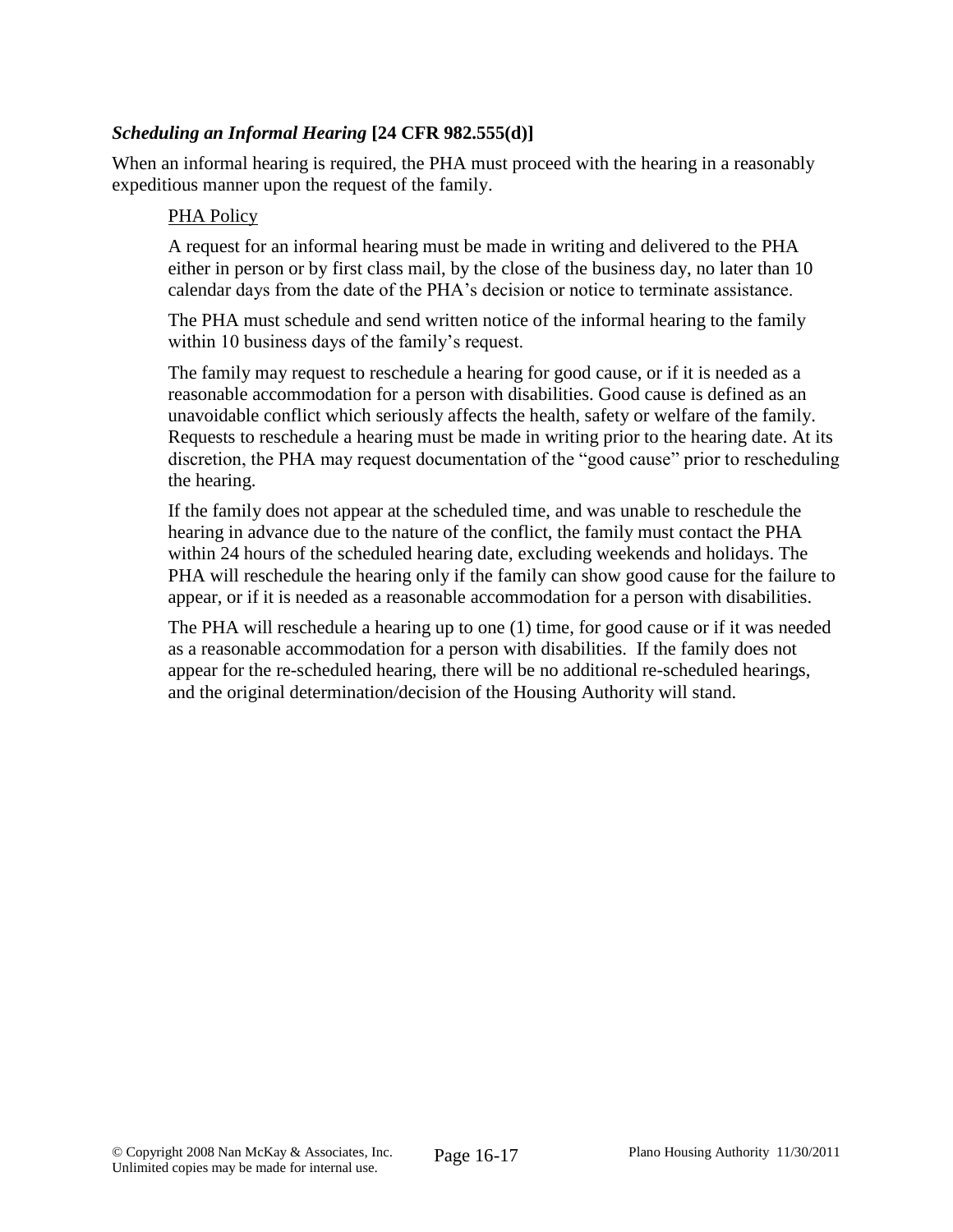# *Pre-Hearing Right to Discovery* **[24 CFR 982.555(e)]**

Participants and the PHA are permitted pre-hearing discovery rights. The family must be given the opportunity to examine before the hearing any PHA documents that are directly relevant to the hearing. The family must be allowed to copy any such documents at their own expense. If the PHA does not make the document available for examination on request of the family, the PHA may not rely on the document at the hearing.

The PHA hearing procedures may provide that the PHA must be given the opportunity to examine at the PHA offices before the hearing, any family documents that are directly relevant to the hearing. The PHA must be allowed to copy any such document at the PHA's expense. If the family does not make the document available for examination on request of the PHA, the family may not rely on the document at the hearing.

For the purpose of informal hearings, *documents* include records and regulations.

## PHA Policy

The family will be allowed to copy any documents related to the hearing at a cost of \$.25 per page. The family must request discovery of PHA documents no later than 12:00 p.m. on the business day prior to the scheduled hearing date

The PHA must be given an opportunity to examine at the PHA offices before the hearing any family documents that are directly relevant to the hearing. Whenever a participant requests an informal hearing, the PHA will automatically mail a letter to the participant requesting a copy of all documents that the participant intends to present or utilize at the hearing. The participant must make the documents available no later than 12:00 pm on the business day prior to the scheduled hearing date.

## *Participant's Right to Bring Counsel* **[24 CFR 982.555(e)(3)]**

At its own expense, the family may be represented by a lawyer or other representative at the informal hearing.

## *Informal Hearing Officer* **[24 CFR 982.555(e)(4)]**

Informal hearings will be conducted by a person or persons approved by the PHA, other than the person who made or approved the decision or a subordinate of the person who made or approved the decision.

#### PHA Policy

The PHA has designated the following to serve as hearing officers:

#### *The Board of Commissioner- Chairperson*

*The Executive Director*

## *The Compliance Officer*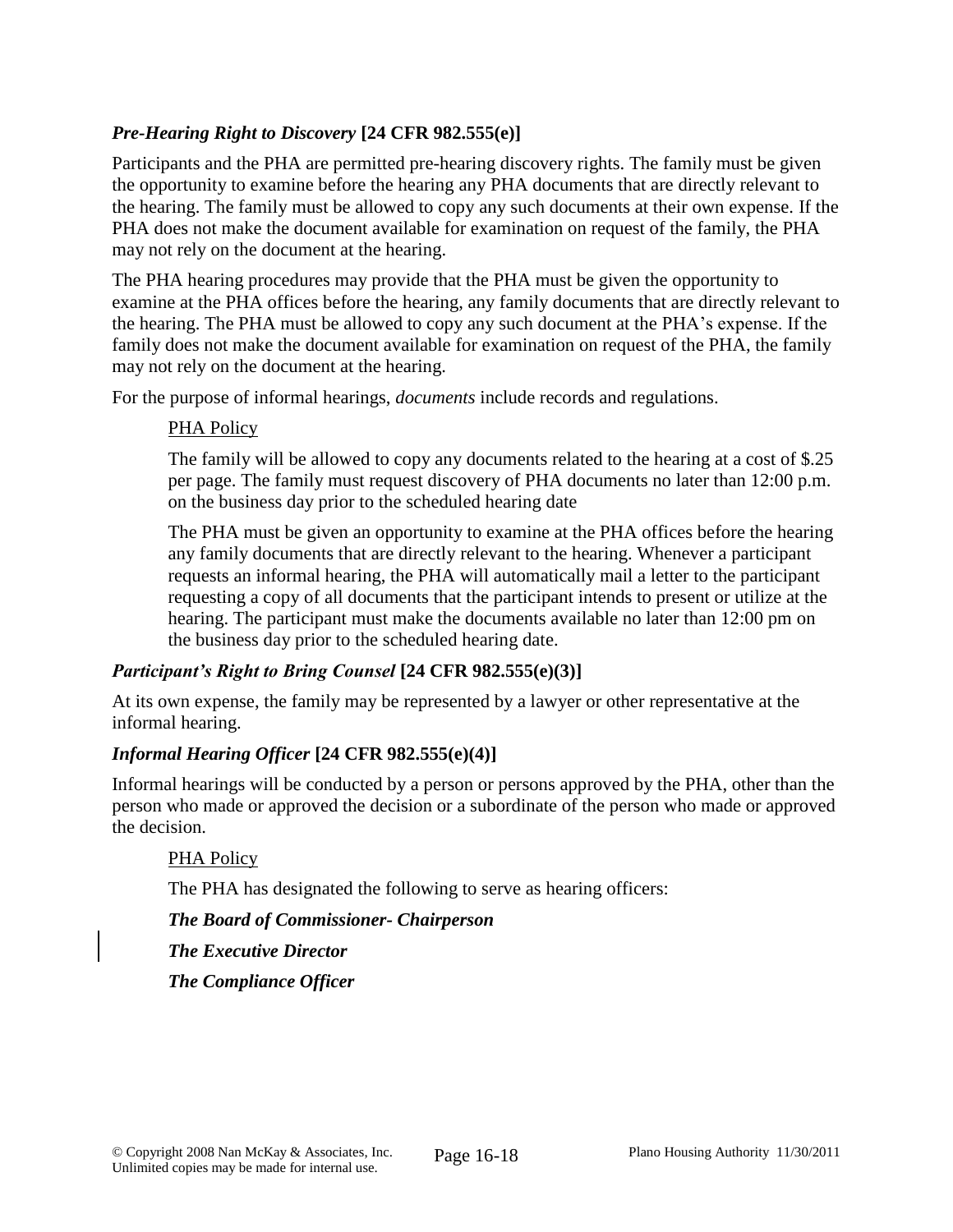### *Attendance at the Informal Hearing*

### PHA Policy

Hearings may be attended by a hearing officer and the following applicable persons:

A PHA representative(s) and any witnesses for the PHA

The participant and any witnesses for the participant

The participant's counsel or other representative

Any other person approved by the PHA as a reasonable accommodation for a person with a disability

### *Conduct at Hearings*

The person who conducts the hearing may regulate the conduct of the hearing in accordance with the PHA's hearing procedures [24 CFR 982.555(4)(ii)].

## PHA Policy

The hearing officer is responsible to manage the order of business and to ensure that hearings are conducted in a professional and businesslike manner. Attendees are expected to comply with all hearing procedures established by the hearing officer and guidelines for conduct. Any person demonstrating disruptive, abusive or otherwise inappropriate behavior will be excused from the hearing at the discretion of the hearing officer.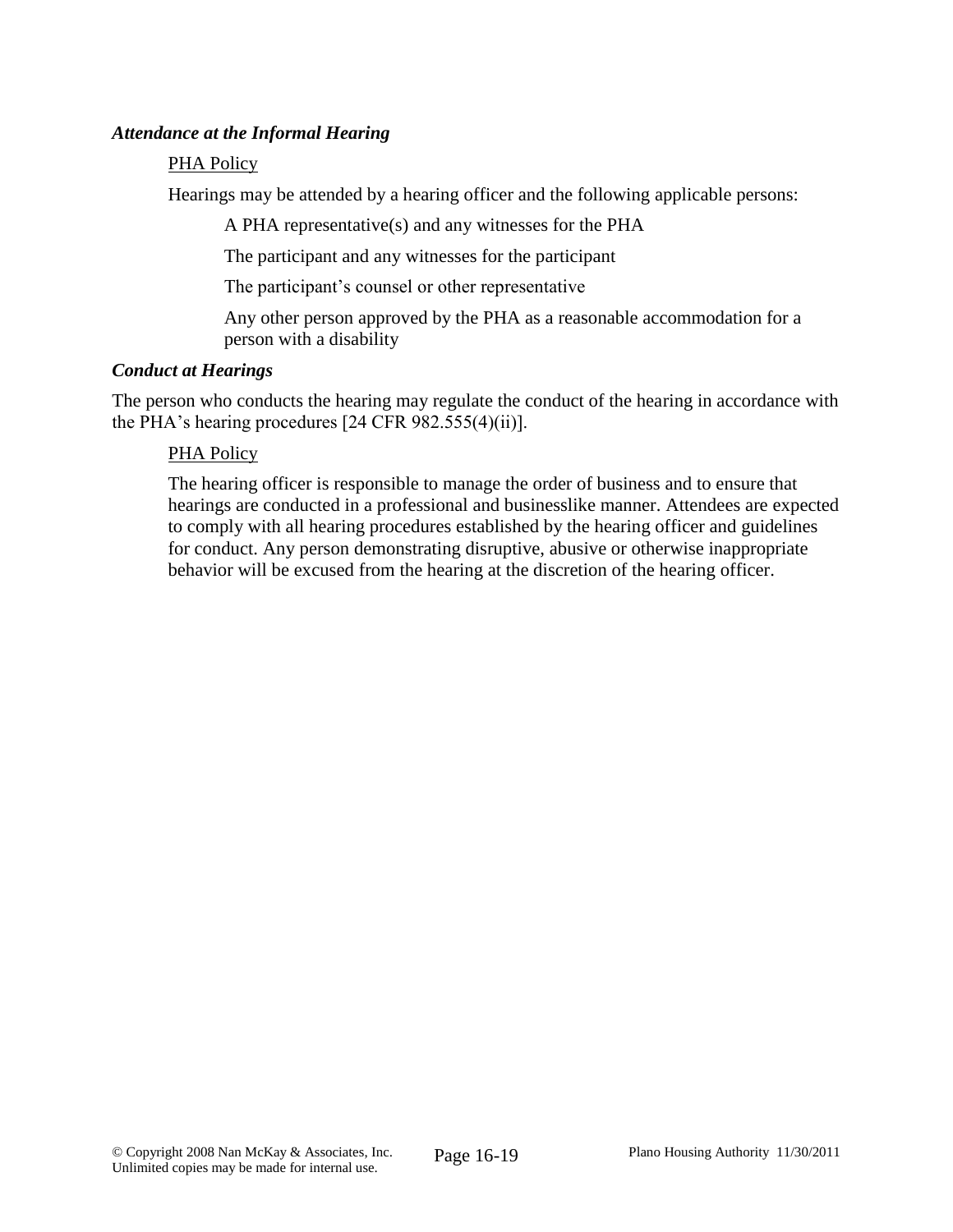### *Evidence* **[24 CFR 982.555(e)(5)]**

The PHA and the family must be given the opportunity to present evidence and question any witnesses. In general, all evidence is admissible at an informal hearing. Evidence may be considered without regard to admissibility under the rules of evidence applicable to judicial proceedings.

### PHA Policy

Any evidence to be considered by the hearing officer must be presented at the time of the hearing. There are four categories of evidence.

**Oral evidence**: the testimony of witnesses

**Documentary evidence**: a writing which is relevant to the case, for example, a letter written to the PHA. Writings include all forms of recorded communication or representation, including letters, words, pictures, sounds, videotapes or symbols or combinations thereof.

**Demonstrative evidence**: Evidence created specifically for the hearing and presented as an illustrative aid to assist the hearing officer, such as a model, a chart or other diagram.

**Real evidence**: A tangible item relating directly to the case.

*Hearsay Evidence* is evidence of a statement that was made other than by a witness while testifying at the hearing and that is offered to prove the truth of the matter. Even though evidence, including hearsay, is generally admissible, hearsay evidence alone cannot be used as the sole basis for the hearing officer's decision.

If either the PHA or the family fail to comply with the discovery requirements described above, the hearing officer will refuse to admit such evidence.

Other than the failure of a party to comply with discovery, the hearing officer has the authority to overrule any objections to evidence.

## *Hearing Officer's Decision* **[24 CFR 982.555(e)(6)]**

The person who conducts the hearing must issue a written decision, stating briefly the reasons for the decision. Factual determinations relating to the individual circumstances of the family must be based on a preponderance of evidence presented at the hearing. A copy of the hearing must be furnished promptly to the family.

#### PHA Policy

In rendering a decision, the hearing officer will consider the following matters:

**PHA Notice to the Family**: The hearing officer will determine if the reasons for the PHA's decision are factually stated in the Notice.

**Discovery:** The hearing officer will determine if the PHA and the family were given the opportunity to examine any relevant documents in accordance with PHA policy.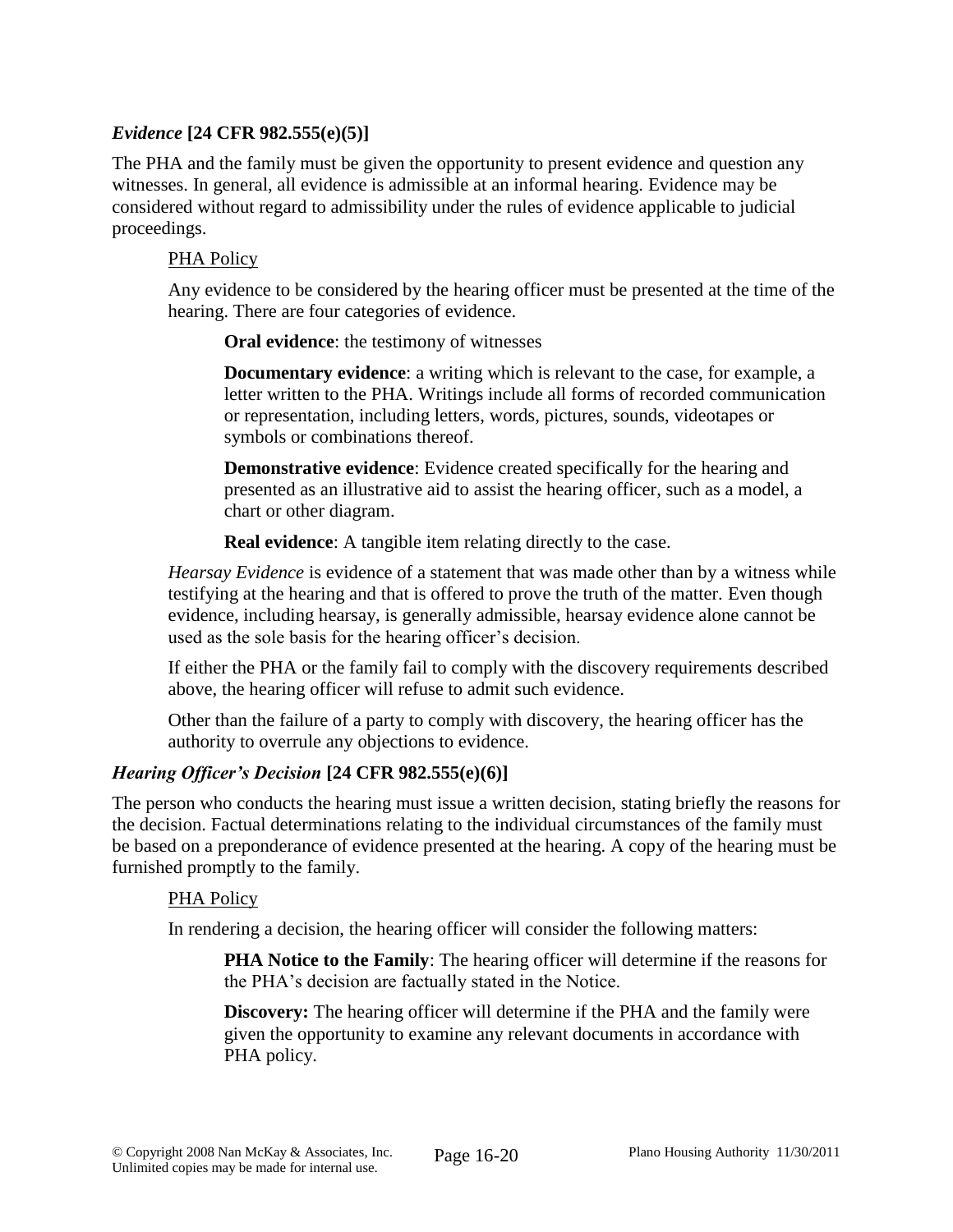**PHA Evidence to Support the PHA Decision**: The evidence consists of the facts presented. Evidence is not conclusion and it is not argument. The hearing officer will evaluate the facts to determine if they support the PHA's conclusion.

**Validity of Grounds for Termination of Assistance (when applicable)**: The hearing officer will determine if the termination of assistance is for one of the grounds specified in the HUD regulations and PHA policies. If the grounds for termination are not specified in the regulations or in compliance with PHA policies, then the decision of the PHA will be overturned.

The hearing officer will issue a written decision to the family and the PHA no later than 10 business days after the hearing. The report will contain the following information:

### **Hearing information:**

Name of the participant;

Date, time and place of the hearing;

Name of the hearing officer;

Name of the PHA representative; and

Name of family representative (if any).

**Background**: A brief, impartial statement of the reason for the hearing.

**Summary of the Evidence**: The hearing officer will summarize the testimony of each witness and identify any documents that a witness produced in support of his/her testimony and that are admitted into evidence.

**Findings of Fact:** The hearing officer will include all findings of fact, based on a preponderance of the evidence. *Preponderance of the evidence* is defined as evidence which is of greater weight or more convincing than the evidence which is offered in opposition to it; that is, evidence which as a whole shows that the fact sought to be proved is more probable than not. Preponderance of the evidence may not be determined by the number of witnesses, but by the greater weight of all evidence.

**Conclusions:** The hearing officer will render a conclusion derived from the facts that were found to be true by a preponderance of the evidence. The conclusion will result in a determination of whether these facts uphold the PHA's decision.

**Order:** The hearing report will include a statement of whether the PHA's decision is upheld or overturned. If it is overturned, the hearing officer will instruct the PHA to change the decision in accordance with the hearing officer's determination. In the case of termination of assistance, the hearing officer will instruct the PHA to restore the participant's program status.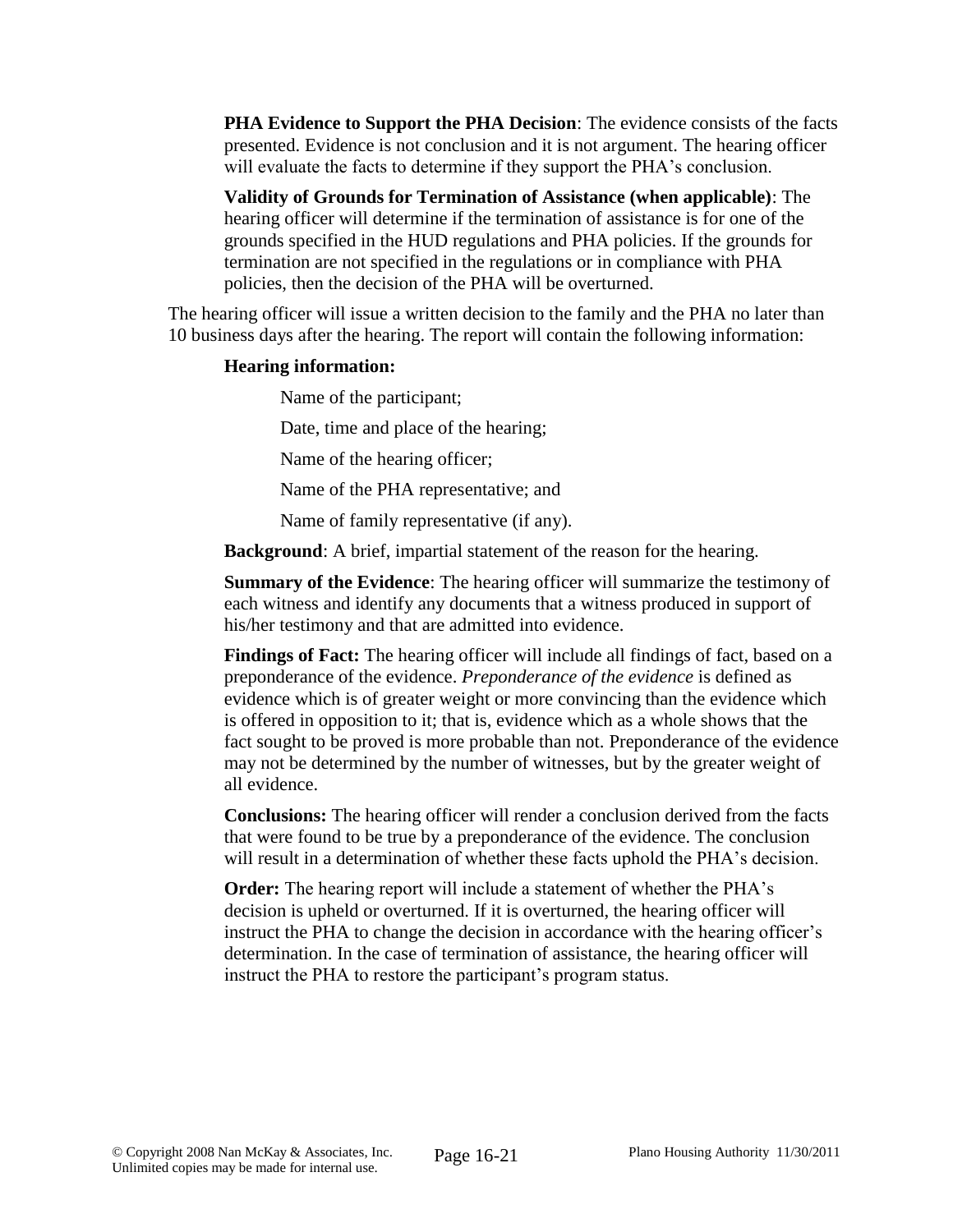## *Procedures for Rehearing or Further Hearing*

### PHA Policy

The hearing officer may ask the family for additional information and/or might adjourn the hearing in order to reconvene at a later date, before reaching a decision. If the family misses an appointment or deadline ordered by the hearing officer, the action of the PHA will take effect and another hearing will not be granted.

In addition, within 10 business days after the date the hearing officer's report is mailed to the PHA and the participant, the PHA or the participant may request a rehearing or a further hearing. Such request must be made in writing and postmarked or hand-delivered to the hearing officer and to the other party within the 10 business day period. The request must demonstrate cause, supported by specific references to the hearing officer's report, why the request should be granted.

A rehearing or a further hearing may be requested for the purpose of rectifying any obvious mistake of law made during the hearing or any obvious injustice not known at the time of the hearing.

It shall be within the sole discretion of the PHA to grant or deny the request for further hearing or rehearing. A further hearing may be limited to written submissions by the parties, in the manner specified by the hearing officer.

### *PHA Notice of Final Decision* **[24 CFR 982.555(f)]**

The PHA is not bound by the decision of the hearing officer for matters in which the PHA is not required to provide an opportunity for a hearing, decisions that exceed the authority of the hearing officer, decisions that conflict with or contradict HUD regulations, requirements, or are otherwise contrary to Federal, State or local laws.

If the PHA determines it is not bound by the hearing officer's decision in accordance with HUD regulations, the PHA must promptly notify the family of the determination and the reason for the determination.

#### PHA Policy

The PHA will mail a "Notice of Final Decision" including the hearing officer's report, to the participant and their representative. This Notice will be sent by first-class mail, postage pre-paid with an affidavit of mailing enclosed. The participant will be mailed the original "Notice of Final Decision" and a copy of the proof of mailing. A copy of the "Notice of Final Decision" along with the original proof mailing will be maintained in the PHA's file.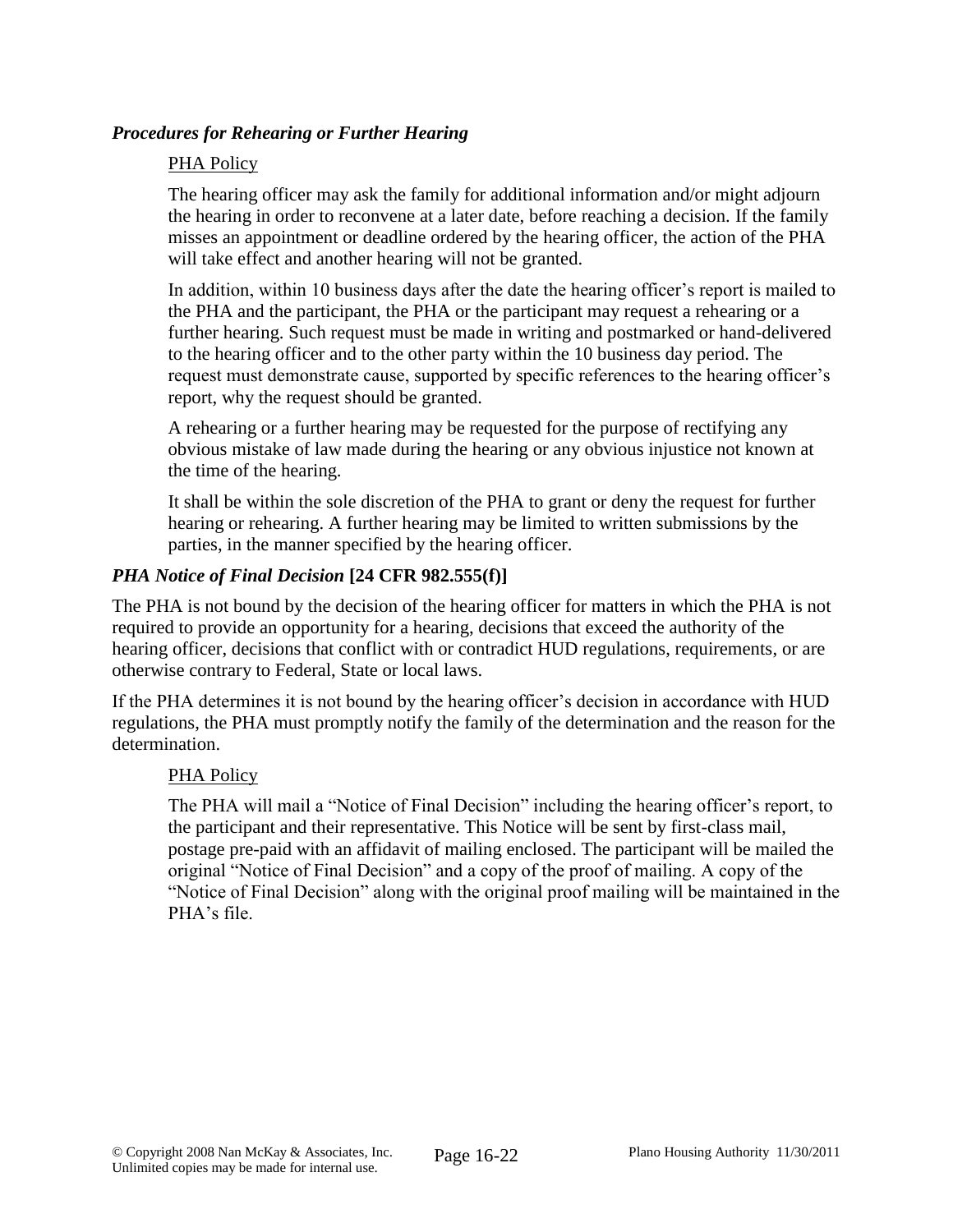# **16-III.D. HEARING AND APPEAL PROVISIONS FOR NON-CITIZENS [24 CFR 5.514]**

Denial or termination of assistance based on immigration status is subject to special hearing and notice rules. Applicants who are denied assistance due to immigration status are entitled to an informal hearing, not an informal review.

Assistance to a family may not be delayed, denied, or terminated on the basis of immigration status at any time prior to a decision under the United States Citizenship and Immigration Services (USCIS) appeal process. Assistance to a family may not be terminated or denied while the PHA hearing is pending, but assistance to an applicant may be delayed pending the completion of the informal hearing.

A decision against a family member, issued in accordance with the USCIS appeal process or the PHA informal hearing process, does not preclude the family from exercising the right, that may otherwise be available, to seek redress directly through judicial procedures.

## **Notice of Denial or Termination of Assistance [24 CFR 5.514(d)]**

As discussed in Chapters 3 and 11, the notice of denial or termination of assistance for noncitizens must advise the family:

- That financial assistance will be denied or terminated, and provide a brief explanation of the reasons for the proposed denial or termination of assistance.
- The family may be eligible for proration of assistance.
- In the case of a participant, the criteria and procedures for obtaining relief under the provisions for preservation of families [24 CFR 5.514 and 5.518].
- That the family has a right to request an appeal to the USCIS of the results of secondary verification of immigration status and to submit additional documentation or explanation in support of the appeal.
- That the family has a right to request an informal hearing with the PHA either upon completion of the USCIS appeal or in lieu of the USCIS appeal.
- For applicants, assistance may not be delayed until the conclusion of the USCIS appeal process, but assistance may be delayed during the period of the informal hearing process.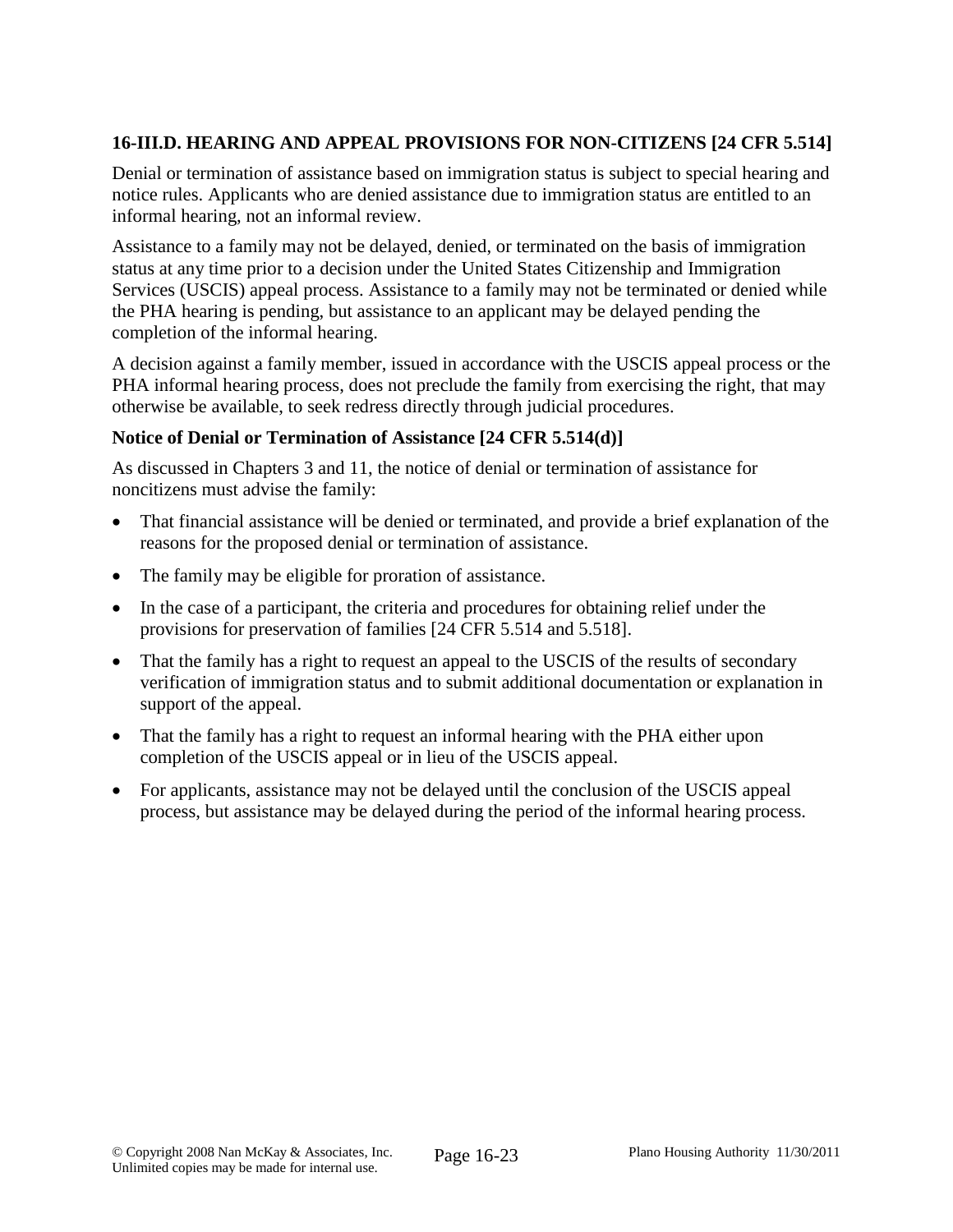# **USCIS Appeal Process [24 CFR 5.514(e)]**

When the PHA receives notification that the USCIS secondary verification failed to confirm eligible immigration status, the PHA must notify the family of the results of the USCIS verification. The family will have 30 days from the date of the notification to request an appeal of the USCIS results. The request for appeal must be made by the family in writing directly to the USCIS. The family must provide the PHA with a copy of the written request for appeal and the proof of mailing.

## PHA Policy

The PHA will notify the family in writing of the results of the USCIS secondary verification within 10 business days of receiving the results.

The family must provide the PHA with a copy of the written request for appeal and proof of mailing within 10 business days of sending the request to the USCIS.

The family must forward to the designated USCIS office any additional documentation or written explanation in support of the appeal. This material must include a copy of the USCIS document verification request (used to process the secondary request) or such other form specified by the USCIS, and a letter indicating that the family is requesting an appeal of the USCIS immigration status verification results.

The USCIS will notify the family, with a copy to the PHA, of its decision. When the USCIS notifies the PHA of the decision, the PHA must notify the family of its right to request an informal hearing.

# PHA Policy

The PHA will send written notice to the family of its right to request an informal hearing within 10 business days of receiving notice of the USCIS decision regarding the family's immigration status.

# **Informal Hearing Procedures for Applicants [24 CFR 5.514(f)]**

After notification of the USCIS decision on appeal, or in lieu of an appeal to the USCIS, the family may request that the PHA provide a hearing. The request for a hearing must be made either within 30 days of receipt of the PHA notice of denial, or within 30 days of receipt of the USCIS appeal decision.

The informal hearing procedures for applicant families are described below.

## *Informal Hearing Officer*

The PHA must provide an informal hearing before an impartial individual, other than a person who made or approved the decision under review, and other than a person who is a subordinate of the person who made or approved the decision. See Section 16-III.C. for a listing of positions that serve as informal hearing officers.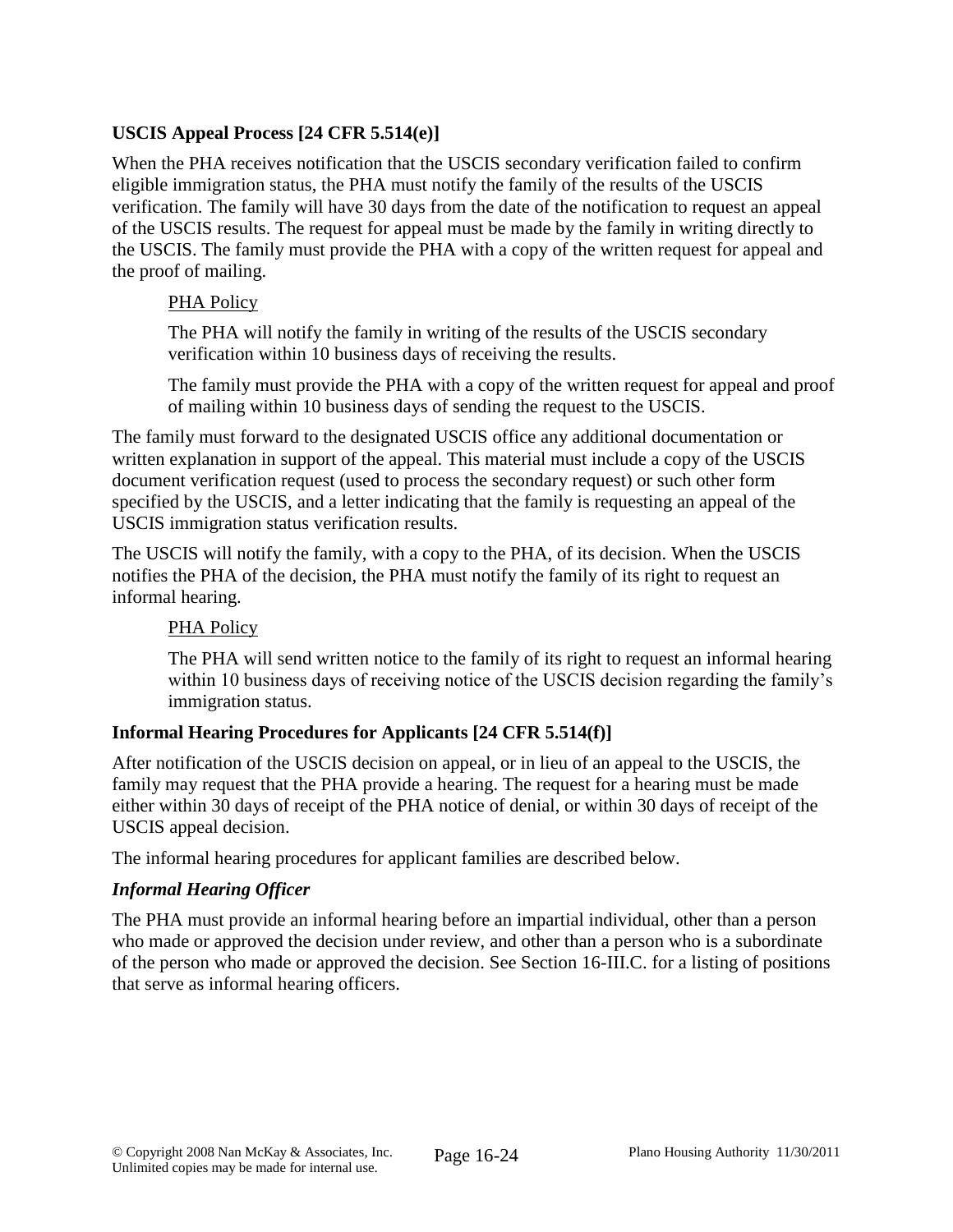## *Evidence*

The family must be provided the opportunity to examine and copy at the family's expense, at a reasonable time in advance of the hearing, any documents in the possession of the PHA pertaining to the family's eligibility status, or in the possession of the USCIS (as permitted by USCIS requirements), including any records and regulations that may be relevant to the hearing.

## PHA Policy

The family will be allowed to copy any documents related to the hearing at a cost of \$.25 per page. The family must request discovery of PHA documents no later than 12:00 p.m. on the business day prior to the hearing.

The family must be provided the opportunity to present evidence and arguments in support of eligible status. Evidence may be considered without regard to admissibility under the rules of evidence applicable to judicial proceedings.

The family must also be provided the opportunity to refute evidence relied upon by the PHA, and to confront and cross-examine all witnesses on whose testimony or information the PHA relies.

## *Representation and Interpretive Services*

The family is entitled to be represented by an attorney or other designee, at the family's expense, and to have such person make statements on the family's behalf.

The family is entitled to arrange for an interpreter to attend the hearing, at the expense of the family, or the PHA, as may be agreed upon by the two parties.

### *Hearing Decision*

The PHA must provide the family with a written final decision, based solely on the facts presented at the hearing, within 14 calendar days of the date of the informal hearing. The decision must state the basis for the decision.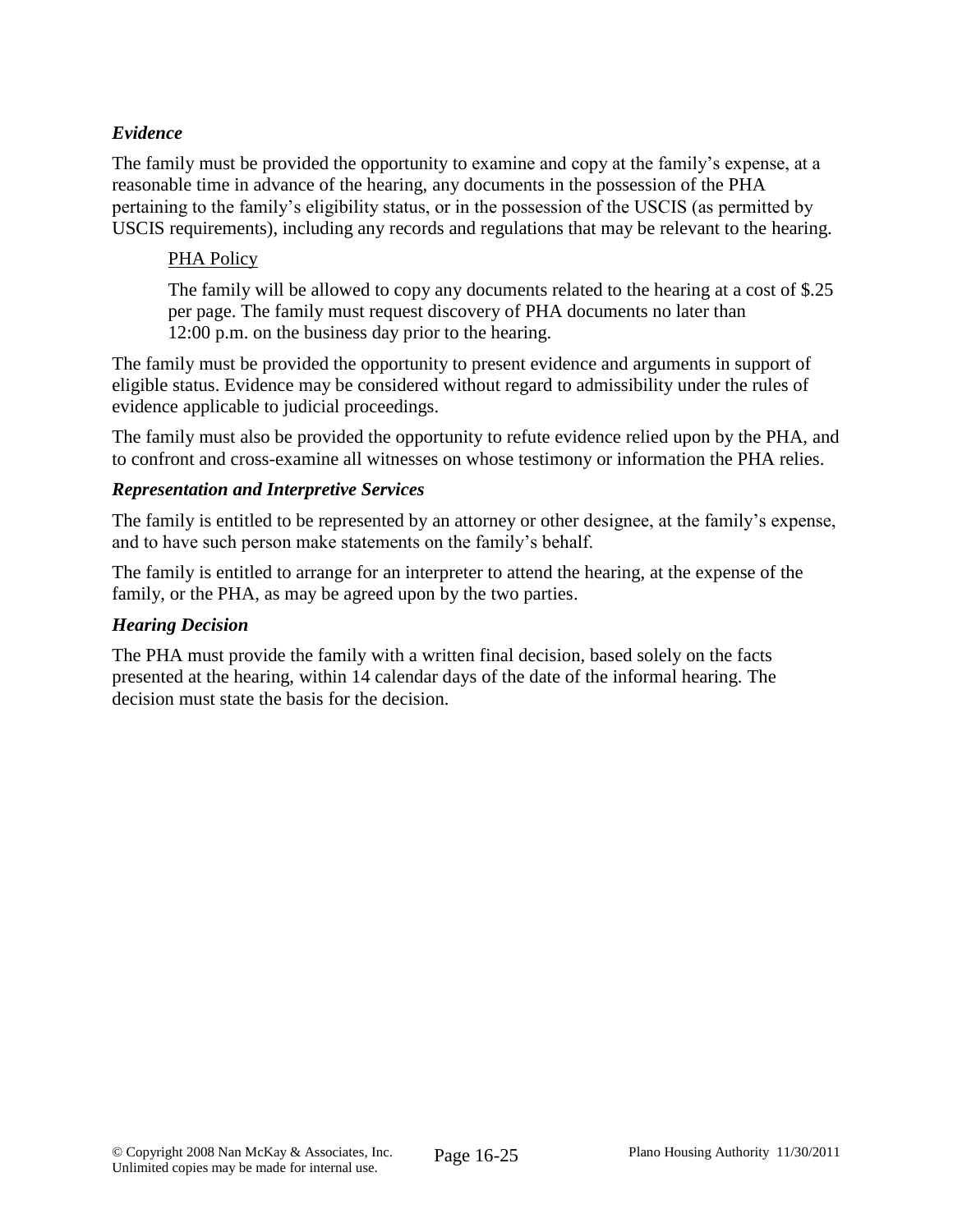# **Informal Hearing Procedures for Residents [24 CFR 5.514(f)]**

After notification of the USCIS decision on appeal, or in lieu of an appeal to the USCIS, the family may request that the PHA provide a hearing. The request for a hearing must be made either within 30 days of receipt of the PHA notice of termination, or within 30 days of receipt of the USCIS appeal decision.

For the informal hearing procedures that apply to participant families whose assistance is being terminated based on immigration status, see Section 16-III.C.

#### **Retention of Documents [24 CFR 5.514(h)]**

The PHA must retain for a minimum of 5 years the following documents that may have been submitted to the PHA by the family, or provided to the PHA as part of the USCIS appeal or the PHA informal hearing process:

- The application for assistance
- The form completed by the family for income reexamination
- Photocopies of any original documents, including original USCIS documents
- The signed verification consent form
- The USCIS verification results
- The request for a USCIS appeal
- The final USCIS determination
- The request for an informal hearing
- The final informal hearing decision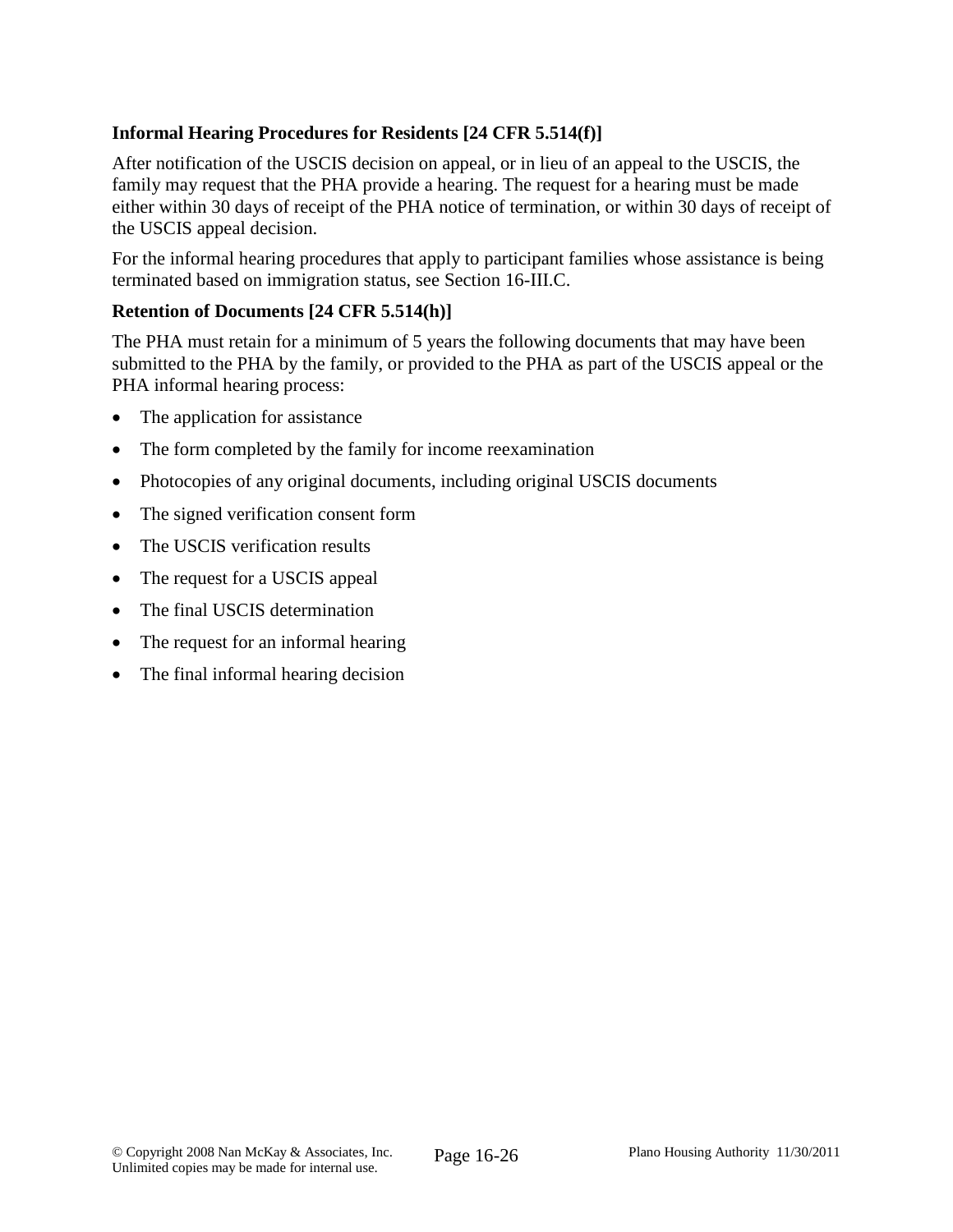## **PART IV: OWNER OR FAMILY DEBTS TO THE PHA**

### **16-IV.A. OVERVIEW**

PHAs are required to include in the administrative plan, policies concerning repayment by a family of amounts owed to the PHA [24 CFR 982.54]. This part describes the PHA's policies for recovery of monies that have been overpaid on behalf of families, or to owners.

### PHA Policy

When an action or inaction of an owner or participant results in the overpayment of housing assistance, the PHA holds the owner or participant liable to return any overpayments to the PHA.

The PHA may enter into repayment agreements in accordance with the policies contained in this part as a means to recover overpayments.

When an owner or participant refuses to repay monies owed to the PHA, the PHA will utilize other available collection alternatives including, but not limited to, the following:

Collection agencies

Small claims court

Civil law suit

State income tax set-off program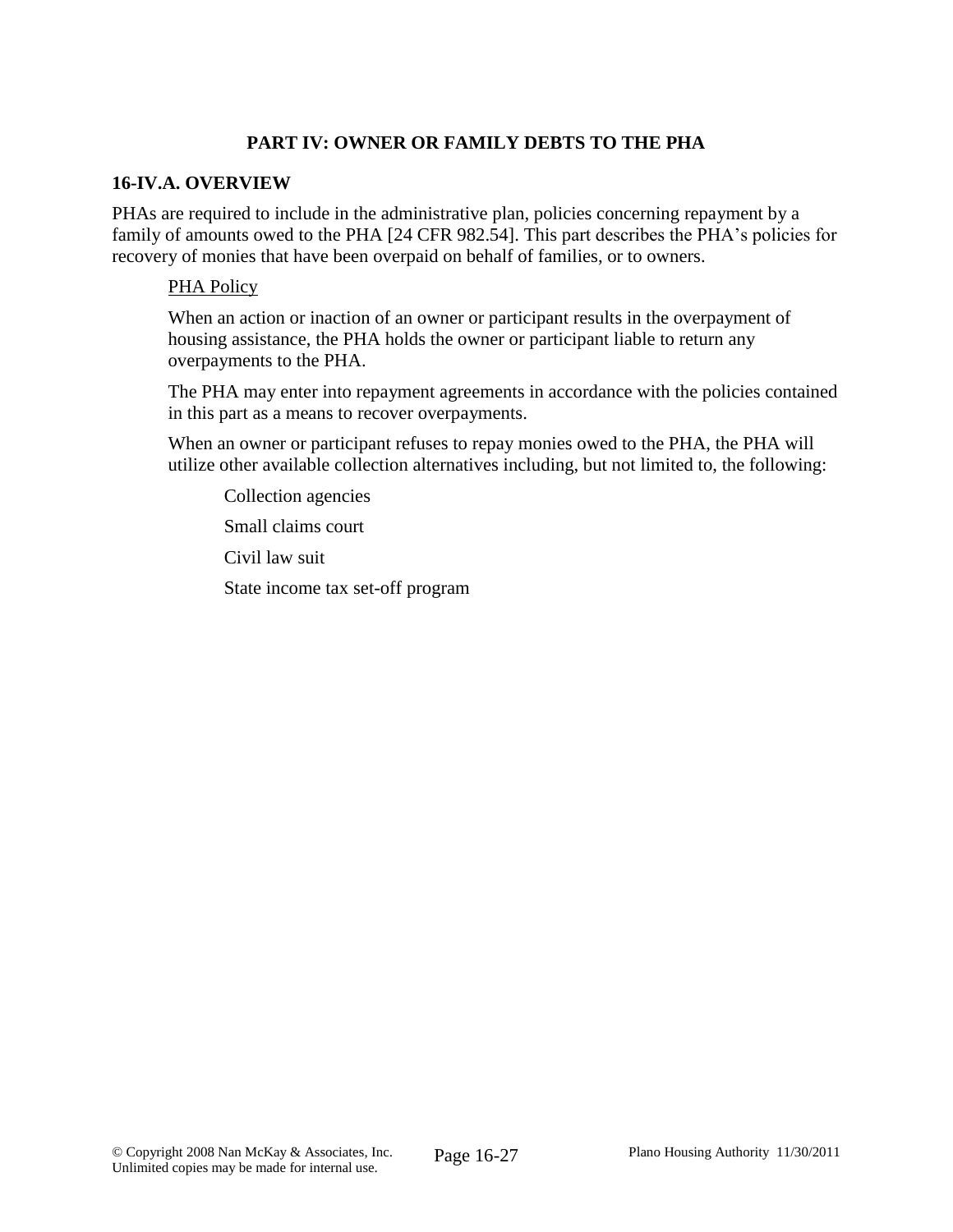## **16-IV.B. REPAYMENT POLICY**

### **Owner Debts to the PHA**

### PHA Policy

Any amount due to the PHA by an owner must be repaid by the owner within 30 days of the PHA determination of the debt.

If the owner fails to repay the debt within the required time frame and is entitled to future HAP payments, the PHA will reduce the future HAP payments by the amount owed until the debt is paid in full.

If the owner refuses to repay the debt, the PHA will ban the owner from future participation in the program and pursue other modes of collection.

#### **Family Debts to the PHA**

#### PHA Policy

Any amount due to the PHA by an HCV participant must be repaid by the family. If the family is unable to repay the debt within 30 days, the PHA may offer to enter into a repayment agreement in accordance with the policies below.

If the PHA enters into a repayment agreement, this agreement is to keep the family in *good standing* which is defined in Chapter 3. This does not mean that the family will be reinstated with the current assistance. This will allow the family to pay off a debt that is owed to the PHA and the opportunity to apply for future assistance with the current PHA or for other housing assistance.

If the family is offered a repayment agreement and refuses to repay the debt, enter into a repayment agreement, or breaches a repayment agreement, the PHA will terminate the assistance upon notification to the family and pursue other modes of collection.

## **Repayment Agreement [24 CFR 792.103]**

The term r*epayment agreement* refers to a formal document signed by a tenant or owner and provided to the PHA in which a tenant or owner acknowledges a debt in a specific amount and agrees to repay the amount due at specific time periods.

#### **Repayment Agreement Guidelines**

## *Down Payment Requirement*

## PHA Policy

Prior to the execution of a repayment agreement, the owner or family must pay 10 percent of the balance owed to the PHA.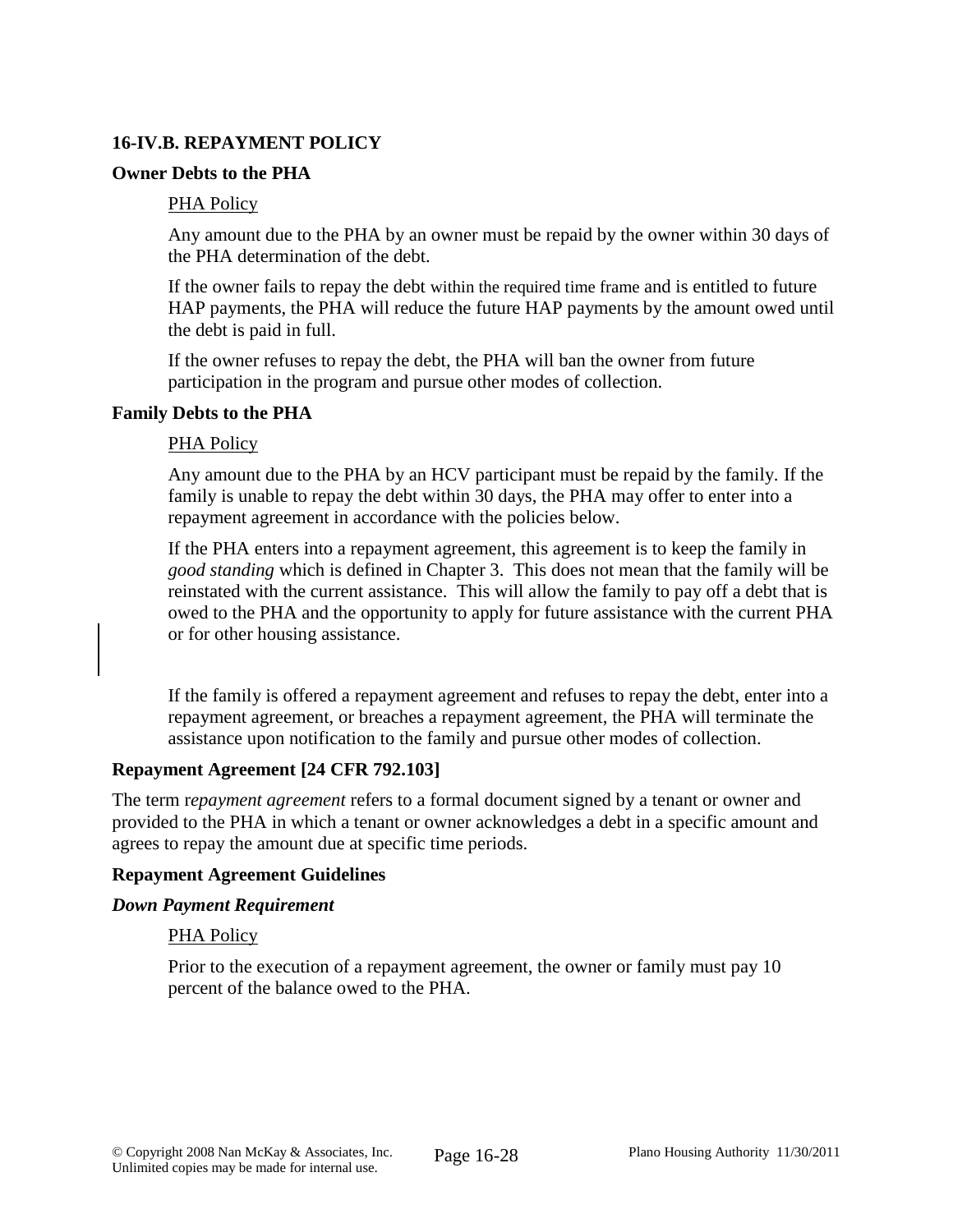### *Payment Thresholds*

### PHA Policy

Amounts between \$3,000 and the Federal or State threshold for criminal prosecution must be repaid within 18 months.

Amounts between \$2,000 and \$2,999 must be repaid within 12 months.

Amounts between \$1,000 and \$1,999 must be repaid within 12 months.

Amounts under \$1,000 must be repaid within 6 months.

### *Execution of the Agreement*

### PHA Policy

The head of household and spouse/co-head (if applicable) must sign the repayment agreement.

#### *Due Dates*

### PHA Policy

All payments are due by the close of business on the first day of the month. If the first does not fall on a business day, the due date is the close of business on the first business day after the first.

#### *Non-Payment*

#### PHA Policy

If a payment is not received by the end of the business day on the date due, and prior approval for the missed payment has not been given by the PHA, the PHA will send the family a delinquency notice giving the family 10 business days to make the late payment. If the payment is not received by the due date of the delinquency notice, it will be considered a breach of the agreement and the PHA will terminate assistance upon written notification to the family.

If a family receives (1) delinquency notices for unexcused late payments, the repayment agreement will be considered in default, and the PHA will terminate assistance upon written notification to the family.

#### *No Offer of Repayment Agreement*

#### PHA Policy

The PHA will not enter into a repayment agreement if there is already a repayment agreement in place with the family or the amounts owed by the family exceed the Federal or State threshold for criminal prosecution.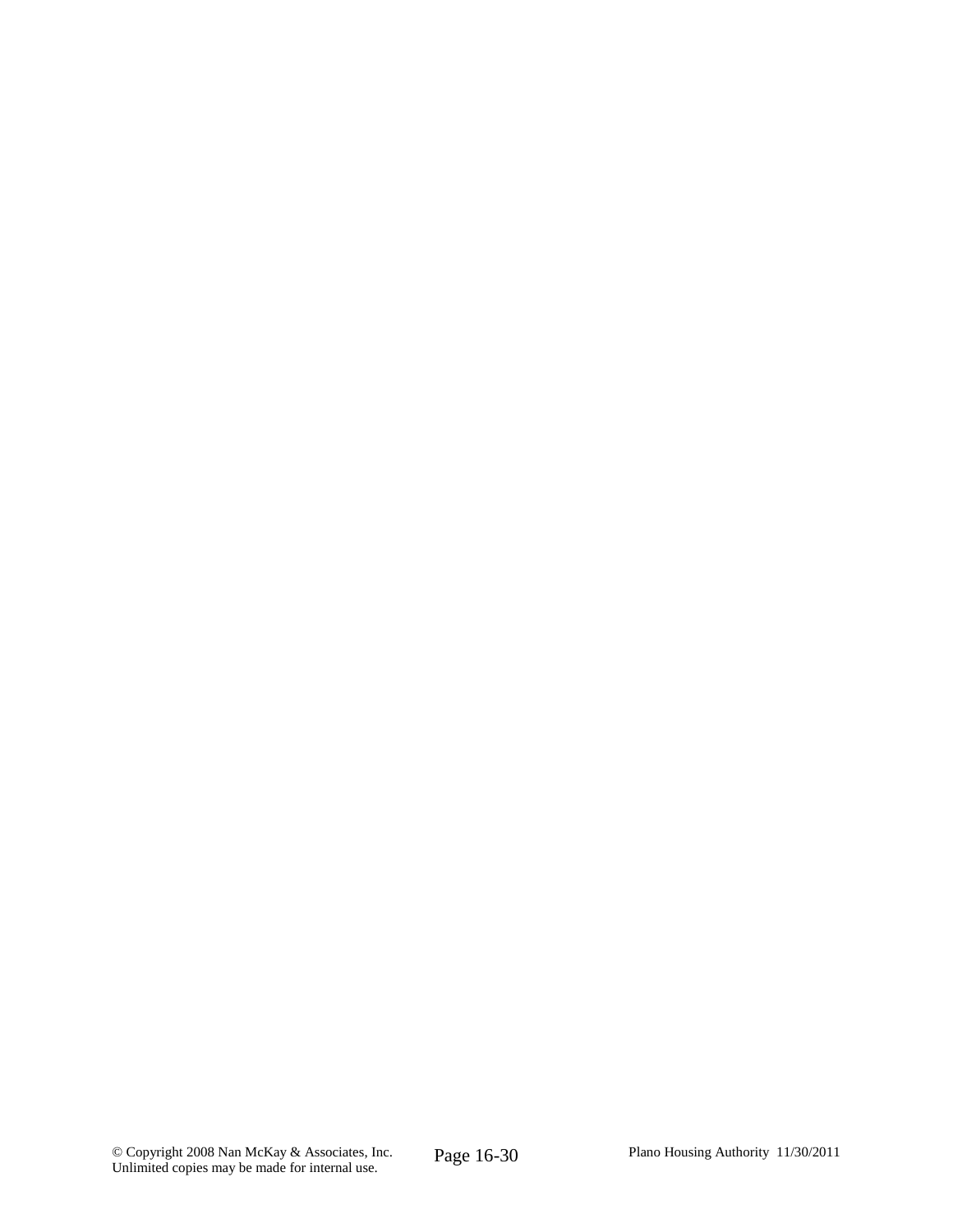## **PART V: MANAGEMENT ASSESSMENT (SEMAP)**

### **16-V.A. OVERVIEW**

The Section 8 Management Assessment Program (SEMAP) is a tool that allows HUD to measure PHA performance in key areas to ensure program integrity and accountability. SEMAP scores translate into a rating for each PHA as high performing, standard, or troubled. Scores on individual SEMAP indicators, as well as overall SEMAP ratings, can affect the PHA in several ways.

- High-performing PHAs can be given a competitive advantage under notices of funding availability [24 CFR 985.103].
- PHAs with deficiencies on one or more indicators are required to correct the deficiencies and report to HUD [24 CFR 985.106].
- PHAs with an overall rating of "troubled" are subject to additional HUD oversight, including on-site reviews by HUD staff, a requirement to develop a corrective action plan, and monitoring to ensure the successful implementation of the corrective action plan. In addition, PHAs that are designated "troubled" may not use any part of the administrative fee reserve for other housing purposes [24 CFR 985.107].
- HUD may determine that a PHA's failure to correct identified SEMAP deficiencies or to prepare and implement a corrective action plan required by HUD constitutes a default under the ACC [24 CFR 985.109].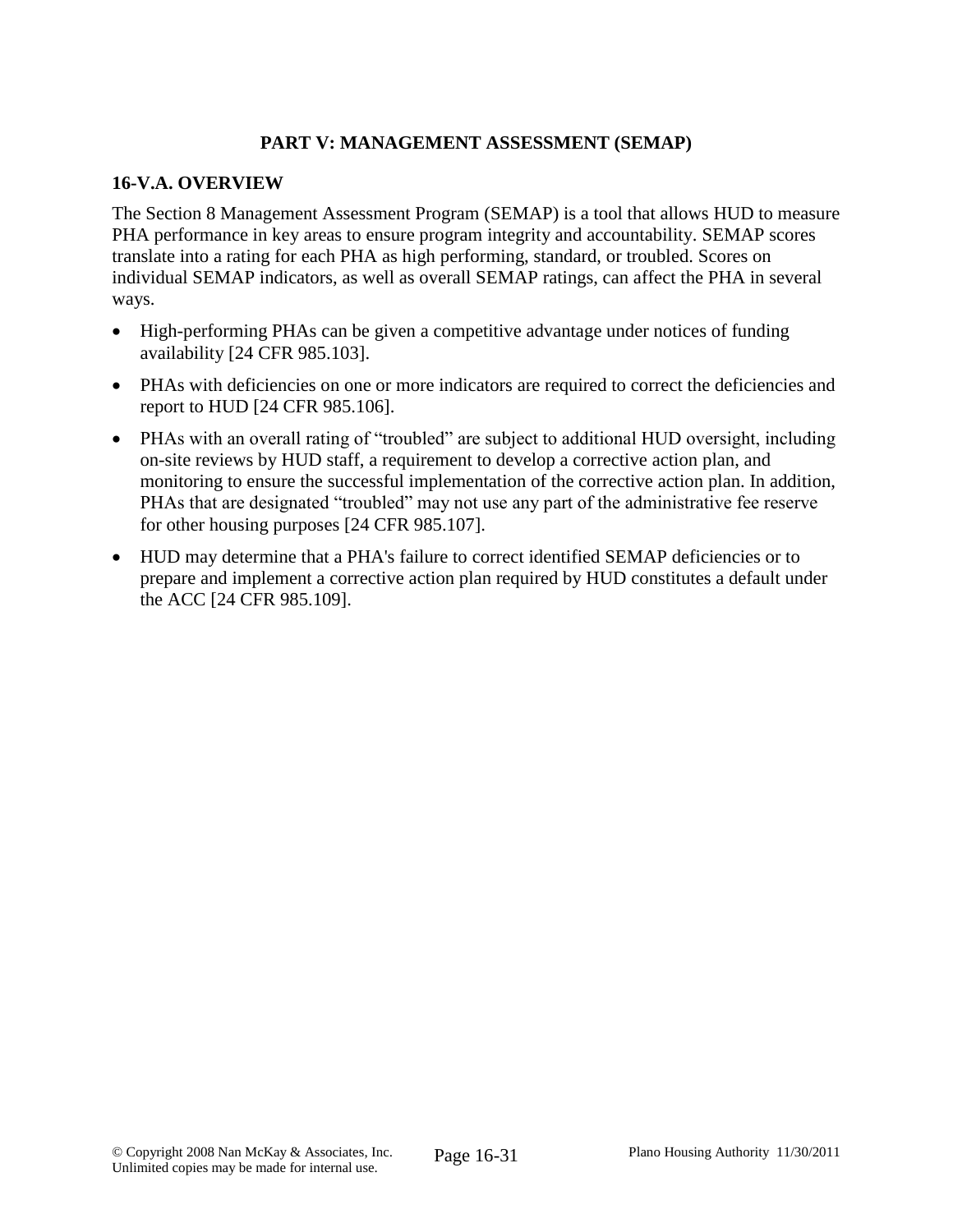# **16-V.B. SEMAP CERTIFICATION [24 CFR 985.101]**

PHAs must submit the HUD-required SEMAP certification form within 60 calendar days after the end of its fiscal year. The certification must be approved by PHA board resolution and signed by the PHA executive director. If the PHA is a unit of local government or a state, a resolution approving the certification is not required, and the certification must be executed by the Section 8 program director.

PHAs with less than 250 voucher units are only required to be assessed every other PHA fiscal year. HUD will assess such PHAs annually if the PHA elects to have its performance assessed on an annual basis; or is designated as "troubled" [24 CFR 985.105].

Failure of a PHA to submit its SEMAP certification within the required time frame will result in an overall performance rating of "troubled."

A PHA's SEMAP certification is subject to HUD verification by an on-site confirmatory review at any time.

Upon receipt of the PHA's SEMAP certification, HUD will rate the PHA's performance under each SEMAP indicator in accordance with program requirements.

# **HUD Verification Method**

Several of the SEMAP indicators are scored based on a review of a quality control sample selected for this purpose. The PHA or the Independent Auditor must select an unbiased sample that provides an adequate representation of the types of information to be assessed, in accordance with SEMAP requirements [24 CFR 985.2].

If the HUD verification method for the indicator relies on data in the Form-50058 module (formerly known as MTCS) in the PIH Information Center (PIC), and HUD determines that those data are insufficient to verify the PHA's certification on the indicator due to the PHA's failure to adequately report family data, HUD will assign a zero rating for the indicator [24 CFR 985.3].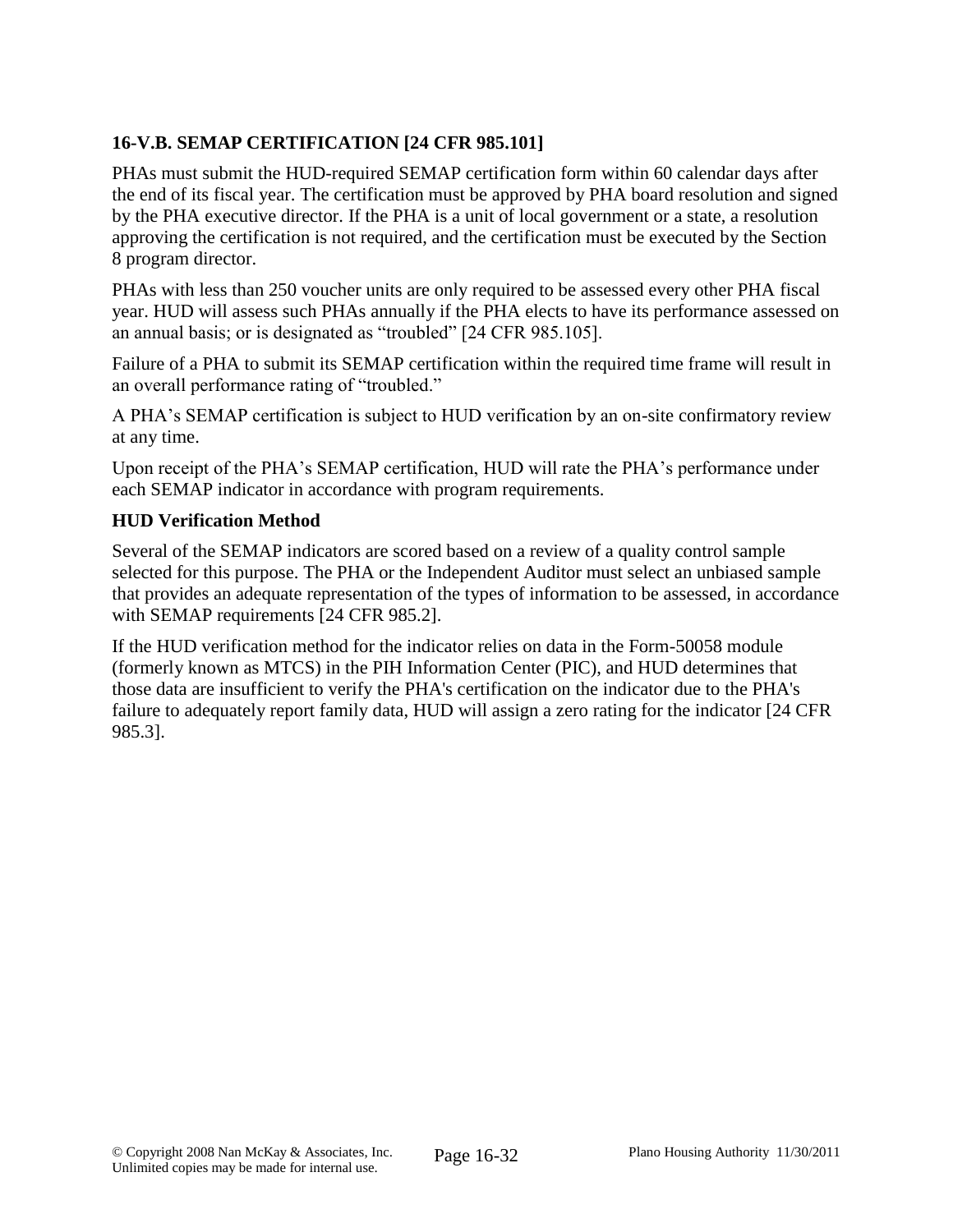# **16-V.C. SEMAP INDICATORS [24 CFR 985.3 and form HUD-52648]**

The table below lists each of the SEMAP indicators, contains a description of each indicator, and explains the basis for points awarded under each indicator.

A PHA that expends less than \$300,000 in Federal awards and whose Section 8 programs are not audited by an independent auditor, is not be rated under SEMAP indicators 1-7.

#### **SEMAP Indicators**

### **Indicator 1: Selection from the waiting list Maximum Score: 15**

- This indicator shows whether the PHA has written policies in its administrative plan for selecting applicants from the waiting list and whether the PHA follows these policies when selecting applicants for admission from the waiting list.
- Points are based on the percent of families that are selected from the waiting list in accordance with the PHA's written policies, according to the PHA's quality control sample.

### **Indicator 2: Rent reasonableness Maximum Score: 20**

- This indicator shows whether the PHA has and implements a reasonable written method to determine and document for each unit leased that the rent to owner is reasonable based on current rents for comparable unassisted units
- Points are based on the percent of units for which the PHA follows its written method to determine reasonable rent and has documented its determination that the rent to owner is reasonable, according to the PHA's quality control sample.

## **Indicator 3: Determination of adjusted income Maximum Score: 20**

- This indicator measures whether the PHA verifies and correctly determines adjusted income for each assisted family, and where applicable, uses the appropriate utility allowances for the unit leased in determining the gross rent.
- Points are based on the percent of files that are calculated and verified correctly, according to the PHA's quality control sample.

## **Indicator 4: Utility allowance schedule Maximum Score: 5**

- This indicator shows whether the PHA maintains an up-to-date utility allowance schedule.
- Points are based on whether the PHA has reviewed the utility allowance schedule and adjusted it when required, according to the PHA's certification.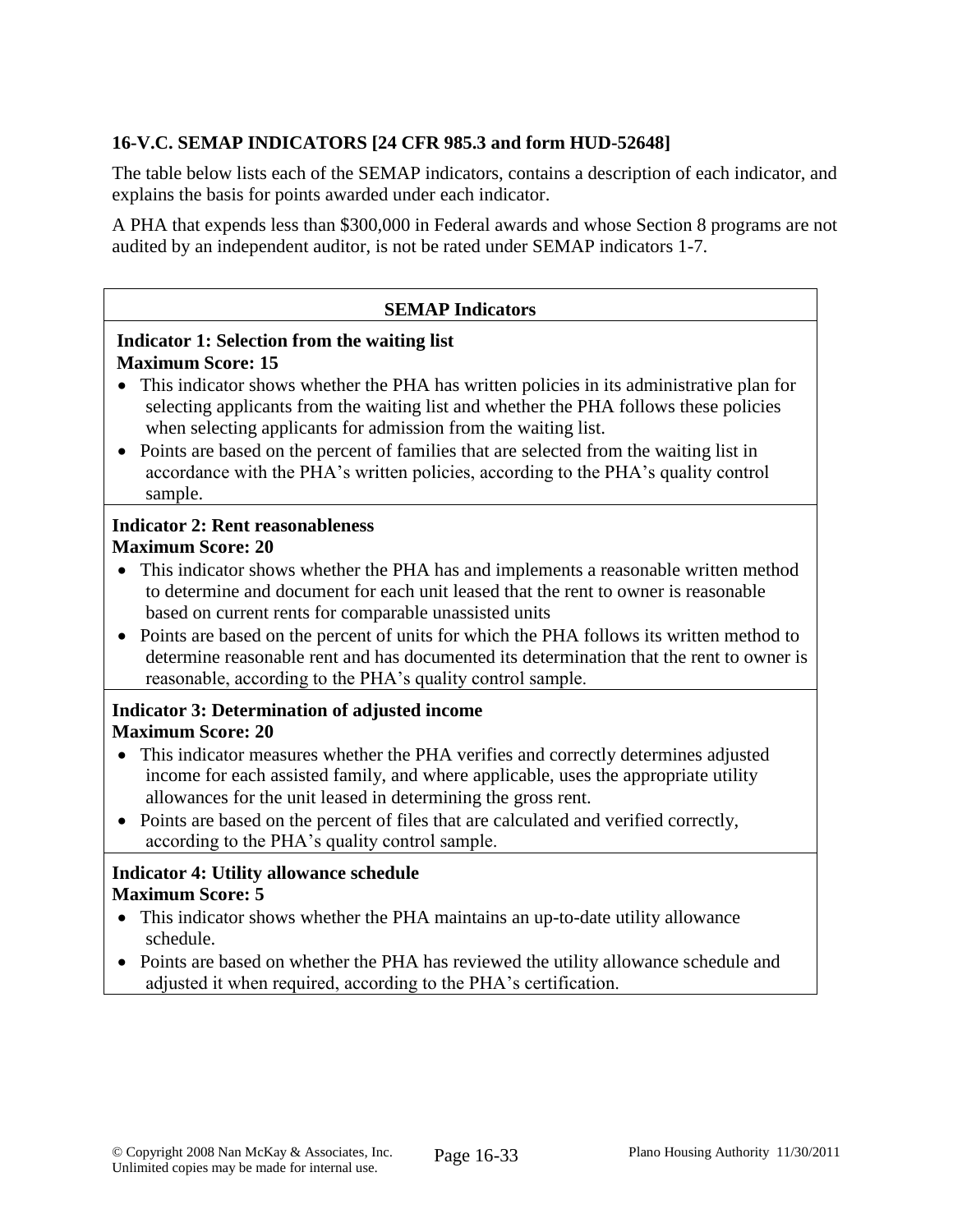# **Indicator 5: HQS quality control inspections Maximum Score: 5**

- This indicator shows whether a PHA supervisor re-inspects a sample of units under contract during the PHA fiscal year, which meets the minimum sample size requirements for quality control of HQS inspections.
- Points are based on whether the required quality control re-inspections were completed, according to the PHA's certification.

## **Indicator 6: HQS enforcement Maximum Score: 10**

- This indicator shows whether, following each HQS inspection of a unit under contract where the unit fails to meet HQS, any cited life-threatening deficiencies are corrected within 24 hours from the inspection and all other deficiencies are corrected within no more than 30 calendar days from the inspection or any PHA-approved extension.
- Points are based on whether the PHA corrects all HQS deficiencies in accordance with required time frames, according to the PHA's certification.

#### **Indicator 7: Expanding housing opportunities Maximum Points: 5**

- Only applies to PHAs with jurisdiction in metropolitan FMR areas.
- This indicator shows whether the PHA has adopted and implemented a written policy to encourage participation by owners of units located outside areas of poverty or minority concentration; informs voucher holders of the full range of areas where they may lease units both inside and outside the PHA's jurisdiction; and supplies a list of landlords or other parties who are willing to lease units or help families find units, including units outside areas of poverty or minority concentration.
- Points are based on whether the PHA has adopted and implemented written policies in accordance with SEMAP requirements, according to the PHA's certification.

# **Indicator 8: FMR limit and payment standards Maximum Points: 5 points**

- This indicator shows whether the PHA has adopted a payment standard schedule that establishes payment standard amounts by unit size for each FMR area in the PHA's jurisdiction, that are within the basic range of 90 to 110 percent of the published FMR.
- Points are based on whether the PHA has appropriately adopted a payment standard schedule(s), according to the PHA's certification.

# **Indicator 9: Annual reexaminations Maximum Points: 10**

- This indicator shows whether the PHA completes a reexamination for each participating family at least every 12 months.
- Points are based on the percent of reexaminations that are more than 2 months overdue, according to data from PIC.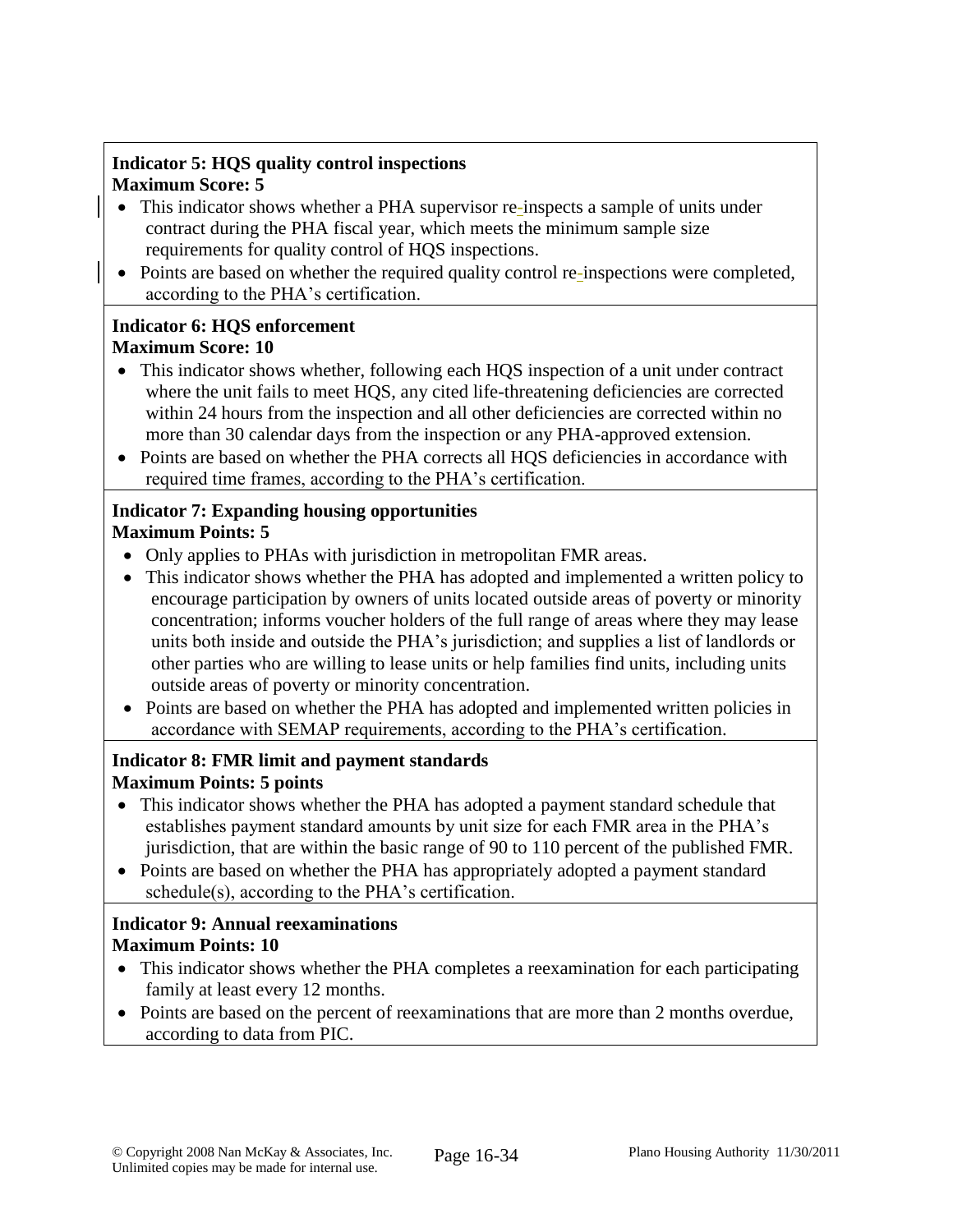# **Indicator 10: Correct tenant rent calculations Maximum Points: 5**

- This indicator shows whether the PHA correctly calculates the family's share of the rent to owner.
- Points are based on the percent of correct calculations of family share of the rent, according to data from PIC.

### **Indicator 11: Pre-contract HQS inspections Maximum Points: 5**

- This indicator shows whether newly leased units pass HQS inspection on or before the effective date of the assisted lease and HAP contract.
- Points are based on the percent of newly leased units that passed HQS inspection prior to the effective date of the lease and HAP contract, according to data from PIC.

# **Indicator 12: Annual HQS inspections Maximum Points: 10**

- This indicator shows whether the PHA inspects each unit under contract at least annually.
- Points are based on the percent of annual HQS inspections of units under contract that are more than 2 months overdue, according to data from PIC.

# **Indicator 13: Lease-up**

# **Maximum Points: 20 points**

- This indicator shows whether the PHA enters HAP contracts for the number of units or funding reserved under ACC for at least one year.
- Points are based on the percent of units leased during the last completed PHA fiscal year, or the percent of allocated budget authority that has been expended by the PHA, according to data from the PHA's last year-end operating statement that is recorded in HUD's accounting system.

# **Indicator 14: Family self-sufficiency (FSS) enrollment and escrow account balances Maximum Points: 10**

- Only applies to PHAs with mandatory FSS programs.
- This indicator shows whether the PHA has enrolled families in the FSS program as required, and measures the percent of current FSS participants that have had increases in earned income which resulted in escrow account balances.
- Points are based on the percent of mandatory FSS slots that are filled and the percent of families with escrow account balances, according to data from PIC.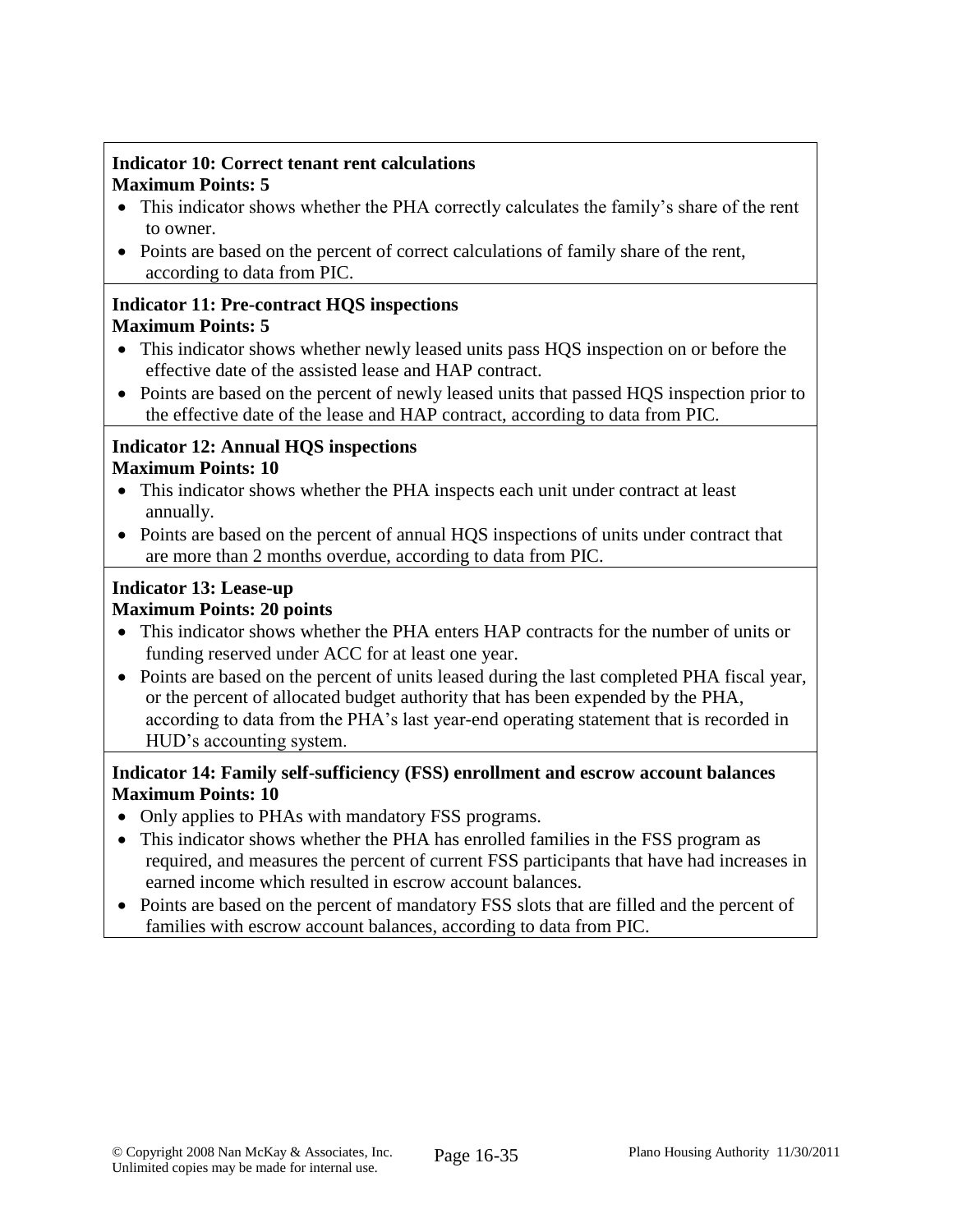# **Success Rate of Voucher Holders Maximum Points: 5**

- Only applies to PHAs that have received approval to establish success rate payment standard amounts, and isn't effective until the second full PHA fiscal year following the date of HUD approval of success rate payment standard amounts.
- This indicator shows whether voucher holders were successful in leasing units with voucher assistance.
- Points are based on the percent of families that were issued vouchers, and that became participants in the voucher program.

### **Deconcentration Bonus Indicator Maximum Points: 5**

- Submission of data for this indicator is mandatory for a PHA using one or more payment standard amount(s) that exceed(s) 100 percent of the published FMR set at the 50 percentile rent, starting with the second full PHA fiscal year following initial use of payment standard amounts based on the FMRs set at the 50<sup>th</sup> percentile.
- Additional points are available to PHAs that have jurisdiction in metropolitan FMR areas and that choose to submit the required data.
- Points are based on whether the data that is submitted meets the requirements for bonus points.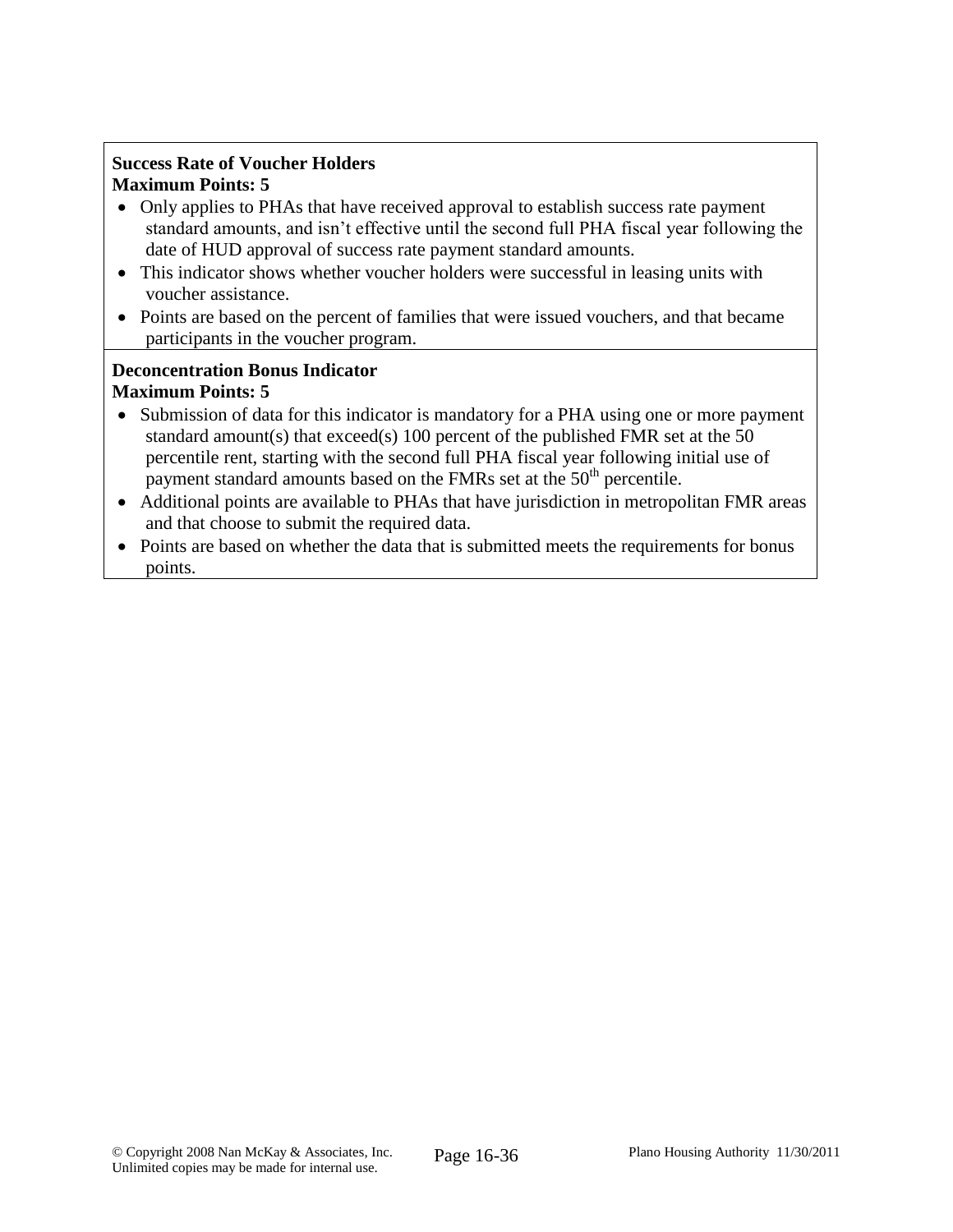# **PART VI: RECORD KEEPING**

### **16-VI.A. OVERVIEW**

The PHA must maintain complete and accurate accounts and other records for the program in accordance with HUD requirements, in a manner that permits a speedy and effective audit. All such records must be made available to HUD or the Comptroller General of the United States upon request.

In addition, the PHA must ensure that all applicant and participant files are maintained in a way that protects an individual's privacy rights.

## **16-VI.B. RECORD RETENTION [24 CFR 982.158]**

During the term of each assisted lease, and for at least three years thereafter, the PHA must keep:

- A copy of the executed lease;
- The HAP contract; and
- The application from the family.

In addition, the PHA must keep the following records for at least three years:

- Records that provide income, racial, ethnic, gender, and disability status data on program applicants and participants;
- An application from each ineligible family and notice that the applicant is not eligible;
- HUD-required reports;
- Unit inspection reports;
- Lead-based paint records as required by 24 CFR 35, Subpart B.
- Accounts and other records supporting PHA budget and financial statements for the program;
- Records to document the basis for PHA determination that rent to owner is a reasonable rent (initially and during the term of a HAP contract); and
- Other records specified by HUD.

If an informal hearing to establish a family's citizenship status is held, longer retention requirements apply for some types of documents. For specific requirements, see Section 16- III.D., Retention of Documents.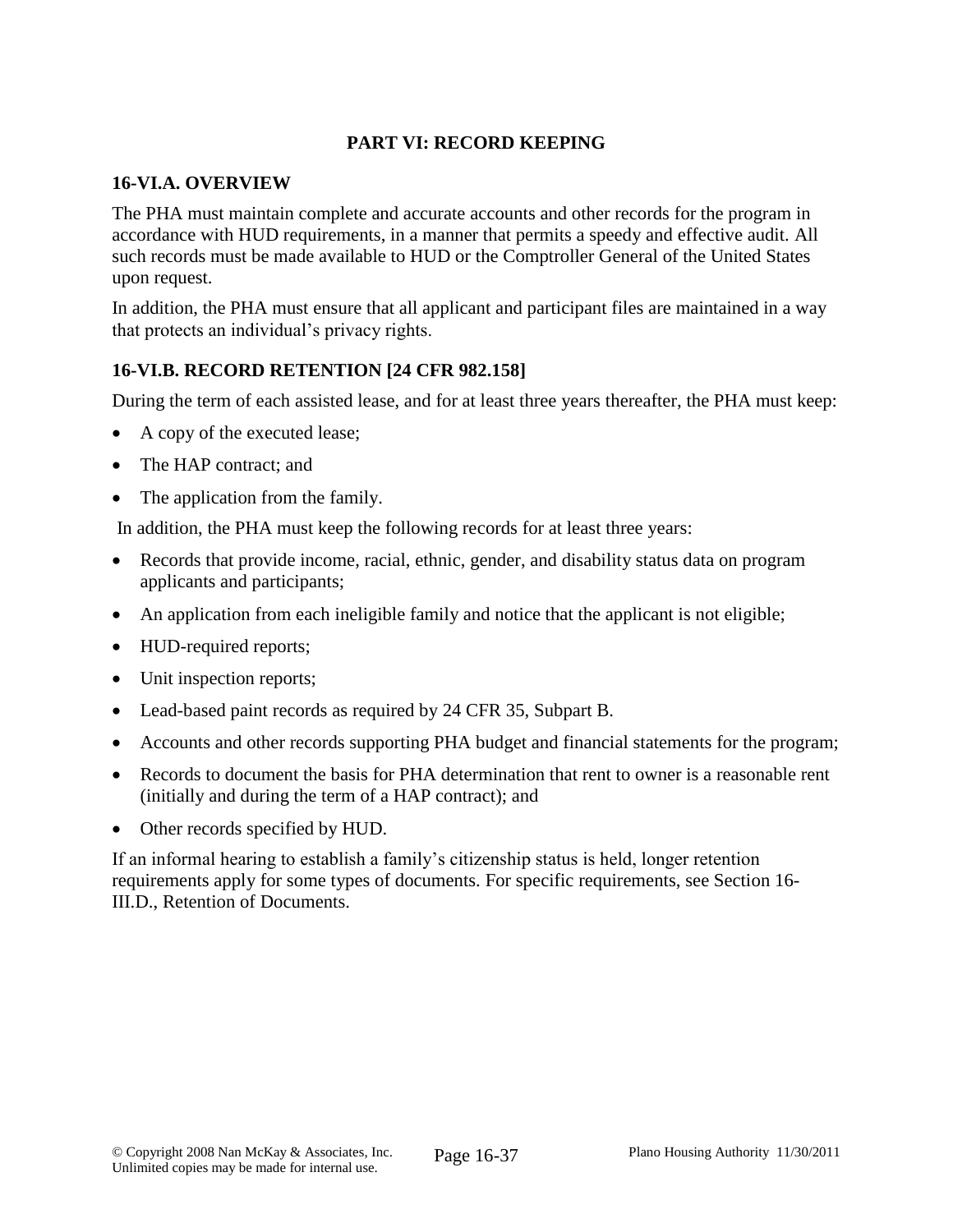# **16-VI.C. RECORDS MANAGEMENT**

PHAs must maintain applicant and participant files and information in accordance with the regulatory requirements described below.

## PHA Policy

All applicant and participant information will be kept in a secure location and access will be limited to authorized PHA staff.

All applicant and participant information will be forwarded to an off-site archiving agency after two years.

PHA staff will not discuss personal family information unless there is a business reason to do so. Inappropriate discussion of family information or improper disclosure of family information by staff will result in disciplinary action.

# **Privacy Act Requirements [24 CFR 5.212 and Form-9886]**

The collection, maintenance, use, and dissemination of social security numbers (SSN), employer identification numbers (EIN), any information derived from these numbers, and income information of applicants and participants must be conducted, to the extent applicable, in compliance with the Privacy Act of 1974, and all other provisions of Federal, State, and local law.

Applicants and participants, including all adults in the household, are required to sign a consent form, HUD-9886, Authorization for Release of Information. This form incorporates the Federal Privacy Act Statement and describes how the information collected using the form may be used, and under what conditions HUD or the PHA may release the information collected.

## **Upfront Income Verification (UIV) Records**

PHAs that access UIV data through HUD's Enterprise Income Verification (EIV) System are required to adopt and follow specific security procedures to ensure that all EIV data is protected in accordance with Federal laws, regardless of the media on which the data is recorded (e.g. electronic, paper). These requirements are contained in the HUD issued document, *Enterprise Income Verification (EIV) System, Security Procedures for Upfront Income Verification data.*

## PHA Policy

Prior to utilizing HUD's EIV system, the PHA will adopt and implement EIV security procedures required by HUD.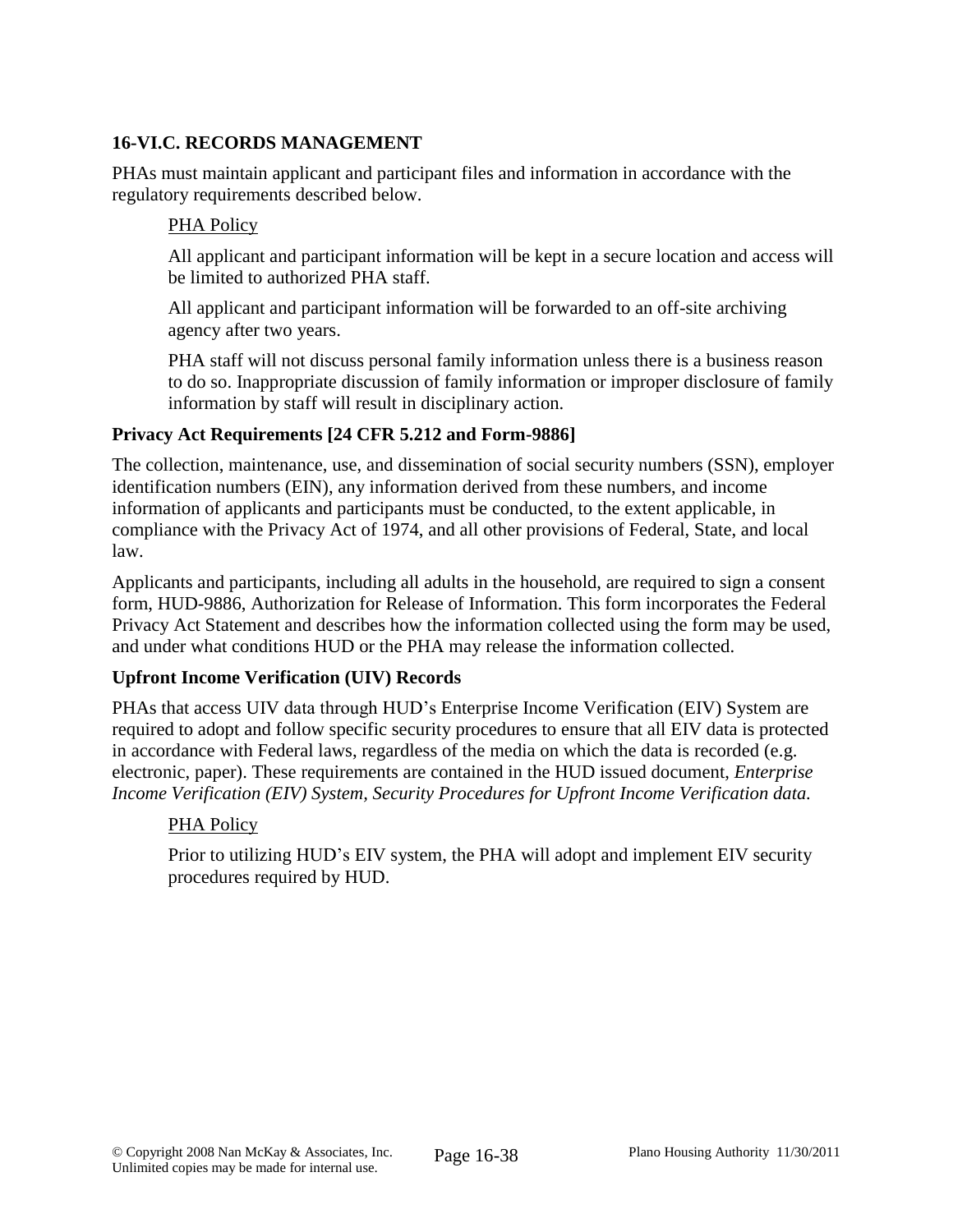# **Criminal Records**

The PHA may only disclose the criminal conviction records which the PHA receives from a law enforcement agency to officers or employees of the PHA, or to authorized representatives of the PHA who have a job-related need to have access to the information [24 CFR 5.903(e)].

The PHA must establish and implement a system of records management that ensures that any criminal record received by the PHA from a law enforcement agency is maintained confidentially, not misused or improperly disseminated, and destroyed, once the purpose for which the record was requested has been accomplished, including expiration of the period for filing a challenge to the PHA action without institution of a challenge or final disposition of any such litigation  $[24 \text{ CFR } 5.903(g)]$ .

The PHA must establish and implement a system of records management that ensures that any sex offender registration information received by the PHA from a State or local agency is maintained confidentially, not misused or improperly disseminated, and destroyed, once the purpose for which the record was requested has been accomplished, including expiration of the period for filing a challenge to the PHA action without institution of a challenge or final disposition of any such litigation. This requirement does not apply to information that is public information, or is obtained by a PHA other than under 24 CFR 5.905.

### **Medical/Disability Records**

PHAs are not permitted to inquire about the nature or extent of a person's disability. The PHA may not inquire about a person's diagnosis or details of treatment for a disability or medical condition. If the PHA receives a verification document that provides such information, the PHA should not place this information in the tenant file. The PHA should destroy the document.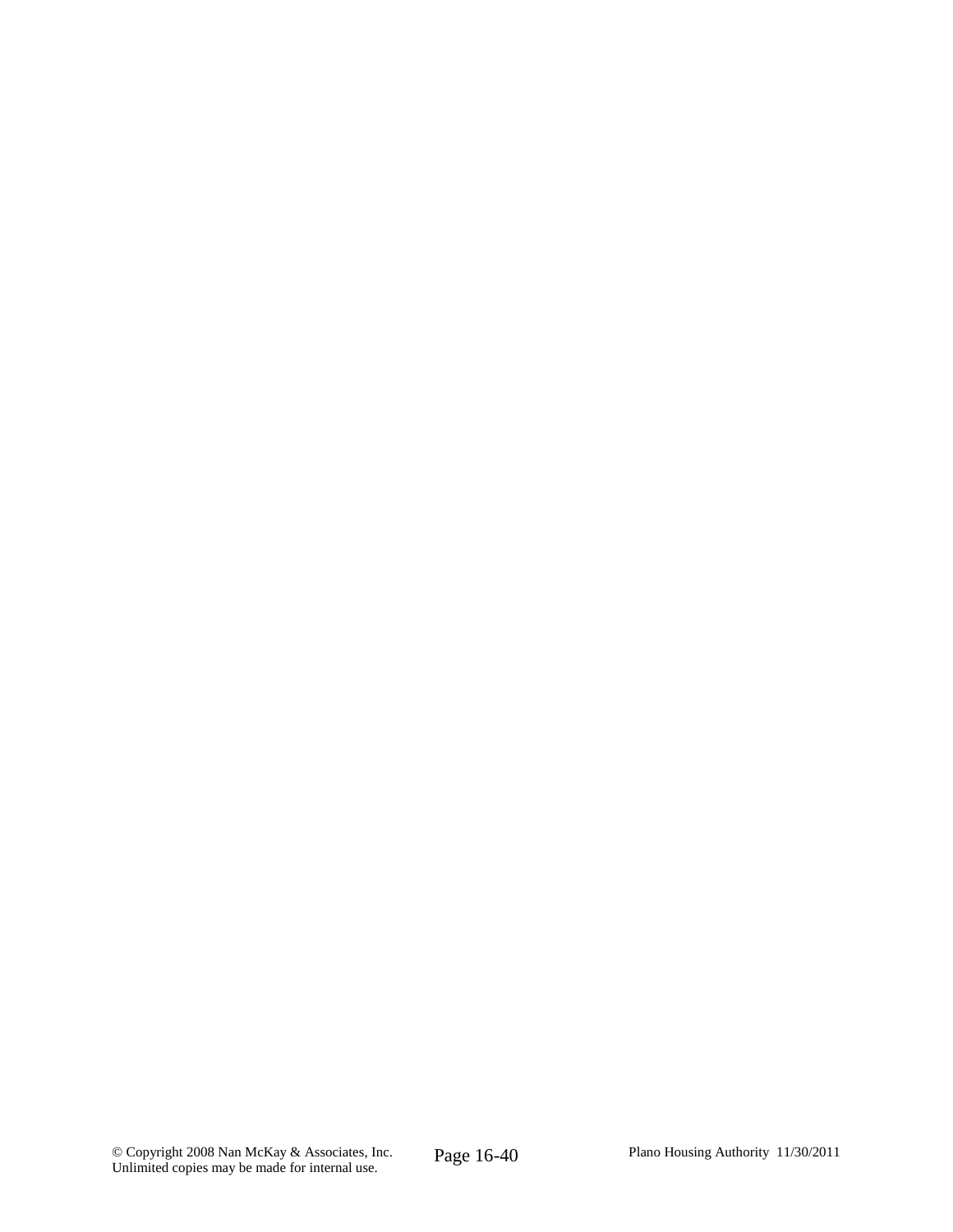# **PART VII: REPORTING AND RECORD KEEPING FOR CHILDREN WITH ENVIRONMENTAL INTERVENTION BLOOD LEAD LEVEL**

# **16-VII.A. OVERVIEW**

The PHA has certain responsibilities relative to children with environmental intervention blood lead levels that are receiving HCV assistance. The notification, verification, and hazard reduction requirements are discussed in Chapter 8. This part deals with the reporting requirements, and data collection and record keeping responsibilities that the PHA is subject to.

# **16-VII.B. REPORTING REQUIREMENT [24 CFR 35.1225(e)]**

The PHA must report the name and address of a child identified as having an environmental intervention blood lead level to the public health department within 5 business days of being so notified by any other medical health care professional.

## PHA Policy

The PHA will provide the public health department written notice of the name and address of any child identified as having an environmental intervention blood lead level.

# **16-VII.C. DATA COLLECTION AND RECORD KEEPING [24 CFR 35.1225(f)]**

At least quarterly, the PHA must attempt to obtain from the public health department(s) with a similar area of jurisdiction, the names and/or addresses of children less than 6 years old with an identified environmental intervention blood lead level.

If the PHA obtains names and addresses of environmental intervention blood lead level children from the public health department(s), the PHA must match this information with the names and addresses of families receiving HCV assistance, unless the public health department performs such a procedure. If a match occurs, the PHA must carry out the notification, verification, and hazard reduction requirements discussed in Chapter 8, and the reporting requirement discussed above.

At least quarterly, the PHA must also report an updated list of the addresses of units receiving assistance under the HCV program to the same public health department(s), unless the public health department(s) states that it does not wish to receive such a report.

## PHA Policy

The public health department(s) has stated they **do not** wish to receive a report of an updated list of the addresses of units receiving assistance under the HCV program, on a quarterly basis. Therefore, the PHA is not providing such a report.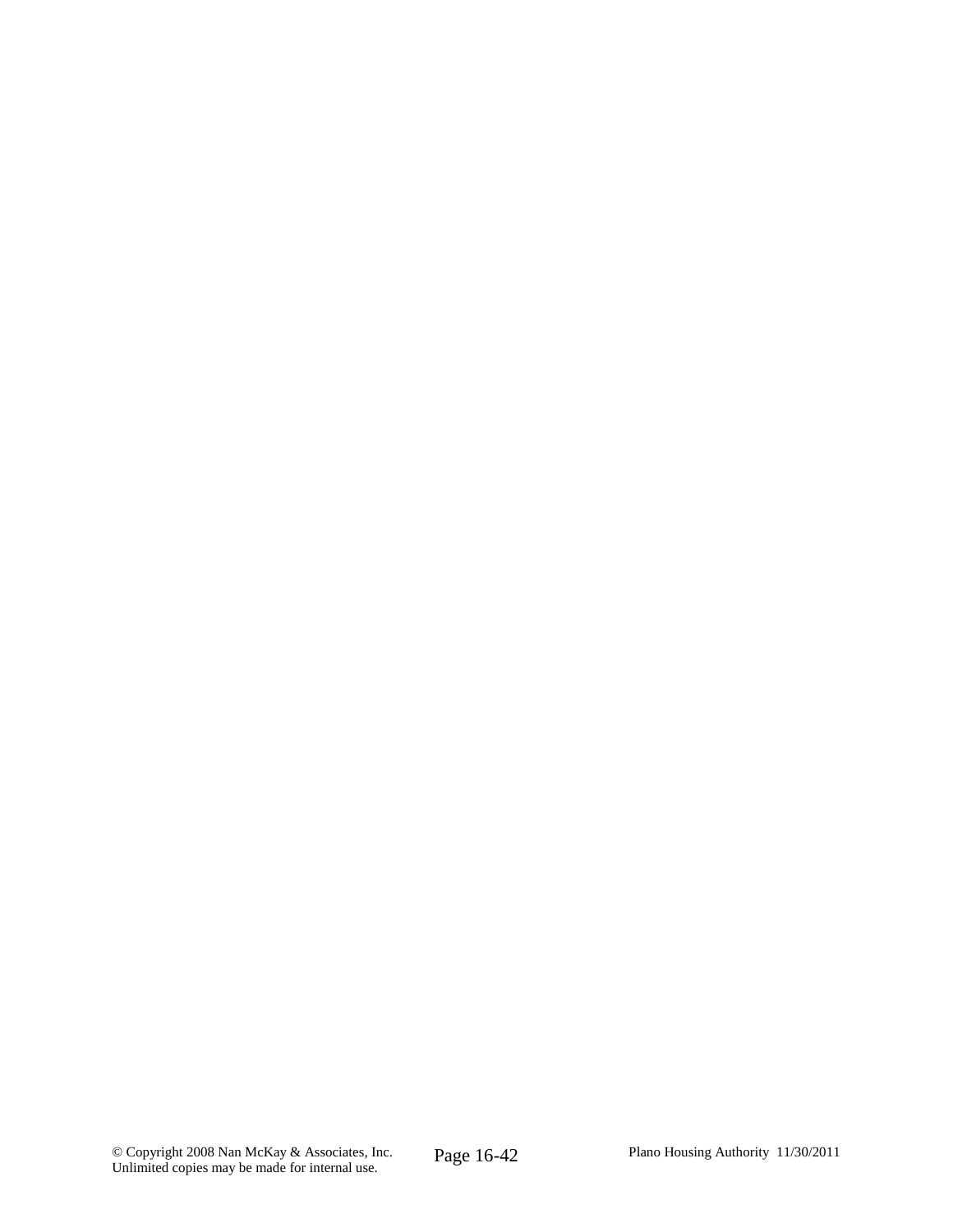### **PART VIII: DETERMINATION OF INSUFFICIENT FUNDING**

### **16-VIII.A. OVERVIEW**

The HCV regulations allow PHAs to deny families permission to move and to terminate Housing Assistance Payments (HAP) contracts if funding under the consolidated ACC is insufficient to support continued assistance [24 CFR 982.314(e)(1) and 982.454]. Insufficient funding may also impact the PHA's ability to issue vouchers to families on the waiting list. This part discusses the methodology the PHA will use to determine whether or not the PHA has sufficient funding to issue vouchers, approve moves, and to continue subsidizing all families currently under a HAP contract.

## **16-VIII.B. METHODOLOGY**

### PHA Policy

The PHA will determine whether there is adequate funding to issue vouchers, approve moves to higher cost units and areas, and continue subsidizing all current participants by comparing the PHA's annual budget authority to the annual total HAP needs on a monthly basis. The total HAP needs for the calendar year will be projected by establishing the actual HAP costs year to date. To that figure, the PHA will add anticipated HAP expenditures for the remainder of the calendar year. Projected HAP expenditures will be calculated by multiplying the projected number of units leased per remaining months by the most current month's average HAP. The projected number of units leased per month will take into account the average monthly turnover of participant families. If the total annual HAP needs equal or exceed the annual budget authority, or if the PHA cannot support the cost of the proposed subsidy commitment (voucher issuance or move) based on the funding analysis, the PHA will be considered to have insufficient funding.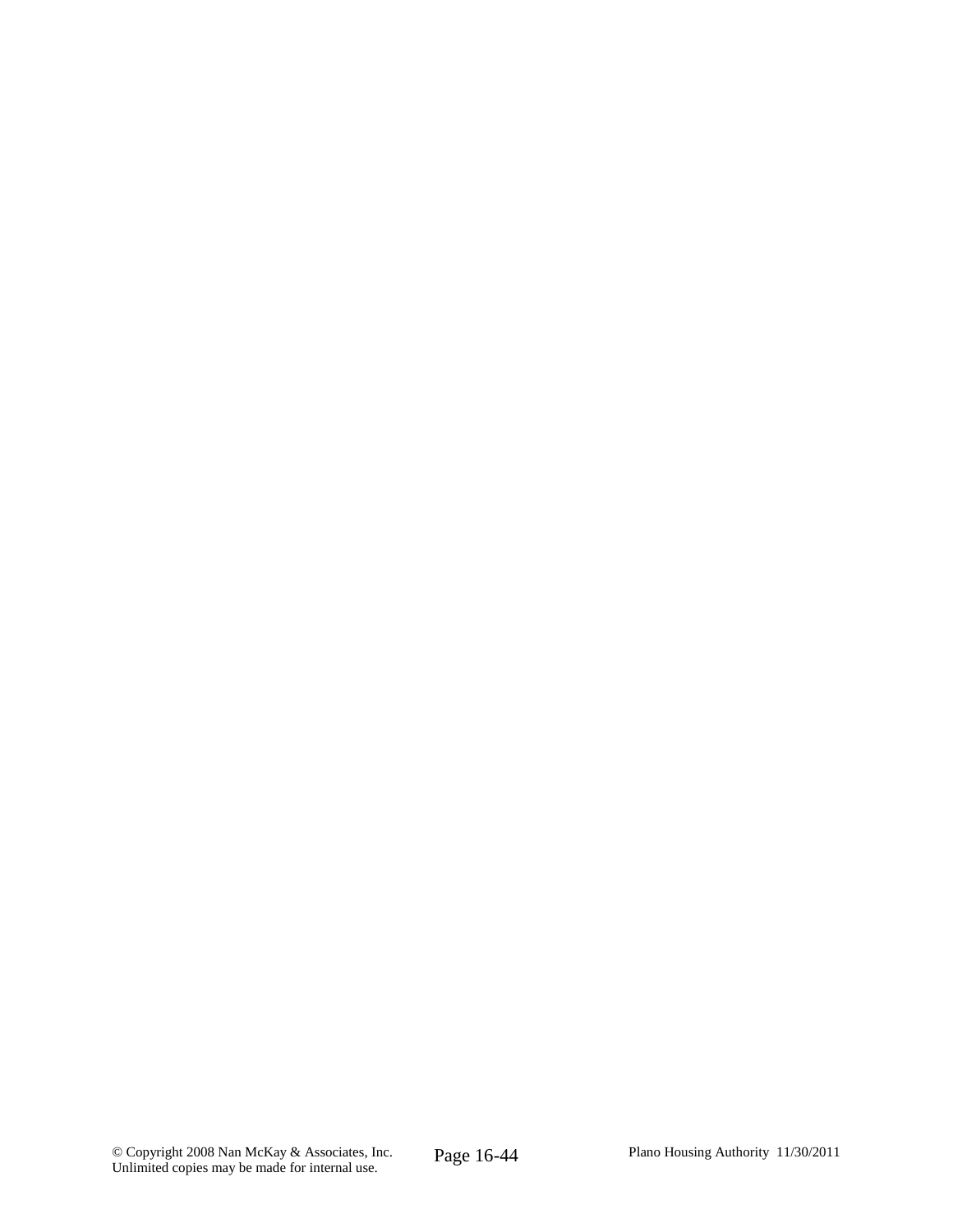## **PART IX: NOTIFICATION REGARDING APPLICABLE PROVISIONS OF THE VIOLENCE AGAINST WOMEN REAUTHORIZATION ACT OF 2005 (VAWA)**

The Violence against Women Reauthorization Act of 2005 (VAWA) requires PHAs to inform assisted tenants of their rights under this law, including their right to confidentiality and the limits thereof. Since VAWA provides protections for applicants as well as tenants, PHAs may elect to provide the same information to applicants. VAWA also requires PHAs to inform owners and managers of their obligations under this law.

This part describes the steps that the PHA will take to ensure that all actual and potential beneficiaries of its housing choice voucher program are notified about their rights and that owners and managers are notified of their obligations under VAWA.

## PHA Policy

The PHA will post the following information regarding VAWA in its offices and on its Web site. It will also make the information readily available to anyone who requests it.

A summary of the rights and protections provided by VAWA to housing choice voucher program applicants and participants who are or have been victims of domestic violence, dating violence, or stalking (see sample notices in Exhibits 16- 1 and 16-2)

The definitions of *domestic violence*, *dating violence*, and *stalking* provided in VAWA (included in Exhibits 16-1 and 16-2)

An explanation of the documentation that the PHA may require from an individual who claims the protections provided by VAWA (included in Exhibits 16-1 and 16-2)

A copy of form HUD-50066, Certification of Domestic Violence, Dating Violence, or Stalking

A statement of the PHA's obligation to keep confidential any information that it receives from a victim unless (a) the PHA has the victim's written permission to release the information, (b) it needs to use the information in an eviction proceeding, or (c) it is compelled by law to release the information (included in Exhibits 16-1 and 16-2)

The National Domestic Violence Hot Line: 1-800-799-SAFE (7233) or 1-800-787-3224 (TTY) (included in Exhibits 16-1 and 16-2)

Contact information for local victim advocacy groups or service providers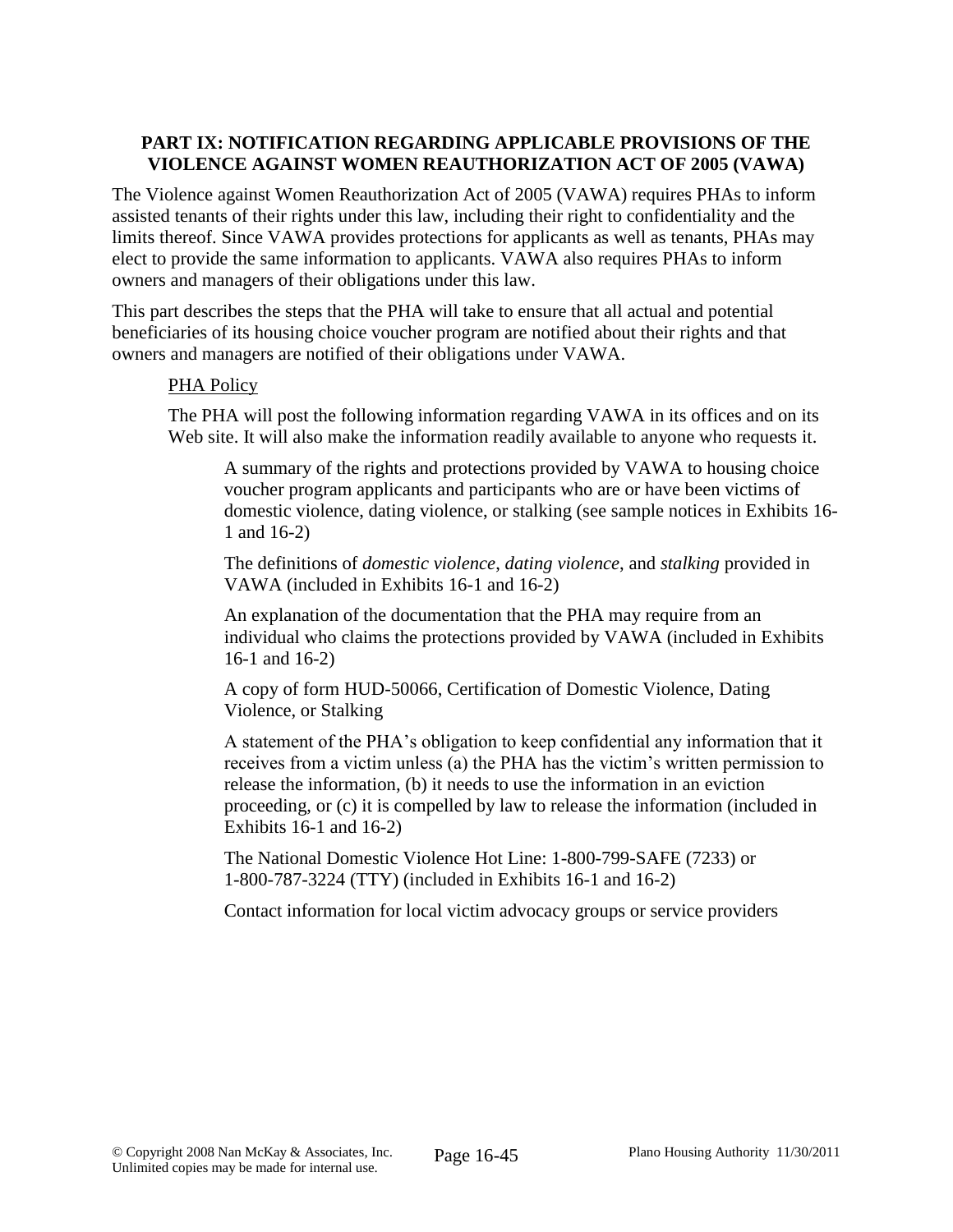# **16-IX.A. NOTIFICATION TO PARTICIPANTS [Pub.L. 109-162]**

VAWA requires PHAs to notify HCV program participants of their rights under this law, including their right to confidentiality and the limits thereof.

### PHA Policy

The PHA will provide all participants with notification of their protections and rights under VAWA at the time of admission and at annual reexamination.

The notice will explain the protections afforded under the law, inform the participant of PHA confidentiality requirements, and provide contact information for local victim advocacy groups or service providers.

The PHA will also include in all assistance termination notices a statement explaining assistance termination protection provided by VAWA (see Section 12-II.E).

## **16-IX.B. NOTIFICATION TO APPLICANTS**

#### PHA Policy

The PHA will provide all applicants with notification of their protections and rights under VAWA at the time they request an application for housing assistance.

The notice will explain the protections afforded under the law, inform each applicant of PHA confidentiality requirements, and provide contact information for local victim advocacy groups or service providers.

The PHA will also include in all notices of denial a statement explaining the protection against denial provided by VAWA (see section 3-III.G).

## **16-IX.C. NOTIFICATION TO OWNERS AND MANAGERS [Pub.L. 109-162]**

VAWA requires PHAs to notify owners and managers of their rights and responsibilities under this law.

#### PHA Policy

Inform property owners and managers of their screening and termination responsibilities related to VAWA. The PHA may utilize any or all of the following means to notify owners of their VAWA responsibilities:

As appropriate in day to day interactions with owners and managers.

Inserts in HAP payments, 1099s, owner workshops, classes, orientations, and/or newsletters.

Signs in the PHA lobby and/or mass mailings which include model VAWA certification forms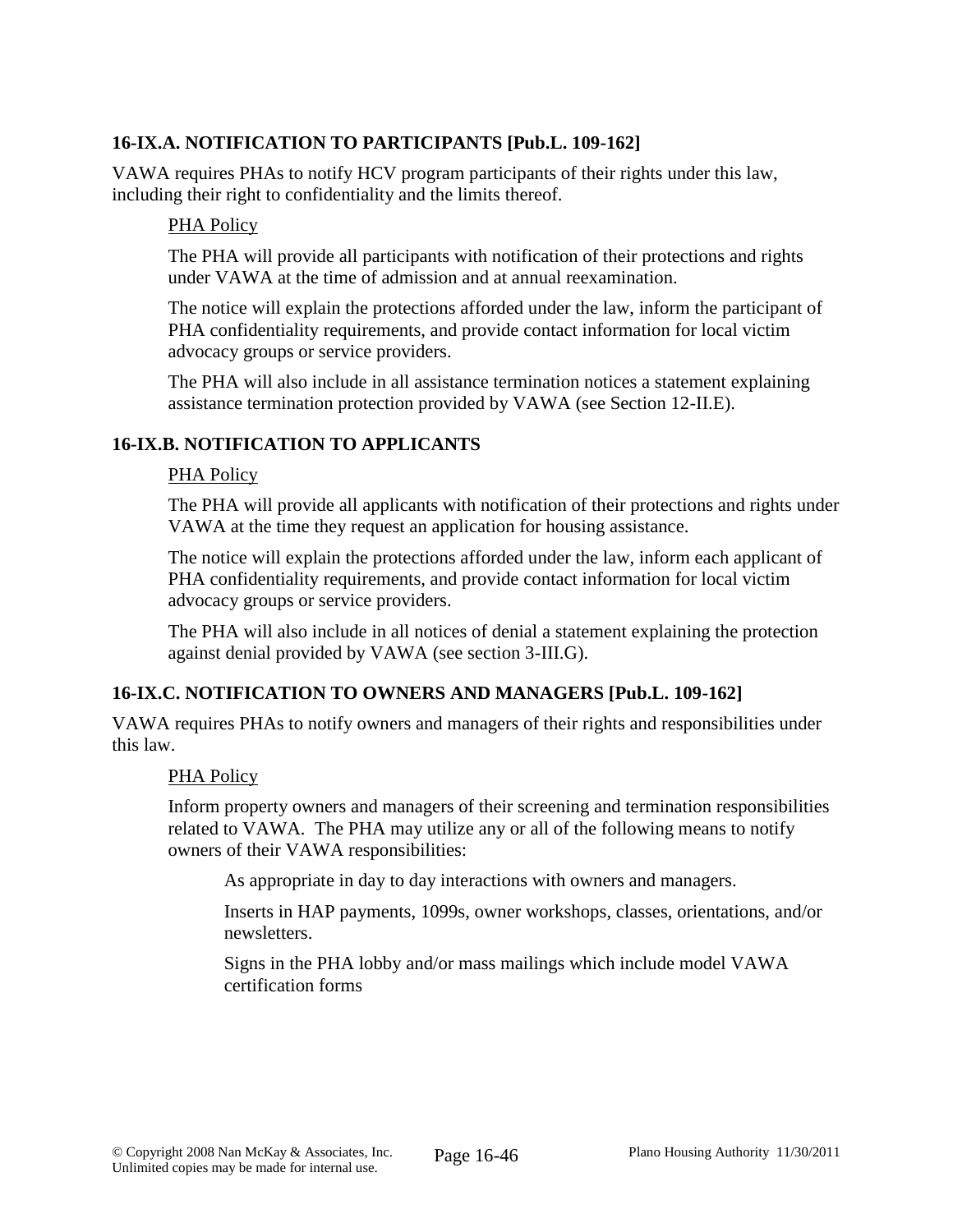# **EXHIBIT 16-1: SAMPLE NOTICE TO HOUSING CHOICE VOUCHER APPLICANTS AND TENANTS REGARDING THE VIOLENCE AGAINST WOMEN ACT (VAWA)**

## *This sample notice was adapted from a notice prepared by the National Housing Law Project.*

A federal law that went into effect in 2006 protects individuals who are victims of domestic violence, dating violence, and stalking. The name of the law is the Violence against Women Act, or "VAWA." This notice explains your rights under VAWA.

## **Protections for Victims**

If you are eligible for a Section 8 voucher, the housing authority cannot deny you rental assistance solely because you are a victim of domestic violence, dating violence, or stalking.

If you are the victim of domestic violence, dating violence, or stalking, you cannot be terminated from the Section 8 program or evicted based on acts or threats of violence committed against you. Also, criminal acts directly related to the domestic violence, dating violence, or stalking that are caused by a member of your household or a guest can't be the reason for evicting you or terminating your rental assistance if you were the victim of the abuse.

# **Reasons You Can Be Evicted**

You can be evicted and your rental assistance can be terminated if the housing authority or your landlord can show there is an *actual* and *imminent* (immediate) threat to other tenants or employees at the property if you remain in your housing. Also, you can be evicted and your rental assistance can be terminated for serious or repeated lease violations that are not related to the domestic violence, dating violence, or stalking committed against you. The housing authority and your landlord cannot hold you to a more demanding set of rules than it applies to tenants who are not victims.

## **Removing the Abuser from the Household**

Your landlord may split the lease to evict a tenant who has committed criminal acts of violence against family members or others, while allowing the victim and other household members to stay in the assisted unit. Also, the housing authority can terminate the abuser's Section 8 rental assistance while allowing you to continue to receive assistance. If the landlord or housing authority chooses to remove the abuser, it may not take away the remaining tenants' rights to the unit or otherwise punish the remaining tenants. In removing the abuser from the household, your landlord must follow federal, state, and local eviction procedures.

## **Moving to Protect Your Safety**

The housing authority may permit you to move and still keep your rental assistance, even if your current lease has not yet expired. The housing authority may require that you be current on your rent or other obligations in the housing choice voucher program. The housing authority may ask you to provide proof that you are moving because of incidences of abuse.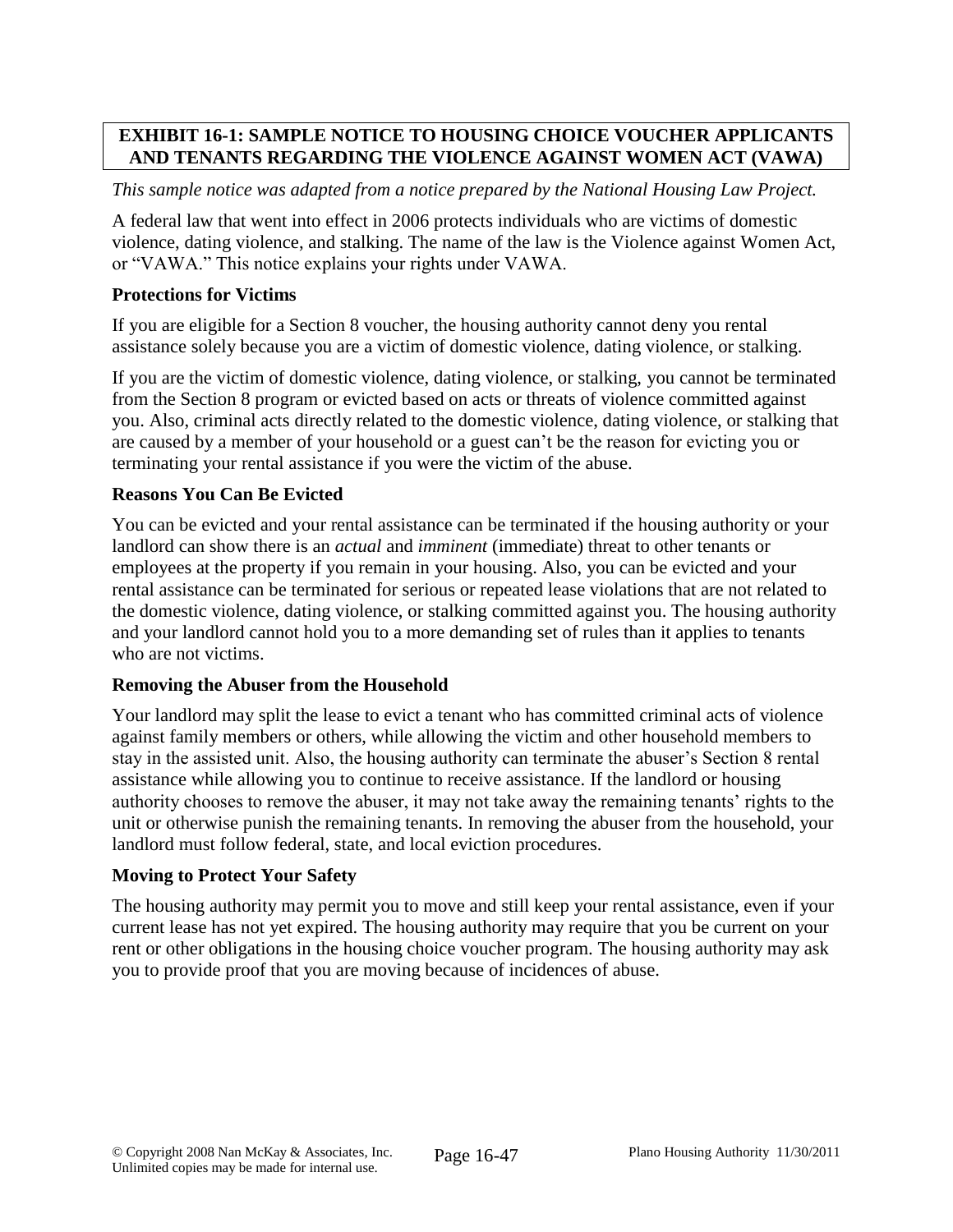### **Proving that You Are a Victim of Domestic Violence, Dating Violence, or Stalking**

The housing authority and/or your landlord can ask you to prove or "certify" that you are a victim of domestic violence, dating violence, or stalking. The housing authority and/or your landlord must give you at least 14 business days (i.e. Saturdays, Sundays, and holidays do not count) to provide this proof. The housing authority and/or your landlord are free to extend the deadline. There are three ways you can prove that you are a victim:

- Complete the certification form given to you by the housing authority or your landlord. The form will ask for your name, the name of your abuser, the abuser's relationship to you, the date, time, and location of the incident of violence, and a description of the violence.
- Provide a statement from a victim service provider, attorney, or medical professional who has helped you address incidents of domestic violence, dating violence, or stalking. The professional must state that he or she believes that the incidents of abuse are real. Both you and the professional must sign the statement, and both of you must state that you are signing "under penalty of perjury."
- Provide a police or court record, such as a protective order.

If you fail to provide one of these documents within the required time, the landlord may evict you, and the housing authority may terminate your rental assistance.

### **Confidentiality**

The housing authority and your landlord must keep confidential any information you provide about the violence against you, unless:

- You give written permission to the housing authority or your landlord to release the information.
- Your landlord needs to use the information in an eviction proceeding, such as to evict your abuser.
- A law requires the housing authority or your landlord to release the information.

If release of the information would put your safety at risk, you should inform the housing authority and your landlord.

#### **VAWA and Other Laws**

VAWA does not limit the housing authority's or your landlord's duty to honor court orders about access to or control of the property. This includes orders issued to protect a victim and orders dividing property among household members in cases where a family breaks up.

VAWA does not replace any federal, state, or local law that provides greater protection for victims of domestic violence, dating violence, or stalking.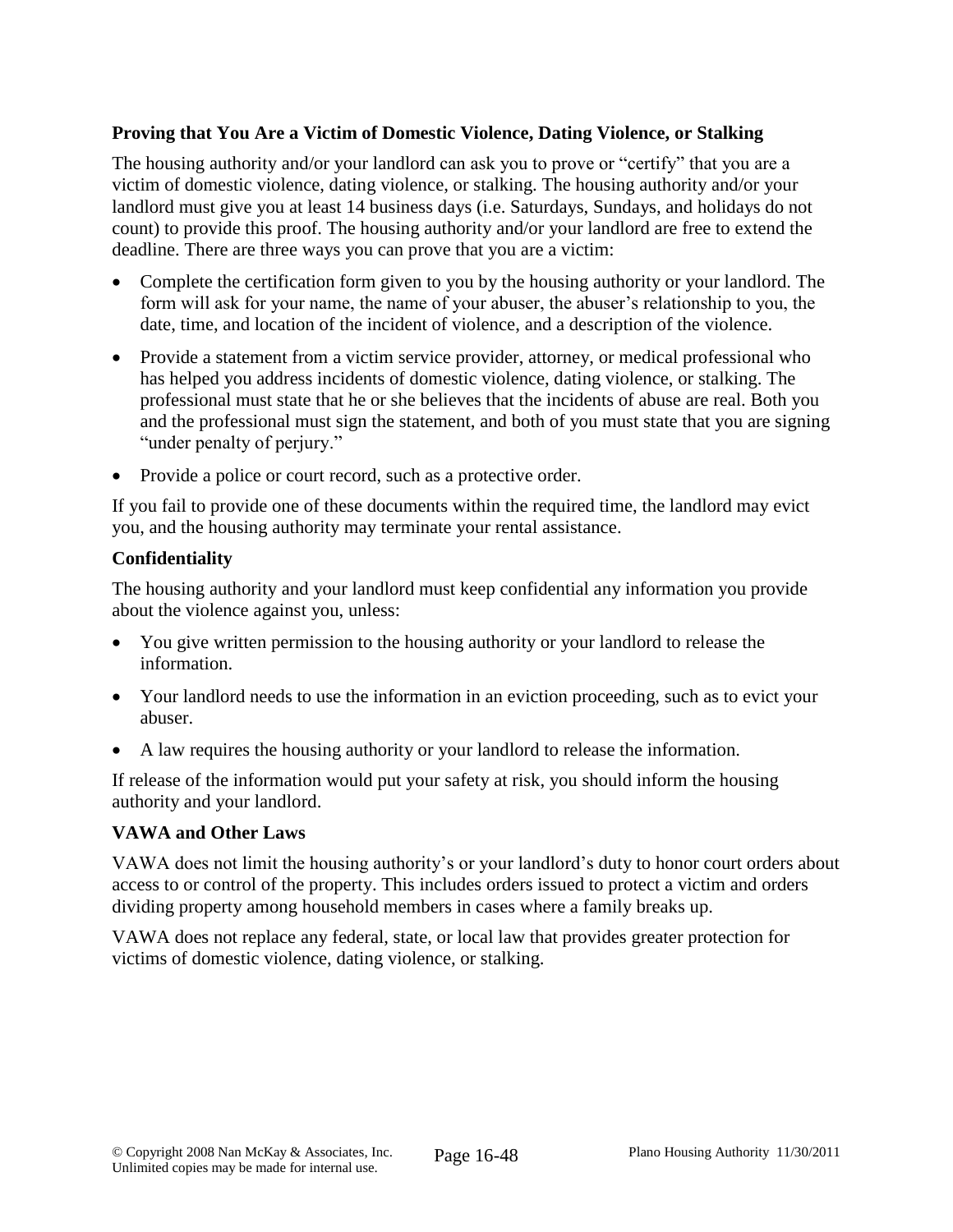### **For Additional Information**

\_\_\_\_\_\_\_\_\_\_\_\_\_\_\_\_\_\_\_\_.

If you have any questions regarding VAWA, please contact \_\_\_\_\_\_\_\_\_\_\_\_\_\_\_\_\_\_\_\_\_\_\_\_ at

For help and advice on escaping an abusive relationship, call the National Domestic Violence Hotline at 1-800-799-SAFE (7233) or 1-800-787-3224 (TTY).

#### **Definitions**

For purposes of determining whether a tenant may be covered by VAWA, the following list of definitions applies:

VAWA defines *domestic violence* to include felony or misdemeanor crimes of violence committed by any of the following:

- A current or former spouse of the victim
- A person with whom the victim shares a child in common
- A person who is cohabitating with or has cohabitated with the victim as a spouse
- A person similarly situated to a spouse of the victim under the domestic or family violence laws of the jurisdiction receiving grant monies
- Any other person against an adult or youth victim who is protected from that person's acts under the domestic or family violence laws of the jurisdiction

VAWA defines *dating violence* as violence committed by a person (1) who is or has been in a social relationship of a romantic or intimate nature with the victim AND (2) where the existence of such a relationship shall be determined based on a consideration of the following factors:

- The length of the relationship
- The type of relationship
- The frequency of interaction between the persons involved in the relationship

VAWA defines *stalking* as (A)(i) to follow, pursue, or repeatedly commit acts with the intent to kill, injure, harass, or intimidate another person OR (ii) to place under surveillance with the intent to kill, injure, harass, or intimidate another person AND (B) in the course of, or as a result of, such following, pursuit, surveillance, or repeatedly committed acts, to place a person in reasonable fear of the death of, or serious bodily injury to, or to cause substantial emotional harm to (i) that person, (ii) a member of the immediate family of that person, or (iii) the spouse or intimate partner of that person.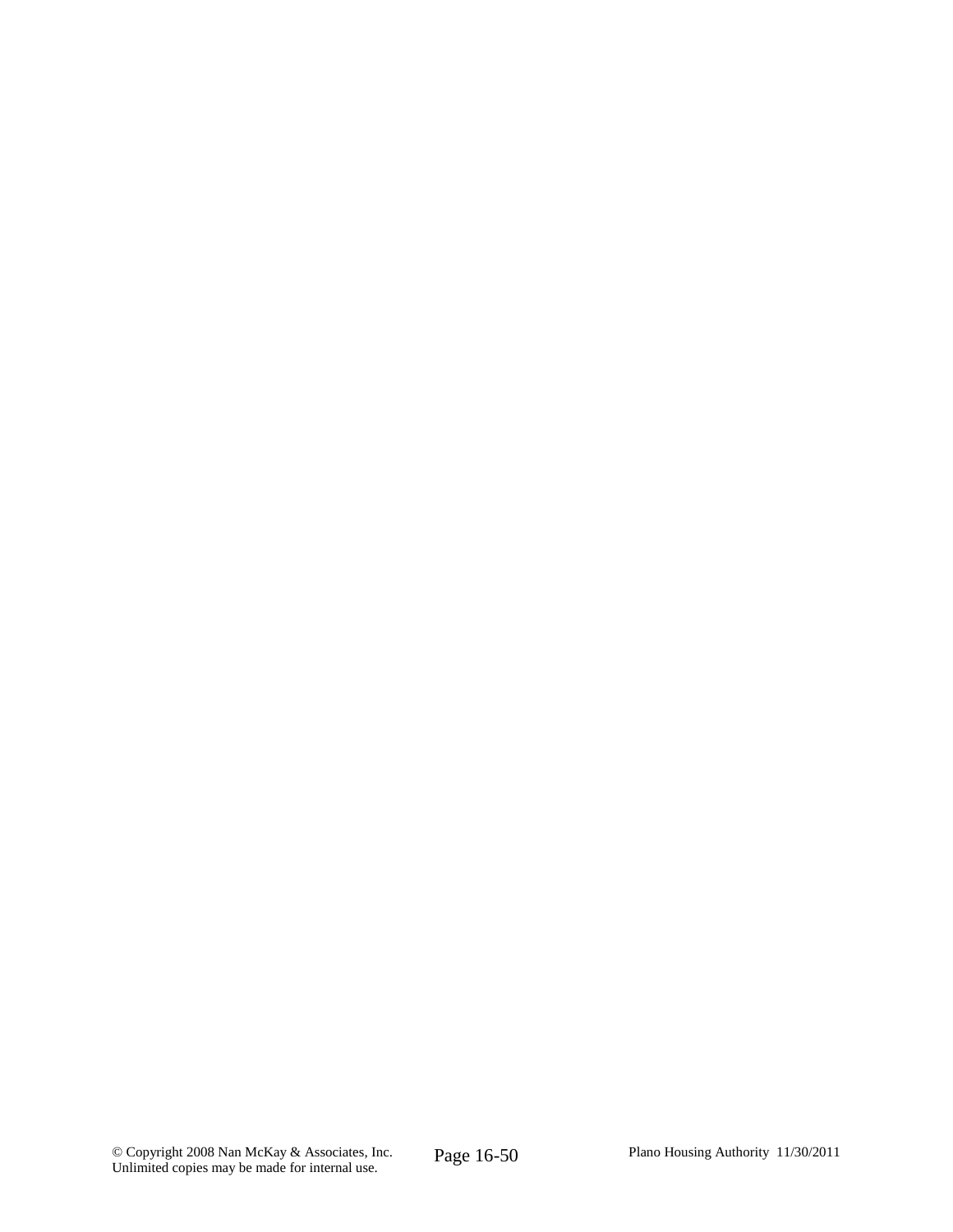# **EXHIBIT 16-2: SAMPLE NOTICE TO HOUSING CHOICE VOUCHER OWNERS AND MANAGERS REGARDING THE VIOLENCE AGAINST WOMEN ACT (VAWA)**

### *This sample notice was adapted from a notice prepared by the National Housing Law Project.*

A federal law that went into effect in 2006 protects individuals who are victims of domestic violence, dating violence, and stalking. The name of the law is the Violence against Women Act, or "VAWA." This notice explains your obligations under VAWA.

### **Protections for Victims**

You cannot refuse to rent to an applicant solely because he or she is a victim of domestic violence, dating violence, or stalking.

You cannot evict a tenant who is the victim of domestic violence, dating violence, or stalking based on acts or threats of violence committed against the victim. Also, criminal acts directly related to the domestic violence, dating violence, or stalking that are caused by a household member or guest cannot be cause for evicting the victim of the abuse.

#### **Permissible Evictions**

You can evict a victim of domestic violence, dating violence, or stalking if you can demonstrate that there is an *actual* or *imminent* (immediate) threat to other tenants or employees at the property if the victim is not evicted. Also, you may evict a victim for serious or repeated lease violations that are not related to the domestic violence, dating violence, or stalking. You cannot hold a victim of domestic violence, dating violence, or stalking to a more demanding standard that tenants who are not victims.

## **Removing the Abuser from the Household**

You may split the lease to evict a tenant who has committed criminal acts of violence against family members or others, while allowing the victim and other household members to stay in the unit. If you choose to remove the abuser, you may not take away the remaining tenants' rights to the unit or otherwise punish the remaining tenants. In removing the abuser from the household, you must follow federal, state, and local eviction procedures.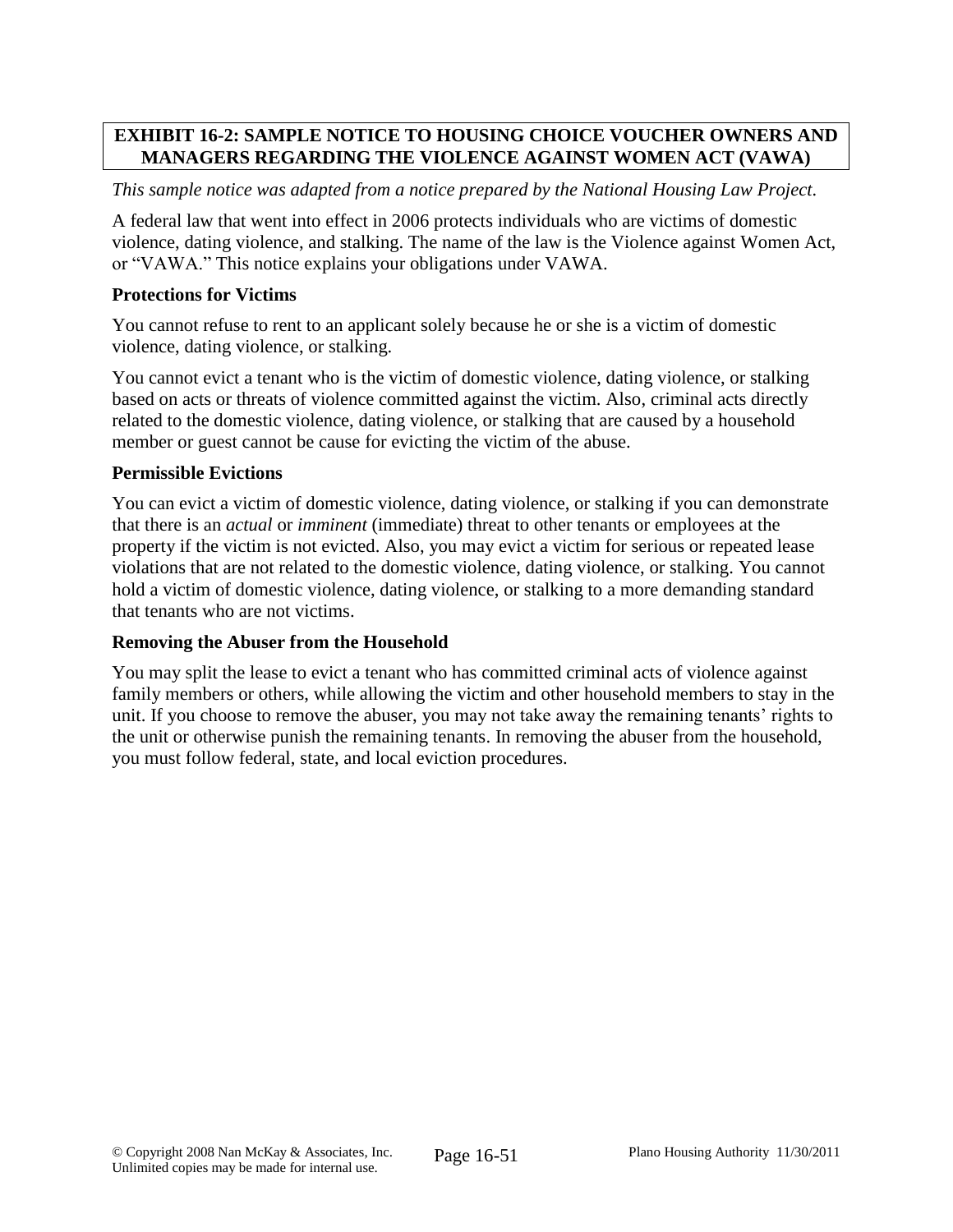## **Certification of Domestic Violence, Dating Violence, or Stalking**

If a tenant asserts VAWA's protections, you can ask the tenant to certify that he or she is a victim of domestic violence, dating violence, or stalking. You are not required to demand official documentation and may rely upon the victim's statement alone. If you choose to request certification, you must do so in writing and give the tenant at least 14 business days to provide documentation. You are free to extend this deadline. A tenant can certify that he or she is a victim by providing any one of the following three documents:

- By completing a HUD-approved certification form. The most recent form is HUD-50066. This form is available at the housing authority, or online at [www.hudclips.org.](http://www.hudclips.org/)
- By providing a statement from a victim service provider, attorney, or medical professional who has helped the victim address incidents of domestic violence, dating violence, or stalking. The professional must state that he or she believes that the incidents of abuse are real. Both the victim and the professional must sign the statement under penalty of perjury.
- By providing a police or court record, such as a protective order.

If the tenant fails to provide one of these documents within 14 business days, you may evict the tenant if authorized by otherwise applicable law and lease provisions.

# **Confidentiality**

You must keep confidential any information a tenant provides to certify that he or she is a victim of domestic violence, dating violence, or stalking. You cannot enter the information into a shared database or reveal it to outside entities unless:

- The tenant provides written permission releasing the information.
- The information is required for use in an eviction proceeding, such as to evict the abuser.
- Release of the information is otherwise required by law.

The victim should inform you if the release of the information would put his or her safety at risk.

# **VAWA and Other Laws**

VAWA does not limit your obligation to honor court orders regarding access to or control of the property. This includes orders issued to protect the victim and orders dividing property among household members in cases where a family breaks up.

VAWA does not replace any federal, state, or local law that provides greater protection for victims of domestic violence, dating violence, or stalking.

## **Additional Information**

- If you have any questions regarding VAWA, please contact \_\_\_\_\_\_\_\_\_\_\_\_\_\_\_\_\_\_\_\_\_\_\_
- HUD Notice PIH 2006-42 contains detailed information regarding VAWA's certification requirements. The notice is available at http://www.hud.gov/offices/adm/hudclips/.
- An overview of VAWA's housing provisions is available at [http://hmis.info/ClassicAsp/documents/March%2016,%202007%20HUD%20Notice%20on](http://hmis.info/ClassicAsp/documents/March%2016,%202007%20HUD%20Notice%20on%20VAWA.pdf) [%20VAWA.pdf](http://hmis.info/ClassicAsp/documents/March%2016,%202007%20HUD%20Notice%20on%20VAWA.pdf)